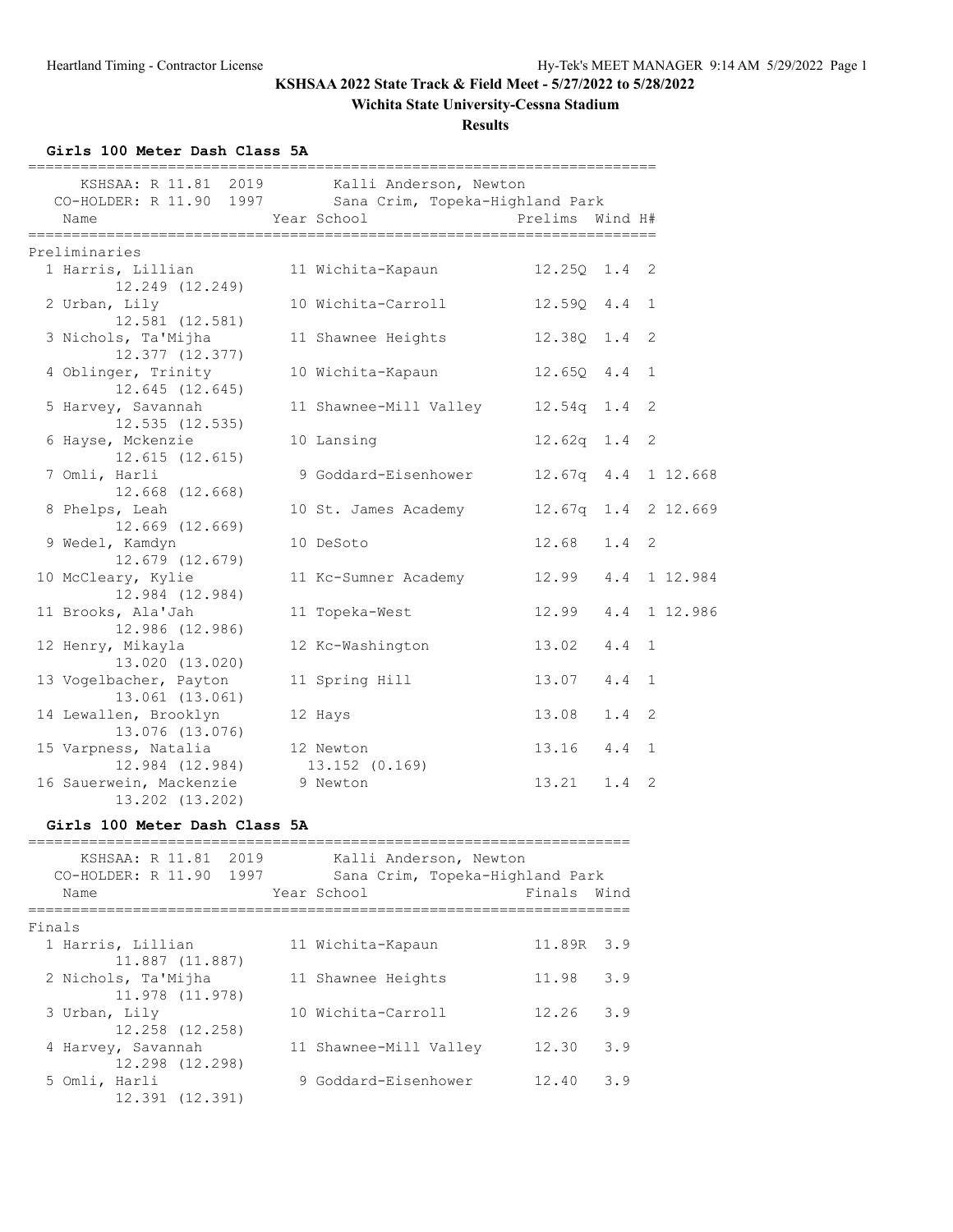**Wichita State University-Cessna Stadium**

**Results**

### **....Girls 100 Meter Dash Class 5A**

| 6 Hayse, Mckenzie   | 10 Lansing           |               | 12.41 3.9 12.406 |
|---------------------|----------------------|---------------|------------------|
| 12.406 (12.406)     |                      |               |                  |
| 7 Phelps, Leah      | 10 St. James Academy |               | 12.41 3.9 12.409 |
| 12.409 (12.409)     |                      |               |                  |
| 8 Oblinger, Trinity | 10 Wichita-Kapaun    | $12.53$ $3.9$ |                  |
| 12.528 (12.528)     |                      |               |                  |

### **Girls 200 Meter Dash Class 5A**

========================================================================

| KSHSAA: R 24.32 2010    | Machala Wesley, Topeka-West |                  |          |  |
|-------------------------|-----------------------------|------------------|----------|--|
| Name                    | Year School                 | Prelims Wind H#  |          |  |
| Preliminaries           |                             |                  |          |  |
| 1 Harris, Lillian       | 11 Wichita-Kapaun           | $25.540 - 0.8$ 2 |          |  |
| 2 Hayse, Mckenzie       | 10 Lansing                  | $25.900 + 0.0 1$ |          |  |
| 3 Urban, Lily           | 10 Wichita-Carroll          | $25.780 - 0.8$ 2 |          |  |
| 4 Reed, Victoria        | 10 Highland Park            | $26.020 + 0.0 1$ |          |  |
| 5 McCleary, Kylie       | 11 Kc-Sumner Academy        | $26.07q + 0.0$ 1 |          |  |
| 6 Wedel, Kamdyn         | 10 DeSoto                   | $26.18q - 0.8$ 2 |          |  |
| 7 Block, Makenzie       | 12 Goddard-Eisenhower       | $26.28q + 0.0$ 1 |          |  |
| 8 Denning, Elle         | 10 Salina-Central           | $26.42q - 0.8$ 2 |          |  |
| 9 Brooks, Ala'Jah       | 11 Topeka-West              | $26.47 - 0.8$ 2  |          |  |
| 10 Wiley, Beatrice      | 9 St. James Academy         | $26.49 + 0.0 1$  |          |  |
| 11 Amekporfor, Maddi    | 11 Andover-Central          | $26.55 - 0.8$ 2  |          |  |
| 12 Vogelbacher, Payton  | 11 Spring Hill              | $26.73 + 0.0 1$  |          |  |
| 13 Rottinghaus, Taylor  | 11 Shawnee Heights          | $26.90 -0.8$ 2   |          |  |
| 14 McGrath, Lilian      | 10 Hays                     | $26.93 + 0.0 1$  |          |  |
| 15 Sauerwein, Mackenzie | 9 Newton                    | $27.44 -0.8$ 2   |          |  |
| 16 Hurley, Gavyn        | 11 Spring Hill              | 27.78            | $+0.0$ 1 |  |

### **Girls 200 Meter Dash Class 5A**

| KSHSAA: R 24.32 2010                 | Machala Wesley, Topeka-West |               |                      |
|--------------------------------------|-----------------------------|---------------|----------------------|
| Name                                 | Year School                 | Finals Wind   |                      |
| Finals                               |                             |               |                      |
| 1 Harris, Lillian<br>26.132 (26.132) | 11 Wichita-Kapaun           | $26.14 -4.1$  |                      |
| 2 Hayse, Mckenzie<br>26.369 (26.369) | 10 Lansing                  | $26.37 - 4.1$ |                      |
| 3 Block, Makenzie<br>26.622 (26.622) | 12 Goddard-Eisenhower       | $26.63 - 4.1$ |                      |
| 4 Wedel, Kamdyn<br>26.770 (26.770)   | 10 DeSoto                   | $26.77 - 4.1$ |                      |
| 5 Urban, Lily<br>26.773 (26.773)     | 10 Wichita-Carroll          | $26.78 - 4.1$ |                      |
| 6 Reed, Victoria<br>26.945 (26.945)  | 10 Highland Park            |               | $26.95 - 4.1 26.945$ |
| 7 Denning, Elle<br>26.950 (26.950)   | 10 Salina-Central           |               | $26.95 - 4.126.950$  |
| 8 McCleary, Kylie<br>27.198 (27.198) | 11 Kc-Sumner Academy        | $27.20 -4.1$  |                      |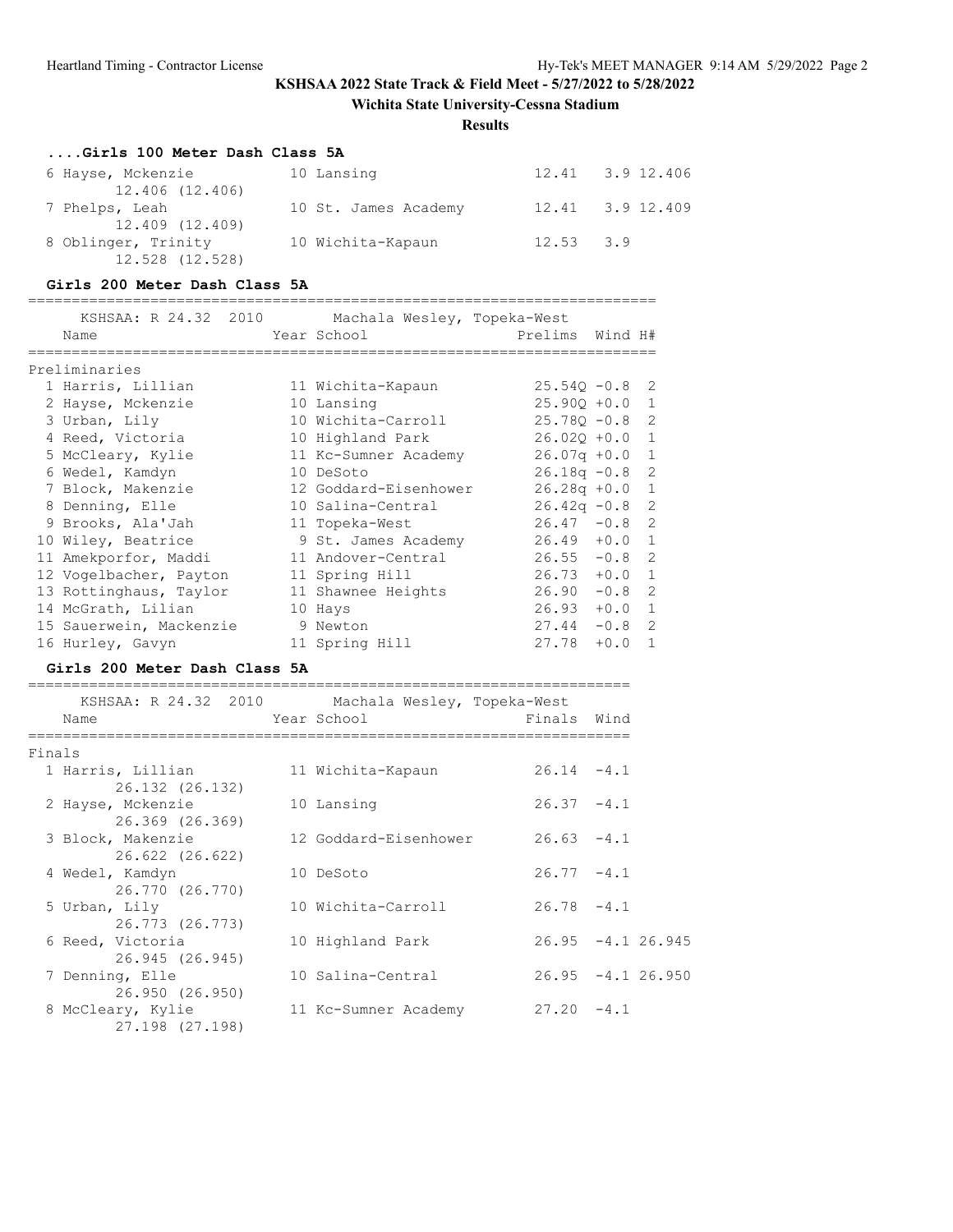## **Wichita State University-Cessna Stadium**

**Results**

**Girls 400 Meter Dash Class 5A**

| KSHSAA: R 55.34 2012 Ashanti Hutton, Bishop Miege<br>Name | Year School           | Prelims H#   |                |
|-----------------------------------------------------------|-----------------------|--------------|----------------|
| Preliminaries                                             |                       |              |                |
| 1 Reed, Victoria                                          | 10 Highland Park      | 57.740 2     |                |
| 2 Omli, Harli                                             | 9 Goddard-Eisenhower  | 58.960 1     |                |
| 3 Rottinghaus, Taylor 11 Shawnee Heights                  |                       | 59.030 1     |                |
| 4 Overlease, Evelyn                                       | 10 St. James Academy  | $1:00.32Q$ 2 |                |
| 5 Denning, Elle                                           | 10 Salina-Central     | $1:00.04q$ 1 |                |
| 6 Wilken, Jenna                                           | 11 St. James Academy  | $1:00.55q$ 2 |                |
| 7 Jett, Ella                                              | 12 St. James Academy  | $1:00.58q$ 1 |                |
| 8 Clark, Ryann                                            | 11 Kc-Piper           | $1:00.68q$ 2 |                |
| 9 Bachman, Abby                                           | 12 Goddard-Eisenhower | 1:00.83 1    |                |
| 10 Feist, Kara                                            | 9 Great Bend          | 1:01.11 1    |                |
| 11 Jaeger, Amelia                                         | 11 Hays               | $1:01.54$ 1  |                |
| 12 Perdue, Kinzie                                         | 9 Ark City            | 1:01.66 2    |                |
| 13 Gormley, Brynna                                        | 12 Wichita-Carroll    | 1:02.07 1    |                |
| 14 Scott, Hayley                                          | 11 Aquinas            | 1:02.17      | $\overline{c}$ |
| 15 Kreis, Madison                                         | 12 DeSoto             | 1:03.05      | 2              |
| 16 Heston, Taylie                                         | 9 Topeka-Seaman       | 1:04.42      | $\overline{2}$ |

#### **Girls 400 Meter Dash Class 5A**

|        | KSHSAA: R 55.34 2012<br>Name     | Ashanti Hutton, Bishop Miege<br>Year School | Finals  |
|--------|----------------------------------|---------------------------------------------|---------|
| Finals |                                  |                                             |         |
|        | 1 Reed, Victoria                 | 10 Highland Park                            | 58.04   |
|        | 58.033 (58.033)                  |                                             |         |
|        | 2 Rottinghaus, Taylor            | 11 Shawnee Heights                          | 59.65   |
|        | 59.649 (59.649)                  |                                             |         |
|        | 3 Omli, Harli<br>59.653 (59.653) | 9 Goddard-Eisenhower                        | 59.66   |
|        | 4 Denning, Elle                  | 10 Salina-Central                           | 1:00.58 |
|        | $1:00.572$ $(1:00.572)$          |                                             |         |
|        | 5 Clark, Ryann                   | 11 Kc-Piper                                 | 1:00.82 |
|        | $1:00.812$ $(1:00.812)$          |                                             |         |
|        | 6 Overlease, Evelyn              | 10 St. James Academy                        | 1:01.14 |
|        | $1:01.136$ $(1:01.136)$          |                                             |         |
|        | 7 Wilken, Jenna                  | 11 St. James Academy                        | 1:02.15 |
|        | $1:02.149$ $(1:02.149)$          |                                             |         |
|        | 8 Jett, Ella                     | 12 St. James Academy                        | 1:03.79 |
|        | $1:03.784$ $(1:03.784)$          |                                             |         |

# **Girls 800 Meter Run Class 5A**

| KSHSAA: R 2:08.41 2003<br>Name | Trisa Nickoley, Shawnee Hei<br>Year School | Finals  |
|--------------------------------|--------------------------------------------|---------|
| 1 Druse, Bethany               | 11 Topeka-Seaman                           | 2:19.00 |
| $1:06.24$ $(1:06.24)$          | 2:18.996(1:12.77)                          |         |
| 2 Lahner, Vienna               | 12 Spring Hill                             | 2:20.06 |
| $1:07.46$ $(1:07.46)$          | 2:20.060(1:12.61)                          |         |
| 3 Bruening, Kelsey             | 12 Wichita-Kapaun                          | 2:20.27 |
| $1:07.52$ $(1:07.52)$          | $2:20.270$ $(1:12.76)$                     |         |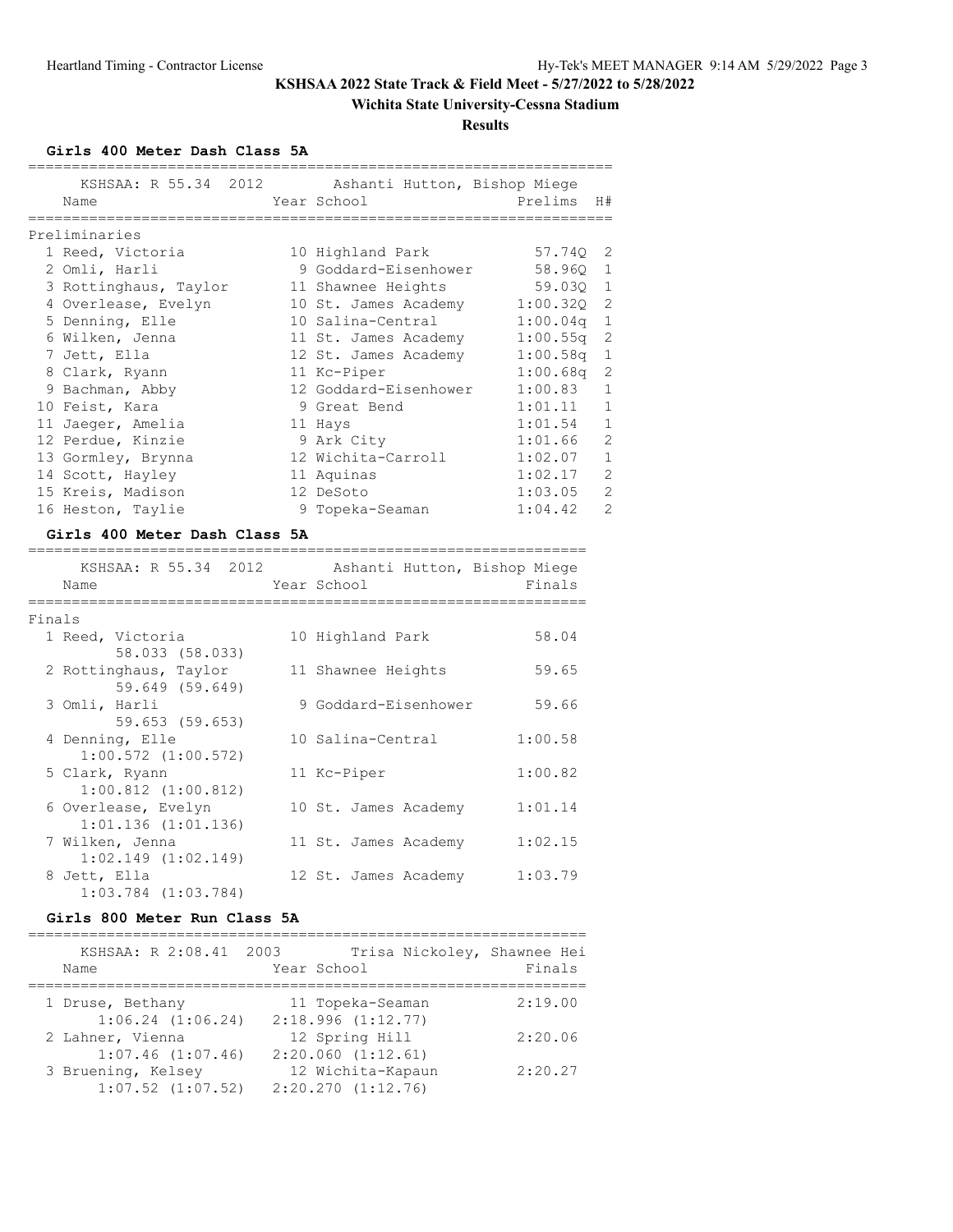## **Wichita State University-Cessna Stadium**

**Results**

### **....Girls 800 Meter Run Class 5A**

| 4 Ecord, Zoie          | 12 Maize                                     | 2:20.90 |
|------------------------|----------------------------------------------|---------|
| $1:07.16$ $(1:07.16)$  | 2:20.897(1:13.75)                            |         |
| 5 Caldwell, Charlotte  | 9 Shawnee-Mill Valley 2:21.19                |         |
| 1:06.93(1:06.93)       | $2:21.186$ $(1:14.27)$                       |         |
| 6 Ross, Isabella       | 9 Blue Vly SW                                | 2:22.12 |
| $1:07.73$ $(1:07.73)$  | $2:22.118$ $(1:14.40)$                       |         |
| 7 Blaesing, Katelynn   | 10 St. James Academy                         | 2:23.45 |
| $1:08.12$ $(1:08.12)$  | $2:23.444$ $(1:15.33)$                       |         |
| 8 Wilken, Annie        | 9 St. James Academy                          | 2:23.48 |
| $1:07.87$ $(1:07.87)$  | $2:23.480$ $(1:15.62)$                       |         |
| 9 Bundt, Brooke        | 9 DeSoto                                     | 2:23.50 |
| $1:08.25$ $(1:08.25)$  | $2:23.496$ $(1:15.26)$                       |         |
| 10 Anderson, Sydney    | 11 Andover                                   | 2:25.55 |
| $1:08.32$ $(1:08.32)$  | $2:25.544$ $(1:17.23)$                       |         |
| 11 Schwartzkopf, Katie | 12 Shawnee-Mill Valley                       | 2:28.22 |
| 1:08.49(1:08.49)       | 2:28.217(1:19.74)                            |         |
| 12 Beckham, Eliana     | 10 Great Bend                                | 2:30.35 |
| $1:09.39$ $(1:09.39)$  | $2:30.341$ $(1:20.96)$                       |         |
| 13 Cleary, Jordyn      | 9 Andover                                    | 2:32.88 |
| 1:09.14(1:09.14)       | $2:32.876$ $(1:23.75)$                       |         |
| 14 Marriott, Hope      | 10 DeSoto                                    | 2:33.15 |
| $1:10.02$ $(1:10.02)$  | 2:33.141 (1:23.13)                           |         |
| 15 Loomis, Emma        | 12 Great Bend                                | 2:33.47 |
| $1:11.01$ $(1:11.01)$  | $2:33.462$ $(1:22.46)$                       |         |
| 16 Allen, Grace        | 12 Salina-South                              | 2:35.95 |
|                        | $1:10.51$ $(1:10.51)$ $2:35.946$ $(1:25.45)$ |         |

## **Girls 1600 Meter Run Class 5A**

| Name | KSHSAA: R 4:56.29 2018 McKenizie Wilks, Lenexa-St.<br>Year School Finals                        |                        |
|------|-------------------------------------------------------------------------------------------------|------------------------|
|      | 1 Rupe, Katelyn 9 Salina-Central 5:08.08                                                        |                        |
|      | $1:13.67$ (1:13.67) $2:34.15$ (1:20.48) $3:53.14$ (1:18.99)                                     | 5:08.077(1:14.95)      |
|      |                                                                                                 |                        |
|      | 2 Hanson, Grace 11 Kc-Piper 5:10.52<br>1:14.18 (1:14.18) 2:35.39 (1:21.21) 3:54.28 (1:18.89)    | 5:10.517(1:16.25)      |
|      | 3 Lahner, Vienna 12 Spring Hill 5:11.03                                                         |                        |
|      | $1:14.35$ $(1:14.35)$ $2:35.74$ $(1:21.39)$ $3:53.87$ $(1:18.13)$ $5:11.024$ $(1:17.16)$        |                        |
|      | 4 Ecord, Zoie 12 Maize 5:16.95                                                                  |                        |
|      | $1:14.11$ $(1:14.11)$ $2:35.18$ $(1:21.07)$ $3:53.42$ $(1:18.24)$                               | $5:16.944$ $(1:23.53)$ |
|      | 5 Caldwell, Charlotte 9 Shawnee-Mill Valley 5:17.90                                             |                        |
|      | $1:13.08$ $(1:13.08)$ $2:34.90$ $(1:21.82)$ $3:55.11$ $(1:20.21)$                               | $5:17.891$ $(1:22.79)$ |
|      | 6 Schwartzkopf, Katie 12 Shawnee-Mill Valley 5:18.48                                            |                        |
|      | $1:13.94$ $(1:13.94)$ $2:35.65$ $(1:21.71)$ $3:56.80$ $(1:21.15)$                               | $5:18.474$ $(1:21.68)$ |
|      | 7 Ross, Isabella 9 Blue Vly SW 5:23.16<br>1:14.03 (1:14.03) 2:36.16 (1:22.13) 3:58.12 (1:21.96) |                        |
|      |                                                                                                 | $5:23.152$ $(1:25.04)$ |
|      | 8 Curtis, Addie 11 Wichita-Kapaun 5:26.11                                                       |                        |
|      | $1:14.13$ $(1:14.13)$ $2:35.74$ $(1:21.61)$ $3:58.62$ $(1:22.88)$                               | 5:26.110 (1:27.50)     |
|      | 9 Jackson, Hope 32 Wichita-Carroll 5:32.33                                                      |                        |
|      | $1:13.85$ $(1:13.85)$ $2:36.49$ $(1:22.64)$ $4:03.66$ $(1:27.17)$                               | $5:32.323$ $(1:28.67)$ |
|      | 10 Hays, Quinn 9 St. James Academy 5:40.89                                                      |                        |
|      | $1:13.79$ (1:13.79) $2:39.41$ (1:25.62) $4:12.88$ (1:33.47) $5:40.886$ (1:28.02)                |                        |
|      | 11 Diaz, Emilia and 12 Great Bend 5:41.45                                                       |                        |
|      | $1:14.60$ (1:14.60) $2:44.05$ (1:29.45) $4:16.33$ (1:32.28) $5:41.446$ (1:25.13)                |                        |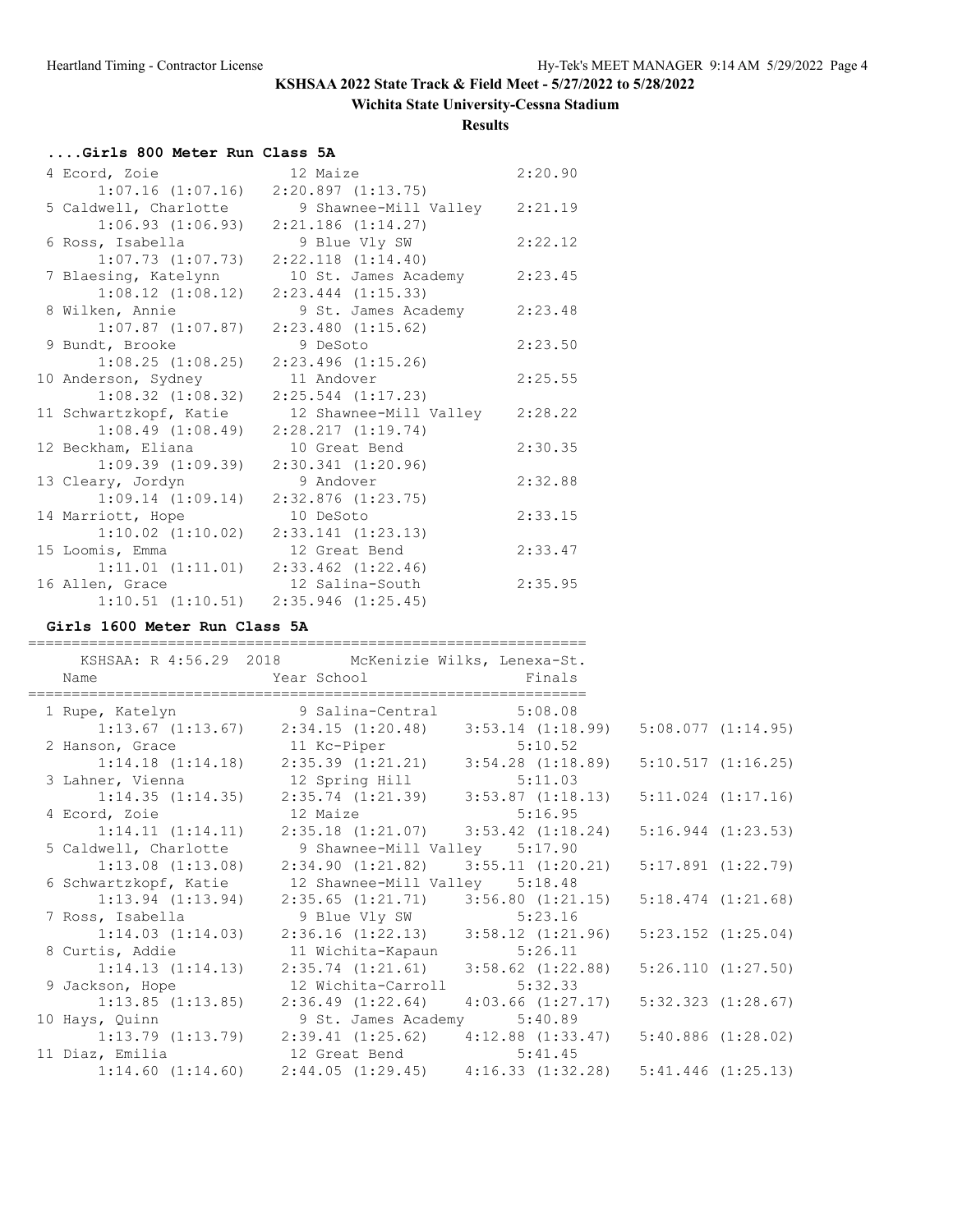**Wichita State University-Cessna Stadium**

**Results**

# **....Girls 1600 Meter Run Class 5A**

| 12 Morfeld, Allie     | 9 St. James Academy   | 5:43.08               |                        |
|-----------------------|-----------------------|-----------------------|------------------------|
| 1:14.85(1:14.85)      | $2:41.22$ $(1:26.37)$ | $4:12.54$ $(1:31.32)$ | $5:43.078$ $(1:30.55)$ |
| 13 Phelps, Anna       | 12 Topeka-West        | 5:46.02               |                        |
| 1:18.36(1:18.36)      | $2:44.42$ $(1:26.06)$ | 4:18.03(1:33.61)      | 5:46.011(1:27.99)      |
| 14 Grover, Hannah     | 11 Valley Center      | 5:53.98               |                        |
| $1:14.54$ $(1:14.54)$ | 2:41.41(1:26.87)      | 4:17.77(1:36.36)      | $5:53.976$ $(1:36.22)$ |
| 15 Tanner, Rebekah    | 10 Lansing            | 5:59.75               |                        |
| $1:22.27$ $(1:22.27)$ | $2:55.36$ $(1:33.09)$ | $4:29.31$ $(1:33.95)$ | 5:59.741(1:30.44)      |
| 16 Haberichter, Kara  | 11 Andover            | 6:17.12               |                        |
| $1:22.55$ $(1:22.55)$ | $2:57.64$ $(1:35.09)$ | $4:36.38$ $(1:38.74)$ | 6:17.111(1:40.74)      |

#### **Girls 3200 Meter Run Class 5A**

| Name                  | KSHSAA: R 10:34.20 1983 Alysun Deckert, Salina-Sou<br>Year School | Finals                                                            |                         |                       |
|-----------------------|-------------------------------------------------------------------|-------------------------------------------------------------------|-------------------------|-----------------------|
|                       |                                                                   |                                                                   |                         |                       |
| 1 Rupe, Katelyn       | 9 Salina-Central                                                  | 10:47.60                                                          |                         |                       |
| $1:12.91$ $(1:12.91)$ | $2:34.18$ $(1:21.27)$ $3:56.45$ $(1:22.27)$ $5:19.26$ $(1:22.81)$ |                                                                   |                         |                       |
| $6:42.74$ $(1:23.48)$ | $8:06.63$ (1:23.89) 9:30.32 (1:23.69)                             |                                                                   | $10:47.592$ $(1:17.28)$ |                       |
| 2 Lahner, Vienna      |                                                                   |                                                                   |                         |                       |
| $1:14.19$ $(1:14.19)$ | 12 Spring Hill 11:05.71<br>2:34.76 (1:20.57) 3:57.25 (1:22.49)    |                                                                   |                         | $5:22.73$ $(1:25.48)$ |
| $6:50.08$ $(1:27.35)$ | $8:17.48$ $(1:27.40)$ $9:44.19$ $(1:26.71)$                       |                                                                   | $11:05.703$ $(1:21.52)$ |                       |
| 3 Curtis, Addie       | 11 Wichita-Kapaun                                                 | 11:12.61                                                          |                         |                       |
| $1:12.37$ $(1:12.37)$ |                                                                   | 11 Wichita-Kapaun 11:12.61<br>2:33.39 (1:21.02) 3:55.78 (1:22.39) |                         | $5:20.53$ $(1:24.75)$ |
| $6:48.83$ $(1:28.30)$ |                                                                   | $8:17.03$ $(1:28.20)$ $9:47.72$ $(1:30.69)$                       | $11:12.602$ $(1:24.89)$ |                       |
| 4 Hanson, Grace       | 11 Kc-Piper                                                       | 11:20.25                                                          |                         |                       |
| $1:15.29$ $(1:15.29)$ | 2:35.75(1:20.46)                                                  | 4:01.75(1:26.00)                                                  |                         | $5:30.63$ $(1:28.88)$ |
| $7:00.03$ $(1:29.40)$ | $8:29.88$ $(1:29.85)$                                             | $9:57.63$ $(1:27.75)$                                             | $11:20.249$ $(1:22.62)$ |                       |
| 5 Schwartzkopf, Katie | 12 Shawnee-Mill Valley 11:25.88                                   |                                                                   |                         |                       |
| $1:12.62$ $(1:12.62)$ | $2:34.58$ $(1:21.96)$                                             | $4:00.83$ $(1:26.25)$ $5:30.17$ $(1:29.34)$                       |                         |                       |
| $7:00.51$ $(1:30.34)$ | 8:32.17(1:31.66)                                                  | $10:02.84$ $(1:30.67)$                                            | $11:25.876$ $(1:23.04)$ |                       |
| 6 Krebs, Mareike      | 12 Aquinas                                                        | 11:39.89                                                          |                         |                       |
| 1:17.47(1:17.47)      |                                                                   | $2:44.04$ $(1:26.57)$ $4:11.55$ $(1:27.51)$                       |                         | $5:38.77$ $(1:27.22)$ |
| $7:09.51$ $(1:30.74)$ | 8:43.77(1:34.26)                                                  | $10:16.04$ $(1:32.27)$                                            | $11:39.887$ $(1:23.85)$ |                       |
| 7 Nicholson, Addy     | 10 Great Bend                                                     | 11:48.02                                                          |                         |                       |
| $1:13.79$ $(1:13.79)$ |                                                                   | $2:37.43$ $(1:23.64)$ $4:10.07$ $(1:32.64)$                       |                         | $5:43.72$ $(1:33.65)$ |
| $7:17.54$ $(1:33.82)$ | $8:53.27$ $(1:35.73)$                                             | $10:25.58$ $(1:32.31)$                                            | 11:48.013 (1:22.44)     |                       |
| 8 Martin, Brooke      | 9 Wichita-Carroll 11:50.86                                        |                                                                   |                         |                       |
| $1:15.64$ $(1:15.64)$ | 2:39.33(1:23.69)                                                  | $4:09.43$ $(1:30.10)$ $5:43.55$ $(1:34.12)$                       |                         |                       |
| $7:18.18$ $(1:34.63)$ | $8:53.29$ $(1:35.11)$                                             | $10:27.14$ $(1:33.85)$ $11:50.859$ $(1:23.72)$                    |                         |                       |
| 9 Jackson, Hope       | 12 Wichita-Carroll                                                | 11:52.65                                                          |                         |                       |
| $1:13.67$ $(1:13.67)$ | $2:34.89$ $(1:21.22)$                                             | $4:01.08$ $(1:26.19)$                                             | 5:30.72(1:29.64)        |                       |
| $7:04.64$ $(1:33.92)$ | 8:40.50(1:35.86)                                                  | $10:18.32$ $(1:37.82)$                                            | $11:52.646$ $(1:34.33)$ |                       |
| 10 Diaz, Emilia       | 12 Great Bend                                                     | 12:06.22                                                          |                         |                       |
| $1:15.84$ $(1:15.84)$ |                                                                   | $2:39.24$ $(1:23.40)$ $4:10.60$ $(1:31.36)$                       |                         | $5:43.80$ $(1:33.20)$ |
| 7:21.37(1:37.57)      | $9:01.32$ $(1:39.95)$                                             | $10:38.60$ $(1:37.28)$                                            | $12:06.215$ $(1:27.62)$ |                       |
| 11 Menghini, Katelyn  | 9 St. James Academy 12:06.41                                      |                                                                   |                         |                       |
| 1:15.95(1:15.95)      | $2:42.58$ $(1:26.63)$                                             | 4:14.11(1:31.53)                                                  |                         | 5:48.91(1:34.80)      |
| $7:24.52$ $(1:35.61)$ | 9:03.97(1:39.45)                                                  | $10:39.69$ $(1:35.72)$                                            | $12:06.404$ $(1:26.72)$ |                       |
| 12 Hermann, Amelia    | 9 Wichita-Kapaun                                                  | 12:07.47                                                          |                         |                       |
| $1:13.65$ $(1:13.65)$ |                                                                   | $2:39.97$ $(1:26.32)$ $4:10.33$ $(1:30.36)$                       |                         | $5:45.02$ $(1:34.69)$ |
| $7:22.13$ $(1:37.11)$ | $9:00.92$ $(1:38.79)$                                             | $10:39.94$ $(1:39.02)$                                            | $12:07.470$ $(1:27.54)$ |                       |
| 13 Phelps, Anna       | 12 Topeka-West                                                    | 12:08.01                                                          |                         |                       |
| $1:16.64$ $(1:16.64)$ |                                                                   | $2:43.94$ $(1:27.30)$ $4:14.78$ $(1:30.84)$ $5:49.62$ $(1:34.84)$ |                         |                       |
| $7:25.46$ $(1:35.84)$ | 9:03.47(1:38.01)                                                  | 10:40.73(1:37.26)                                                 | $12:08.006$ $(1:27.28)$ |                       |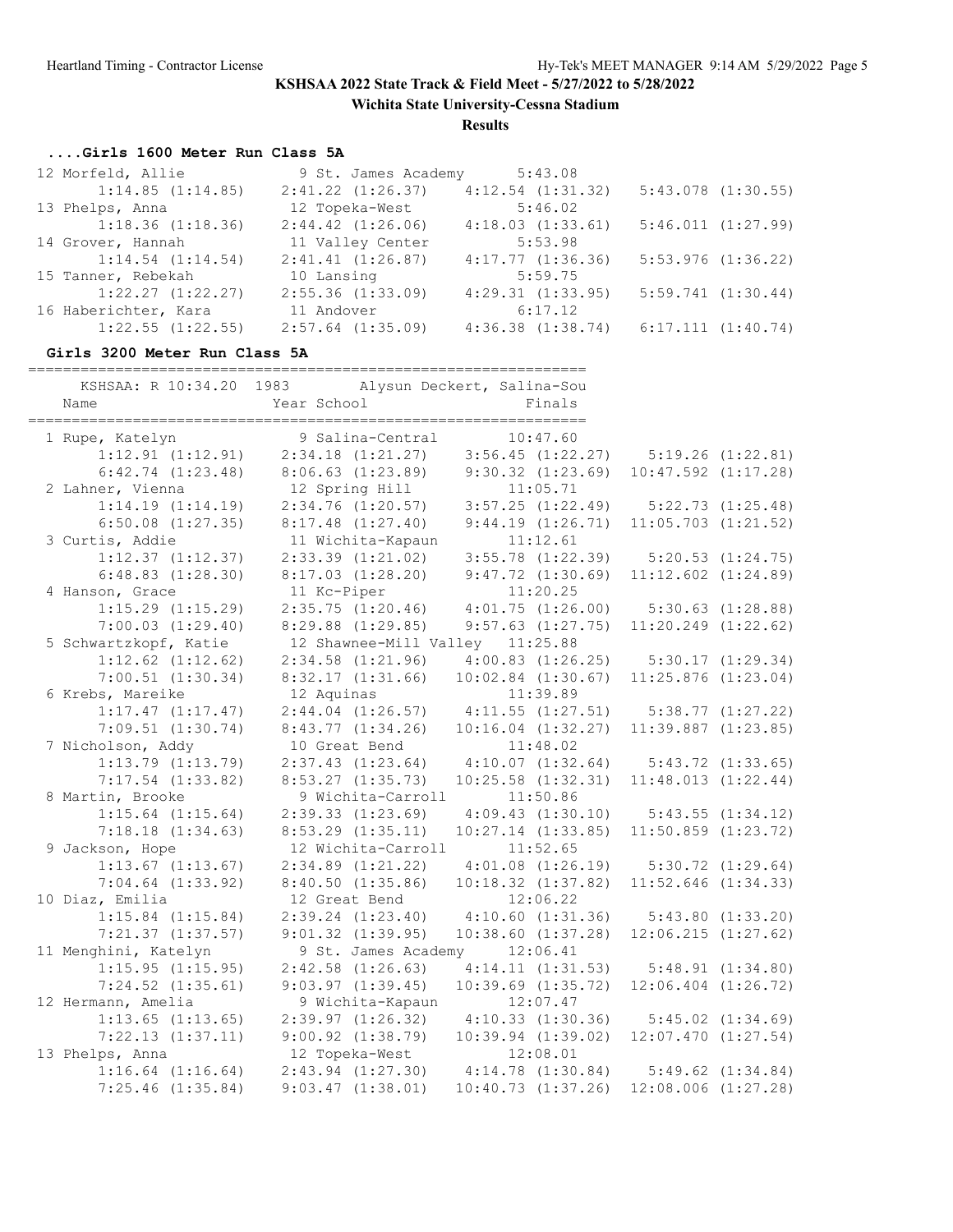**Wichita State University-Cessna Stadium**

**Results**

### **....Girls 3200 Meter Run Class 5A**

| 14 McAfee, Meghan     | 9 Shawnee-Mill Valley 12:10.44 |                        |                         |
|-----------------------|--------------------------------|------------------------|-------------------------|
| 1:14.55(1:14.55)      | 2:40.05(1:25.50)               | 4:11.06(1:31.01)       | $5:48.61$ $(1:37.55)$   |
| $7:24.09$ $(1:35.48)$ | 9:02.41(1:38.32)               | $10:39.31$ $(1:36.90)$ | $12:10.434$ $(1:31.13)$ |
| 15 Penhallow, Kate    | 10 Spring Hill                 | 12:24.06               |                         |
| 1:18.17(1:18.17)      | $2:46.48$ $(1:28.31)$          | 4:19.66(1:33.18)       | $5:56.94$ $(1:37.28)$   |
| $7:32.78$ $(1:35.84)$ | 9:13.41(1:40.63)               | 10:51.19(1:37.78)      | 12:24.060(1:32.87)      |
| 16 Wiltfong, Bella    | 12 DeSoto                      | 12:44.55               |                         |
| 1:17.16(1:17.16)      | $2:45.26$ $(1:28.10)$          | 4:18.15(1:32.89)       | $5:55.93$ $(1:37.78)$   |
| 7:40.95(1:45.02)      | $9:26.29$ $(1:45.34)$          | $11:10.09$ $(1:43.80)$ | $12:44.546$ $(1:34.46)$ |

#### **Girls 100 Meter Hurdles Class 5A**

|                       |  | KSHSAA: R 13.90 2010 Le'Tristan Pledger, KC-Washington |                    |     |                |
|-----------------------|--|--------------------------------------------------------|--------------------|-----|----------------|
| Name                  |  | Prelims Wind H#<br>Year School                         |                    |     |                |
| Preliminaries         |  |                                                        |                    |     |                |
| 1 Hubert, Quincy      |  | 12 Shawnee-Mill Valley                                 | 14.970 0.1 1       |     |                |
| 2 Walker, McKinlee    |  | 10 Andover                                             | 15.020 0.1 2       |     |                |
| 3 Block, Makenzie     |  | 12 Goddard-Eisenhower                                  | 15.820             | 0.1 | 2              |
| 4 Premer, Makenzie    |  | 10 Great Bend                                          | 15.850             | 0.1 | 1              |
| 5 Stallbaumer, Taylin |  | 10 Topeka-Seaman                                       | 15.88q             | 0.1 | $\overline{1}$ |
| 6 Knight, Jenna       |  | 11 Bonner Springs                                      | 16.05q             | 0.1 | 2              |
| 7 McKelvy, Janae      |  | 12 Kc-Sumner Academy                                   | 16.19 <sub>q</sub> | 0.1 | 1              |
| 8 Eldridge, Anna      |  | 12 Valley Center                                       | 16.29a             | 0.1 | -2             |
| 9 Nordhus, Evan       |  | 11 Wichita-Carroll                                     | 16.95              | 0.1 | $\overline{1}$ |
| 10 Kendall, Karoline  |  | 9 Blue Vly SW                                          | 17.39              | 0.1 | $\mathcal{L}$  |
| 11 Lambertz, Jenna    |  | 12 Andover-Central                                     | 17.48              | 0.1 | $\overline{1}$ |
| 12 Kulas, Genevieve   |  | 10 Kc-Piper                                            | 17.79              | 0.1 | $\overline{1}$ |
| 13 Gorley, Dessie     |  | 11 Pittsburg                                           | 17.94              | 0.1 | 2              |
| 14 Staley, Mia        |  | 12 St. James Academy                                   | 18.18              | 0.1 | $\mathbf{1}$   |
| -- Triplett, Saniya   |  | 10 Salina-Central                                      | FS                 | 0.1 | $\mathcal{L}$  |
| -- Derks, Sophia      |  | 11 Kc-Piper                                            | DNF                | 0.1 | $\mathcal{P}$  |

### **Girls 100 Meter Hurdles Class 5A**

|        | Name                                     | KSHSAA: R 13.90 2010 Le'Tristan Pledger, KC-Washington<br>Year School | Finals Wind  |
|--------|------------------------------------------|-----------------------------------------------------------------------|--------------|
| Finals |                                          |                                                                       |              |
|        | 1 Hubert, Quincy<br>15.039 (15.039)      | 12 Shawnee-Mill Valley                                                | 3.4<br>15.04 |
|        | 2 Knight, Jenna<br>15.673 (15.673)       | 11 Bonner Springs                                                     | 3.4<br>15.68 |
|        | 3 Block, Makenzie<br>15.737 (15.737)     | 12 Goddard-Eisenhower                                                 | 15.74<br>3.4 |
|        | 4 Eldridge, Anna<br>15.746 (15.746)      | 12 Valley Center                                                      | 3.4<br>15.75 |
|        | 5 Stallbaumer, Taylin<br>15.856 (15.856) | 10 Topeka-Seaman                                                      | 3.4<br>15.86 |
|        | 6 Premer, Makenzie<br>16.094 (16.094)    | 10 Great Bend                                                         | 3.4<br>16.10 |
|        | 7 McKelvy, Janae<br>16.192 (16.192)      | 12 Kc-Sumner Academy                                                  | 3.4<br>16.20 |
|        | 8 Walker, McKinlee<br>19.333 (19.333)    | 10 Andover                                                            | 3.4<br>19.34 |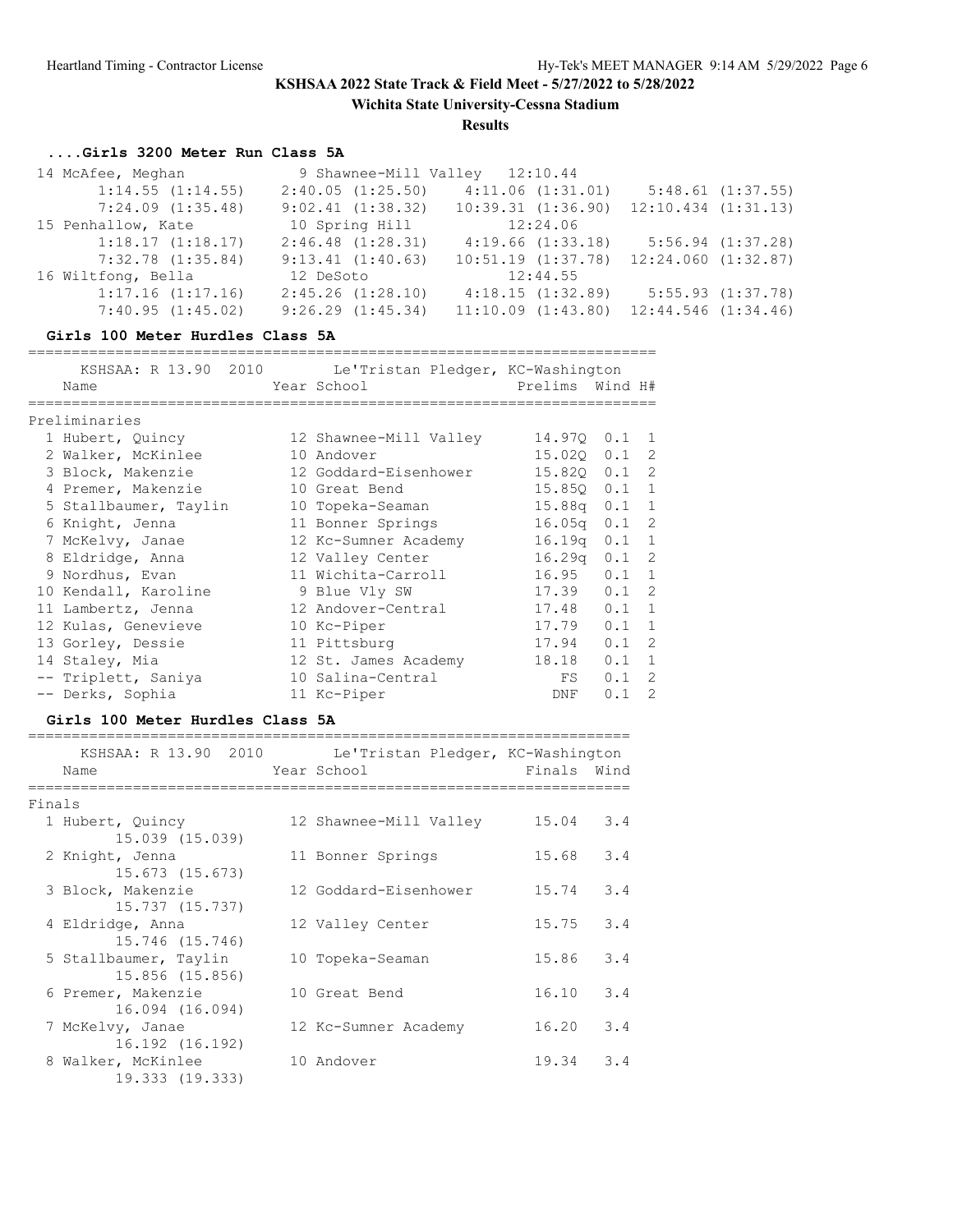## **Wichita State University-Cessna Stadium**

**Results**

**Girls 300 Meter Hurdles Class 5A**

| KSHSAA: R 43.34 1999<br>Name |  | Sharleee Beiter, Goddard<br>Year School | Prelims    | H#             |
|------------------------------|--|-----------------------------------------|------------|----------------|
| Preliminaries                |  |                                         |            |                |
| 1 Hubert, Quincy             |  | 12 Shawnee-Mill Valley                  | 44.710 2   |                |
| 2 Premer, Makenzie           |  | 10 Great Bend                           | 45.90Q 1   |                |
| 3 Block, Makenzie            |  | 12 Goddard-Eisenhower                   | 46.280 2   |                |
| 4 Nordhus, Evan              |  | 11 Wichita-Carroll                      | 46.490 1   |                |
| 5 Triplett, Saniya           |  | 10 Salina-Central                       | $46.68q$ 2 |                |
| 6 Spray, Mersadie            |  | 10 Great Bend                           | 46.97q     | 2              |
| 7 Gimino, Sophia             |  | 11 Wichita-Kapaun                       | $47.72q$ 1 |                |
| 8 Harshaw, Brittany          |  | 12 Andover-Central                      | 47.93a     | $\mathbf{1}$   |
| 9 Staley, Mia                |  | 12 St. James Academy                    | 48.39      | $\overline{c}$ |
| 10 Benson, Josie             |  | 9 Shawnee-Mill Valley                   | 48.83 1    |                |
| 11 Knight, Jenna             |  | 11 Bonner Springs                       | 49.35 1    |                |
| 12 Kendall, Karoline         |  | 9 Blue Vly SW                           | $50.45$ 2  |                |
| 13 Kulas, Genevieve          |  | 10 Kc-Piper                             | 50.96      | $\mathbf{1}$   |
| 14 Lawrence, Kylnn           |  | 9 Kc-Washington                         | 50.98      | $\mathbf{1}$   |
| 15 Cheeks, Tamia             |  | 9 Salina-South                          | 52.05      | $\overline{c}$ |
| 16 Gorley, Dessie            |  | 11 Pittsburg                            | 55.07      | $\overline{2}$ |

#### **Girls 300 Meter Hurdles Class 5A**

|        | Name                                   | KSHSAA: R 43.34 1999 Sharleee Beiter, Goddard<br>Year School | Finals |
|--------|----------------------------------------|--------------------------------------------------------------|--------|
| Finals |                                        |                                                              |        |
|        | 1 Hubert, Quincy<br>45.060 (45.060)    | 12 Shawnee-Mill Valley                                       | 45.06  |
|        | 2 Premer, Makenzie<br>45.567 (45.567)  | 10 Great Bend                                                | 45.57  |
|        | 3 Block, Makenzie<br>46.671 (46.671)   | 12 Goddard-Eisenhower                                        | 46.68  |
|        | 4 Nordhus, Evan<br>46.853 (46.853)     | 11 Wichita-Carroll                                           | 46.86  |
|        | 5 Triplett, Saniya<br>47.221 (47.221)  | 10 Salina-Central                                            | 47.23  |
|        | 6 Spray, Mersadie<br>47.243 (47.243)   | 10 Great Bend                                                | 47.25  |
|        | 7 Harshaw, Brittany<br>48.530 (48.530) | 12 Andover-Central                                           | 48.53  |
|        | 8 Gimino, Sophia<br>49.134 (49.134)    | 11 Wichita-Kapaun                                            | 49.14  |

## **Girls 4x100 Meter Relay Class 5A**

| KSHSAA: R 46.86 2017<br>School | K Anderson, T Antonowich, J Andres, S Simmons | Newton |                       | Prelims H# |  |
|--------------------------------|-----------------------------------------------|--------|-----------------------|------------|--|
| Preliminaries                  |                                               |        |                       |            |  |
| 1 Goddard-Eisenhower           |                                               |        |                       | 49.970 2   |  |
| 1) Bachman, Abby 12            |                                               |        | 2) Omli, Harli 9      |            |  |
| 3) Popp, Mackenzie 11          |                                               |        | 4) Block, Makenzie 12 |            |  |
| 2 Great Bend                   |                                               |        |                       | 50.500     |  |
|                                |                                               |        |                       |            |  |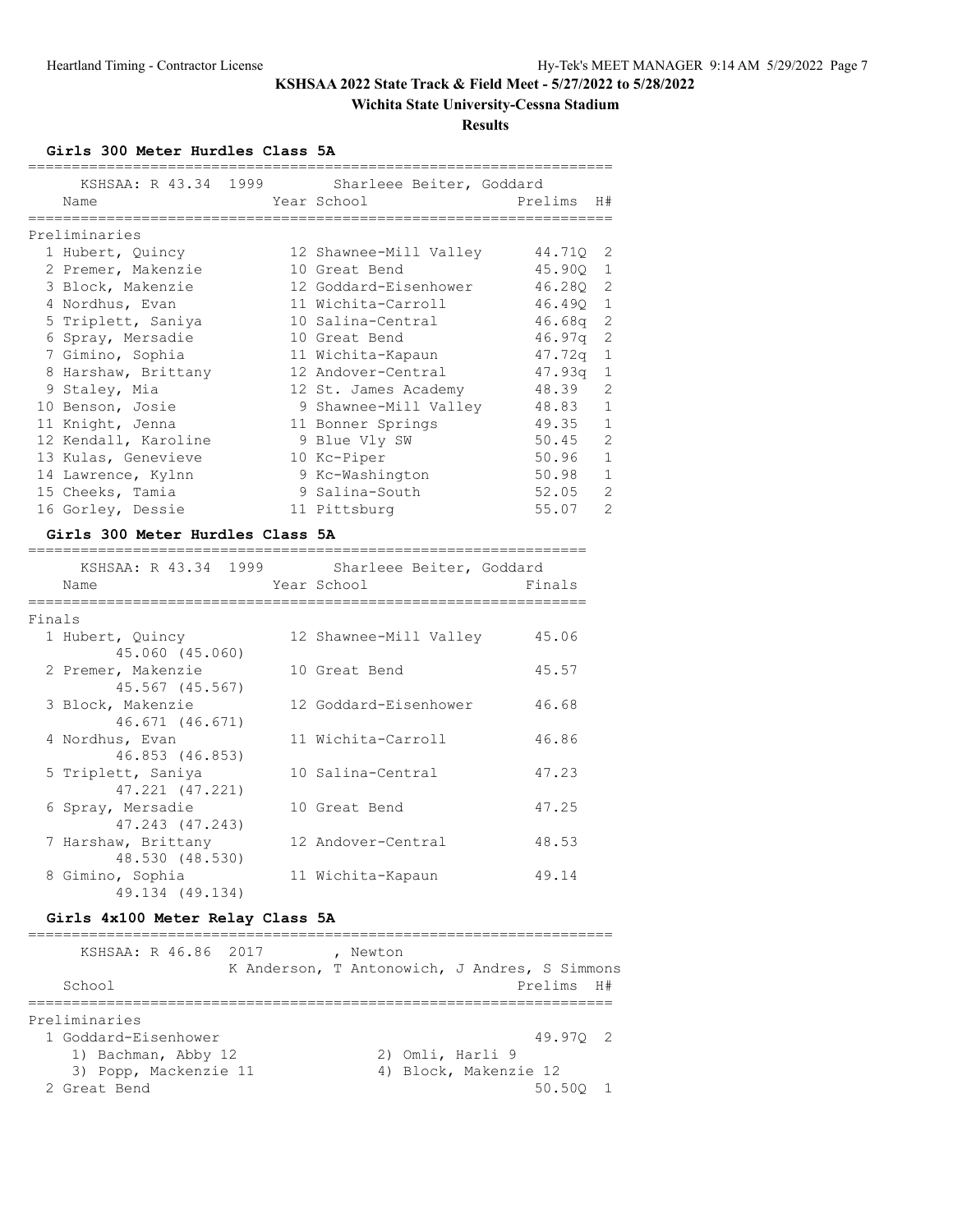#### **Wichita State University-Cessna Stadium**

#### **Results**

### **....Girls 4x100 Meter Relay Class 5A**

1) Luna, Valarie 11 2) Feist, Kara 9 3) Spray, Mersadie 10 4) Premer, Makenzie 10 3 Tecumseh-Shawnee Heights 50.19Q 2 1) Nichols, Ta'Mijha 11 2) Rottinghaus, Taylor 11 3) Anderson, Hailey 12 (4) Haltom, Haley 12 4 Kc-Sumner Academy 50.65Q 1 1) Brown, Myleah 10 2) McCleary, Kylie 11 3) Burdette, Kylah 11 <a>> 4) McKelvy, Janae 12 5 Salina-Central 50.28q 2 1) Triplett, Saniya 10 2) Cunningham, Mykayla 11 3) Lopez Galindo, Camila 11 (4) Denning, Elle 10 6 Hays 50.33q 2 1) Jaeger, Amelia 11 2) Dotts, Landri 12 3) Lewallen, Brooklyn 12 4) McGrath, Lilian 10 7 St. James Academy 60.37q 2 1) Staley, Mia 12 2) Phelps, Leah 10 3) Jett, Ella 12 (4) Wiley, Beatrice 9 8 Andover-Central 50.71q 1 1) Cole, Izzy 10 2) Harshaw, Brittany 12 3) Lambertz, Jenna 12 4) Amekporfor, Maddi 11 9 Spring Hill 50.74 1 1) Vogelbacher, Payton 11 2) Hurley, Gavyn 11 3) Bauer, Adeyln 9 19 10 4) Kilbey, Logan 11 10 Wichita-Kapaun Mount Carmel 50.88 2 1) Kennedy, Kamryn 9 2) Severs, Maggie 11 3) Rieger, Jasmine 10 4) Oblinger, Trinity 10 11 DeSoto 51.01 1 1) Winter, Maggie 10 2) Wedel, Kamdyn 10 3) Moss, Savannah 12 (4) Capling, Ella 9 12 Lansing 51.08 2 1) Dodd, Dayven 11 2) Hayse, Mckenzie 10 3) Kline, Jordyn 9 19 4) Baker, Reece 12 13 Shawnee-Mill Valley 51.20 1 1) Long, Addison 9 2) Benson, Josie 9 3) Frantz, Raina 9 19 4) Harvey, Savannah 11 14 Andover 51.65 1 1) Tucker, Jaclyn 10 2) MacBeth, Kenzy 9 3) Heinz, Lauren 9 19 4) Walker, McKinlee 10 15 Topeka-Seaman 51.96 1 1) Stallbaumer, Taylin 10 2) Steiner, Ally 9 3) Stallbaumer, Jaida 9 4) Schuman, Jaycee 10 16 Pittsburg 52.06 2 1) Gorley, Dessie 11 2) Harris, Alaycia 11 3) Mussa, Kiley 12 (4) Southard, Lola 12

#### **Girls 4x100 Meter Relay Class 5A**

================================================================ KSHSAA: R 46.86 2017 , Newton K Anderson, T Antonowich, J Andres, S Simmons School Finals ================================================================ Finals 1 Goddard-Eisenhower 49.44 1) Bachman, Abby 12 2) Omli, Harli 9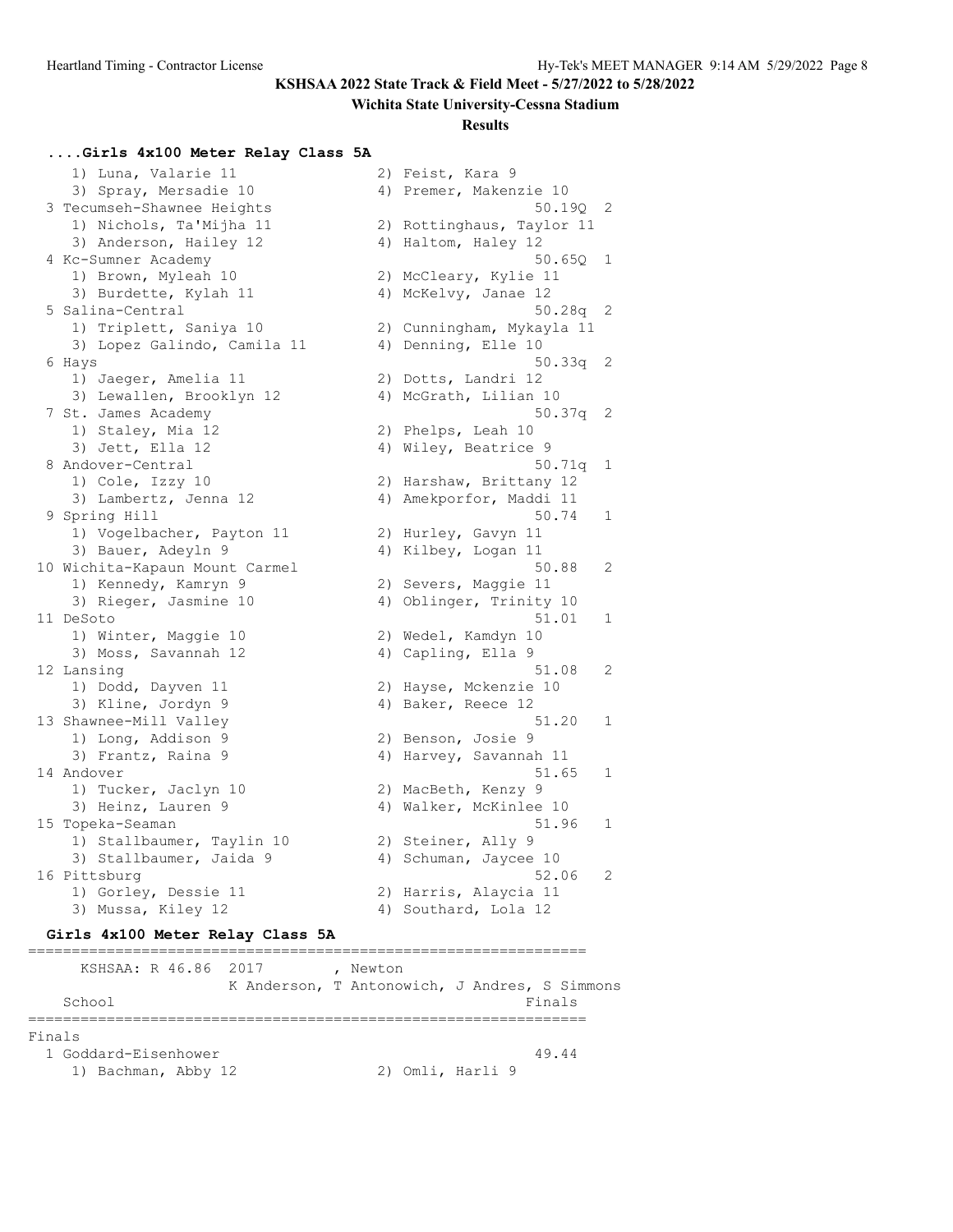#### **Wichita State University-Cessna Stadium**

#### **Results**

#### **....Girls 4x100 Meter Relay Class 5A**

| 3) Popp, Mackenzie 11<br>49.439 (49.439)       | 4) Block, Makenzie 12     |
|------------------------------------------------|---------------------------|
| 2 Tecumseh-Shawnee Heights                     | 49.51                     |
| 1) Nichols, Ta'Mijha 11                        | 2) Rottinghaus, Taylor 11 |
| 3) Anderson, Hailey 12<br>49.510 (49.510)      | 4) Haltom, Haley 12       |
| 3 Great Bend                                   | 49.87                     |
| 1) Luna, Valarie 11                            | 2) Feist, Kara 9          |
| 3) Spray, Mersadie 10<br>49.865 (49.865)       | 4) Premer, Makenzie 10    |
| 4 Salina-Central                               | 50.07                     |
| 1) Triplett, Saniya 10                         | 2) Cunningham, Mykayla 11 |
| 3) Lopez Galindo, Camila 11<br>50.067 (50.067) | 4) Denning, Elle 10       |
| 5 Kc-Sumner Academy                            | 50.21                     |
| 1) McCleary, Kylie 11                          | 2) Brown, Myleah 10       |
| 3) Burdette, Kylah 11<br>50.208 (50.208)       | 4) McKelvy, Janae 12      |
| 6 Hays                                         | 50.54                     |
| 1) Dotts, Landri 12                            | 2) Jaeger, Amelia 11      |
| 3) Lewallen, Brooklyn 12<br>50.536 (50.536)    | 4) McGrath, Lilian 10     |
| 7 Andover-Central                              | 50.61                     |
| 1) Cole, Izzy 10                               | 2) Harshaw, Brittany 12   |
| 3) Lambertz, Jenna 12<br>$50.606$ $(50.606)$   | 4) Amekporfor, Maddi 11   |
| 8 St. James Academy                            | 50.69                     |
| 1) Staley, Mia 12                              | 2) Phelps, Leah 10        |
| 3) Jett, Ella 12<br>$50.683$ $(50.683)$        | 4) Wiley, Beatrice 9      |

#### **Girls 4x400 Meter Relay Class 5A**

=================================================================== KSHSAA: R 3:56.56 2018 , Lenexa-St. James Wurtenberger, Jones, Gossman, Moore School **Prelims** H# =================================================================== Preliminaries 1 Wichita-Kapaun Mount Carmel 4:02.79Q 1 1) Harris, Lillian 11 12) Curtis, Addie 11 3) Ackerman, Jackie 10 4) Bruening, Kelsey 12 2 Great Bend 4:04.30Q 2 1) Beckham, Eliana 10 2) Premer, Makenzie 10 3) Loomis, Emma 12 (4) Feist, Kara 9 2:02.015 (2:02.015) 3:05.102 (1:03.088) 4:04.297 (59.195) 3 Shawnee-Mill Valley 4:04.40Q 2 1) Hubert, Quincy 12 2) Caldwell, Charlotte 9 3) Frantz, Raina 9 4) Benson, Josie 9 2:01.391 (2:01.391) 3:04.042 (1:02.652) 4:04.400 (1:00.358) 4 Salina-Central 4:06.42Q 1 1) Triplett, Saniya 10 2) Cunningham, Mykayla 11 3) Freeman, Haley 9 4) Denning, Elle 10 5 St. James Academy 4:05.12q 2 1) Overlease, Evelyn 10 2) Wilken, Annie 9 3) Hornick, Libby 11 4) Jett, Ella 12 2:02.070 (2:02.070) 3:04.804 (1:02.735) 4:05.117 (1:00.313)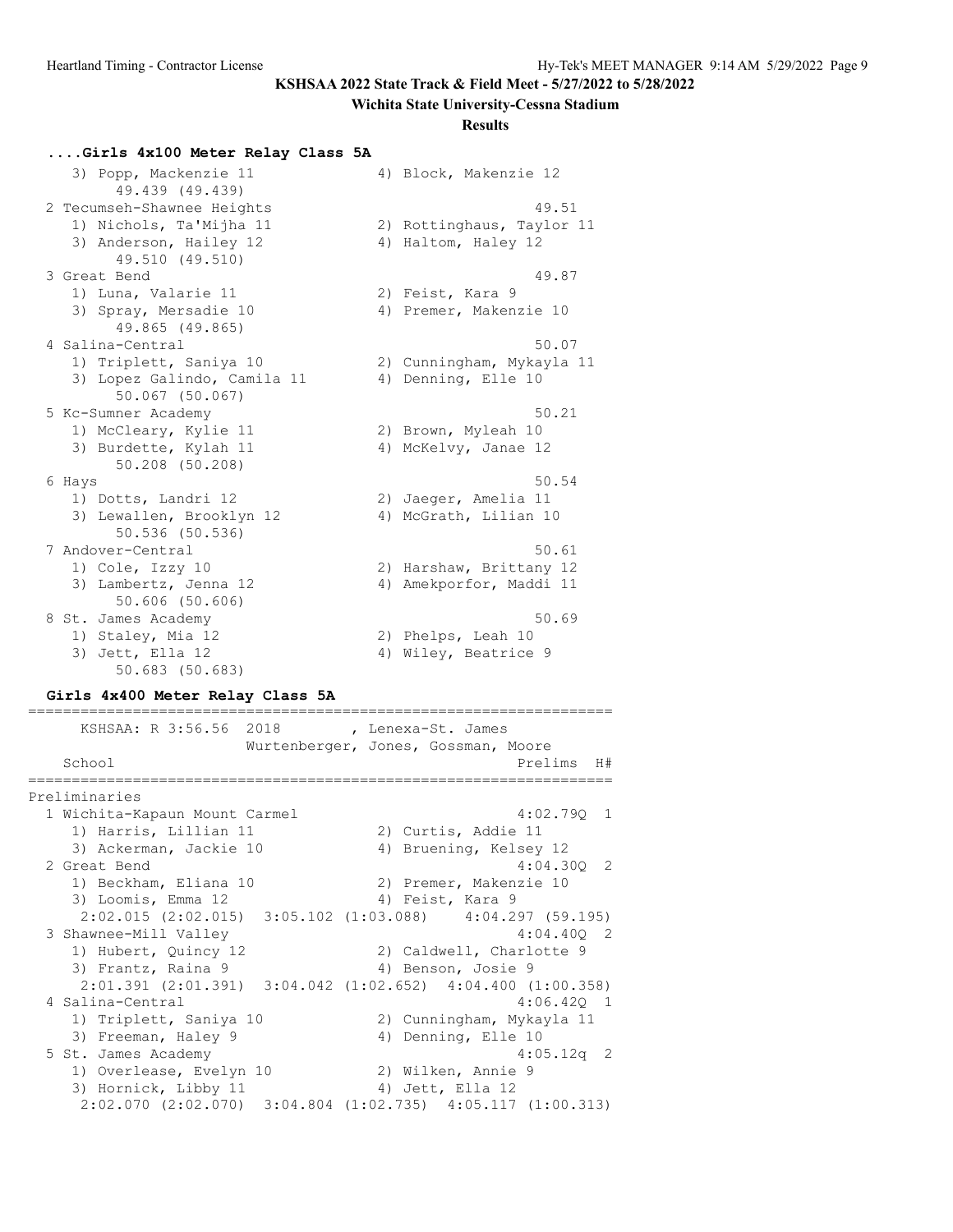#### **Wichita State University-Cessna Stadium**

#### **Results**

#### **....Girls 4x400 Meter Relay Class 5A**

 6 Wichita-Bishop Carroll 4:05.53q 2 1) Mount, Christina 10 2) Nordhus, Evan 11 3) Gormley, Brynna 12 (4) Jackson, Hope 12 2:00.337 (2:00.337) 3:02.302 (1:01.966) 4:05.522 (1:03.221) 7 Topeka-Seaman 4:06.37q 2 1) Becker, Anna 9 2) Heston, Taylie 9 3) Stallbaumer, Taylin 10 4) Druse, Bethany 11 2:05.361 (2:05.361) 3:07.862 (1:02.501) 4:06.365 (58.504)<br>eSoto 4:07.25q 1 8 DeSoto 4:07.25q 1 1) Wedel, Kamdyn 10 2) Jones, Isabelle 10 3) Marriott, Hope 10 4) Bundt, Brooke 9 9 Andover 4:09.05 2 1) McNeil, Lauren 12 2) Kelly, Jayda 11 3) Cleary, Jordyn 9 4) Anderson, Sydney 11 2:05.456 (2:05.456) 3:08.382 (1:02.927) 4:09.041 (1:00.659) 10 Op-St. Thomas Aquinas 4:10.55 2 1) Befort, Jadyn 12 2) Huddin, Alexis 12 3) Goodenow, Betsy 11 (4) Scott, Hayley 11 2:04.194 (2:04.194) 3:08.192 (1:03.999) 4:10.542 (1:02.350) 11 Goddard-Eisenhower 4:12.53 1 1) Popp, Mackenzie 11 2) Henry, McKenzie 12 3) Bachman, Abby 12 4) Omli, Harli 9 12 Hays 4:13.52 1 1) Lewallen, Brooklyn 12 2) Albers, Brenlynn 10 3) McGrath, Lilian 10 4) Jaeger, Amelia 11 13 Kc-Piper 4:13.73 1 1) Kulas, Genevieve 10 2) Rice, Kylie 9 3) McCarty, Addisyn 9 4) Clark, Ryann 11 14 Spring Hill 4:14.64 1 1) Bauer, Adeyln 9 120 20 Murphy, Legacy 9 3) Bond, Addison 9 4) Hurley, Gavyn 11 15 Tecumseh-Shawnee Heights 4:22.33 1 1) Rottinghaus, Taylor 11 2) Busenitz, Molly 11 3) Akins, Imani 9 4) Haltom, Haley 12 16 Op-Blue Valley Southwest 4:24.92 2 1) Bates, Reese 11 2) Brogan, Avery 11 3) Deshler, Maleah 11 4) Ross, Isabella 9 2:17.333 (2:17.333) 3:24.225 (1:06.893) 4:24.915 (1:00.691)

#### **Girls 4x400 Meter Relay Class 5A**

| KSHSAA: R 3:56.56 2018                                                  | , Lenexa-St. James<br>Wurtenberger, Jones, Gossman, Moore |                        |         |
|-------------------------------------------------------------------------|-----------------------------------------------------------|------------------------|---------|
| School                                                                  |                                                           |                        | Finals  |
| Finals                                                                  |                                                           |                        |         |
| 1 Great Bend                                                            |                                                           |                        | 4:03.85 |
| 1) Beckham, Eliana 10                                                   |                                                           | 2) Premer, Makenzie 10 |         |
| 3) Spray, Mersadie 10                                                   |                                                           | 4) Feist, Kara 9       |         |
| $2:02.940$ (2:02.940) $3:03.729$ (1:00.790) $4:03.849$ (1:00.120)       |                                                           |                        |         |
| 2 Wichita-Kapaun Mount Carmel                                           |                                                           |                        | 4:03.97 |
| 1) Harris, Lillian 11                                                   |                                                           | 2) Curtis, Addie 11    |         |
| 3) Ackerman, Jackie 10                                                  |                                                           | 4) Bruening, Kelsey 12 |         |
| $2:02.320$ $(2:02.320)$ $3:03.773$ $(1:01.454)$ $4:03.970$ $(1:00.198)$ |                                                           |                        |         |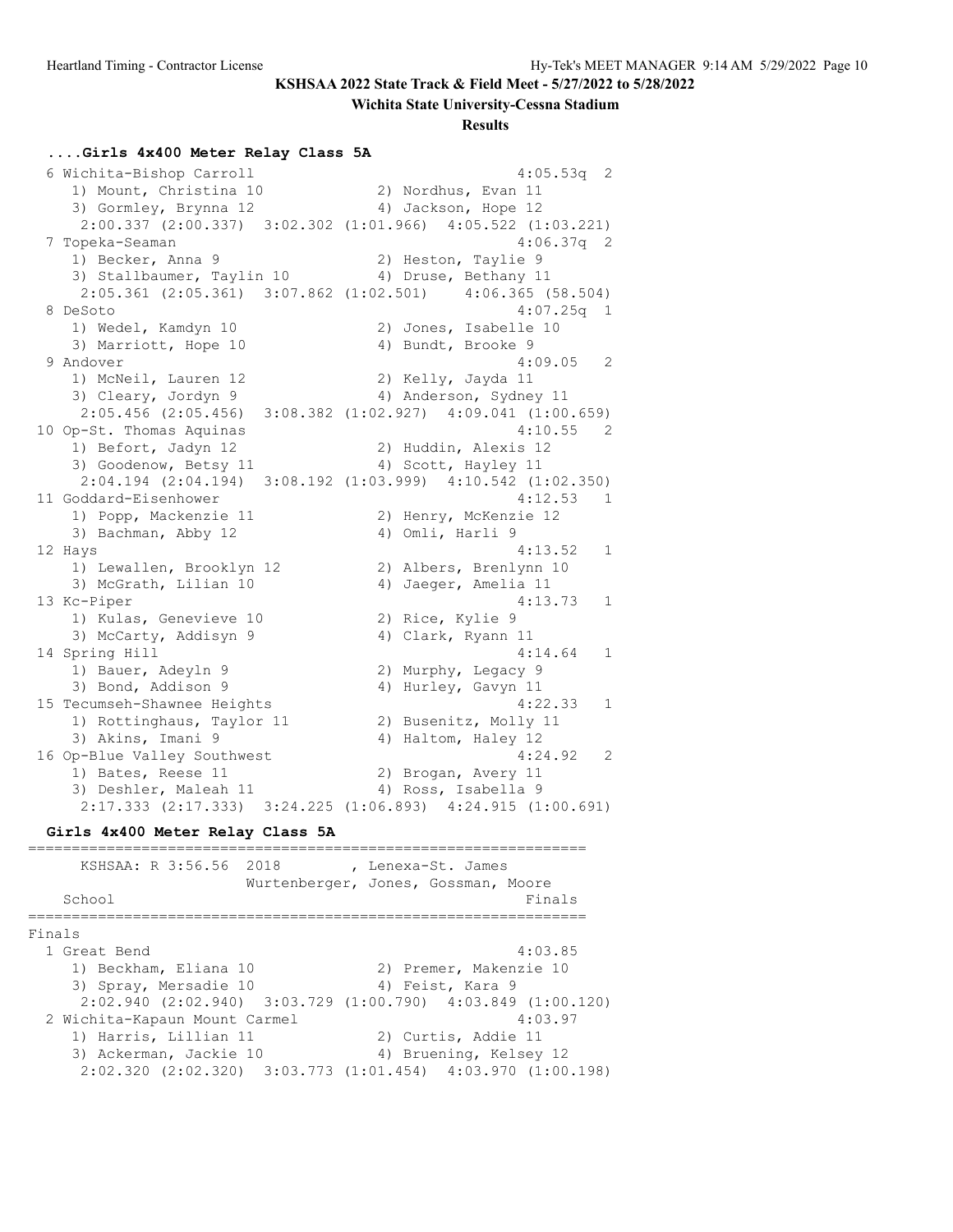#### **Wichita State University-Cessna Stadium**

**Results**

#### **....Girls 4x400 Meter Relay Class 5A**

 3 St. James Academy 4:07.72 1) Overlease, Evelyn 10 2) Staley, Mia 12 3) Jett, Ella 12 (4) Phelps, Leah 10 2:04.269 (2:04.269) 3:07.513 (1:03.245) 4:07.718 (1:00.205) 4 Wichita-Bishop Carroll 4:08.29 1) Mount, Christina 10 2) Nordhus, Evan 11 3) Gormley, Brynna 12 4) Jackson, Hope 12 2:03.236 (2:03.236) 3:05.309 (1:02.073) 4:08.290 (1:02.982) 5 Shawnee-Mill Valley 4:09.65 1) Hubert, Quincy 12 2) Cherrito, Isabel 9 3) Frantz, Raina 9 (4) Benson, Josie 9 2:05.330 (2:05.330) 3:06.964 (1:01.635) 4:09.650 (1:02.686) 6 Salina-Central 4:14.06 1) Triplett, Saniya 10 2) Cunningham, Mykayla 11 3) Freeman, Haley 9 4) Denning, Elle 10 2:05.106 (2:05.106) 3:10.748 (1:05.643) 4:14.053 (1:03.305) 7 DeSoto 4:15.72 1) Wedel, Kamdyn 10 2) Jones, Isabelle 10 3) Marriott, Hope 10 4) Bundt, Brooke 9 2:05.840 (2:05.840) 3:10.364 (1:04.525) 4:15.712 (1:05.348) 8 Topeka-Seaman 4:16.23 1) Becker, Anna 9 2) Heston, Taylie 9 3) Stallbaumer, Taylin 10 (4) Druse, Bethany 11 2:09.795 (2:09.795) 3:14.232 (1:04.438) 4:16.225 (1:01.993) **Girls 4x800 Meter Relay Class 5A** ================================================================ KSHSAA: R 9:19.60 2018 , Lenexa-St. James Robinson, Jones, Gossman, Moore School Finals ================================================================ 1 St. James Academy 9:45.54 1) Blaesing, Katelynn 10 2) Hays, Quinn 9 3) Wilken, Jenna 11 4) Wilken, Annie 9 1:05.672 (1:05.672) 2:24.615 (1:18.943) 3:30.392 (1:05.778) 4:50.824 (1:20.432) 6:00.755 (1:09.931) 7:20.456 (1:19.702) 8:26.525 (1:06.070) 9:45.536 (1:19.011) 2 Wichita-Kapaun Mount Carmel 9:55.00 1) Ackerman, Jackie 10 (2) Hermann, Amelia 9 3) Fernando, Chiara 12 4) Bruening, Kelsey 12 1:06.430 (1:06.430) 2:22.723 (1:16.293) 3:35.004 (1:12.282) 4:54.699 (1:19.695) 6:07.600 (1:12.901) 7:33.353 (1:25.753) 8:42.349 (1:08.997) 9:54.998 (1:12.649) 3 Great Bend 10:00.38 1) Beckham, Eliana 10 2) Loomis, Emma 12 3) Nicholson, Addy 10 4) Diaz, Emilia 12 1:08.089 (1:08.089) 2:24.876 (1:16.787) 3:35.266 (1:10.391) 4:55.676 (1:20.411) 6:09.704 (1:14.028) 7:32.107 (1:22.403) 8:42.534 (1:10.427) 10:00.380 (1:17.847) 4 Andover 10:04.21 1) McNeil, Lauren 12 2) Kelly, Jayda 11 3) Cleary, Jordyn 9 4) Anderson, Sydney 11 1:10.319 (1:10.319) 2:36.358 (1:26.039) 3:43.955 (1:07.598) 5:07.739 (1:23.784) 6:16.724 (1:08.986) 7:39.491 (1:22.767) 8:46.856 (1:07.366) 10:04.202 (1:17.347) 5 Spring Hill 10:13.01 10:13.002 1) Bond, Addison 9 2) Hines, Payton 11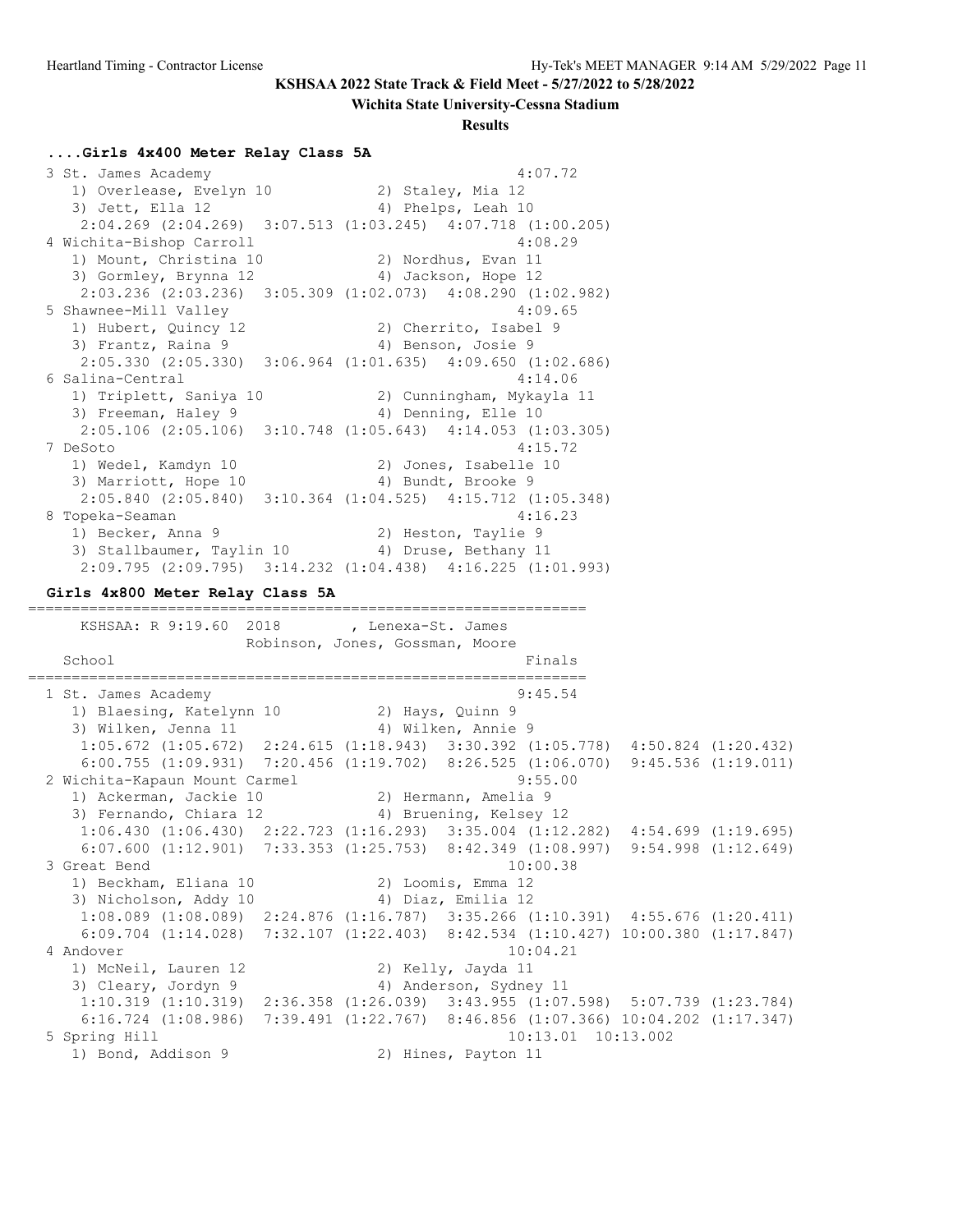**Wichita State University-Cessna Stadium**

**Results**

#### **....Girls 4x800 Meter Relay Class 5A**

3) Murphy, Legacy 9 4) Lahner, Vienna 12 1:06.870 (1:06.870) 2:30.608 (1:23.738) 3:45.083 (1:14.476) 5:08.616 (1:23.534) 6:24.642 (1:16.026) 7:51.416 (1:26.775) 8:56.431 (1:05.015) 10:13.002 (1:16.571) 6 DeSoto 10:13.01 10:13.005 1) Marriott, Hope 10 2) Gress, Katelyn 12 3) Wiltfong, Bella 12 (4) Bundt, Brooke 9 1:08.337 (1:08.337) 2:27.307 (1:18.970) 3:37.025 (1:09.719) 5:00.617 (1:23.592) 6:18.462 (1:17.845) 7:41.673 (1:23.211) 8:49.119 (1:07.447) 10:13.005 (1:23.886)<br>ppeka-Seaman 10:13.95 7 Topeka-Seaman 10:13.95 1) Druse, Bethany 11 2) Becker, Anna 9 3) Sampson, Savannah 10  $\hskip1cm$  4) Heston, Taylie 9 1:07.623 (1:07.623) 2:23.974 (1:16.351) 3:36.633 (1:12.659) 5:00.359 (1:23.726) 6:13.915 (1:13.557) 7:40.492 (1:26.577) 8:52.181 (1:11.689) 10:13.947 (1:21.767) 8 Op-St. Thomas Aquinas 10:13.99 1) Huddin, Alexis 12 2) Babcock, Quinn 11 3) Mauk, Lilly 10  $\hskip 1.6cm 4$  Kelley, Greta 9 1:06.831 (1:06.831) 2:22.465 (1:15.635) 3:36.312 (1:13.847) 4:57.922 (1:21.610) 6:13.547 (1:15.626) 7:39.092 (1:25.545) 8:50.545 (1:11.453) 10:13.985 (1:23.441) 9 Wichita-Bishop Carroll 10:19.68 1) Gormley, Brynna 12 12 2) Martin, Brooke 9 3) Doonan, Kylie 11 4) Jackson, Hope 12 1:09.520 (1:09.520) 2:32.288 (1:22.768) 3:47.593 (1:15.305) 5:11.394 (1:23.802) 6:26.388 (1:14.994) 7:53.081 (1:26.693) 9:02.544 (1:09.464) 10:19.676 (1:17.133) 10 Salina-South 10:36.05 1) Allen, Grace 12 2) Arnold, Kylie 12 3) Kierscht, Libby 9 4) Mancino-Hinde, Olivia 11 1:09.303 (1:09.303) 2:33.354 (1:24.052) 3:46.957 (1:13.603) 5:09.785 (1:22.829) 6:26.414 (1:16.629) 7:53.376 (1:26.963) 9:08.125 (1:14.749) 10:36.041 (1:27.917) 11 Shawnee-Mill Valley 10:44.14 1) Roy, Bridget 12 2) Brazil, Anna 12 3) Walker, Ellie 10 (4) Pfeister, Logan 12 1:11.394 (1:11.394) 2:39.112 (1:27.719) 3:53.310 (1:14.198) 5:13.972 (1:20.662) 6:31.008 (1:17.037) 7:59.427 (1:28.420) 9:14.507 (1:15.080) 10:44.135 (1:29.628) 12 Valley Center 2012 10:44.48 1) Ellinger, Addison 9 2) Ellinger, Kayla 10 3) Giancaterino, Viola 12 (4) Grover, Hannah 11 1:12.709 (1:12.709) 2:46.911 (1:34.202) 4:04.454 (1:17.543) 5:32.739 (1:28.286) 6:46.761 (1:14.023) 8:14.008 (1:27.247) 9:26.003 (1:11.995) 10:44.478 (1:18.476) 13 Leavenworth 10:45.03 1) de Groof, Bo 12 2) Herlihy, Micayla 10 3) McKinley, Lindsay 11 (4) Lands, Alianah 11 1:11.411 (1:11.411) 2:34.114 (1:22.704) 3:46.817 (1:12.704) 5:10.359 (1:23.542) 6:26.596 (1:16.238) 7:57.254 (1:30.659) 9:16.759 (1:19.505) 10:45.027 (1:28.269) 14 Goddard-Eisenhower 10:50.71 1) Henry, McKenzie 12 and 2) Young, Emily 9 3) Kasprick, Brooke 9 4) Nelson, Nina 11 1:08.345 (1:08.345) 2:31.579 (1:23.235) 3:48.501 (1:16.922) 5:12.212 (1:23.712) 6:31.304 (1:19.093) 8:01.180 (1:29.876) 9:14.877 (1:13.698) 10:50.708 (1:35.831) 15 Lansing 10:57.50 1) Tanner, Rebekah 10 2) Dunlap, Kaylin 10 3) Mosher, Sophia 11 (4) Anderson, Anya 10 1:10.282 (1:10.282) 2:37.198 (1:26.916) 3:57.441 (1:20.243) 5:30.517 (1:33.077) 6:48.297 (1:17.781) 8:19.972 (1:31.675) 9:31.262 (1:11.290) 10:57.500 (1:26.238) 16 Op-Blue Valley Southwest 11:25.09 1) Giam, Nicole 12 2) Strickland, Anna 12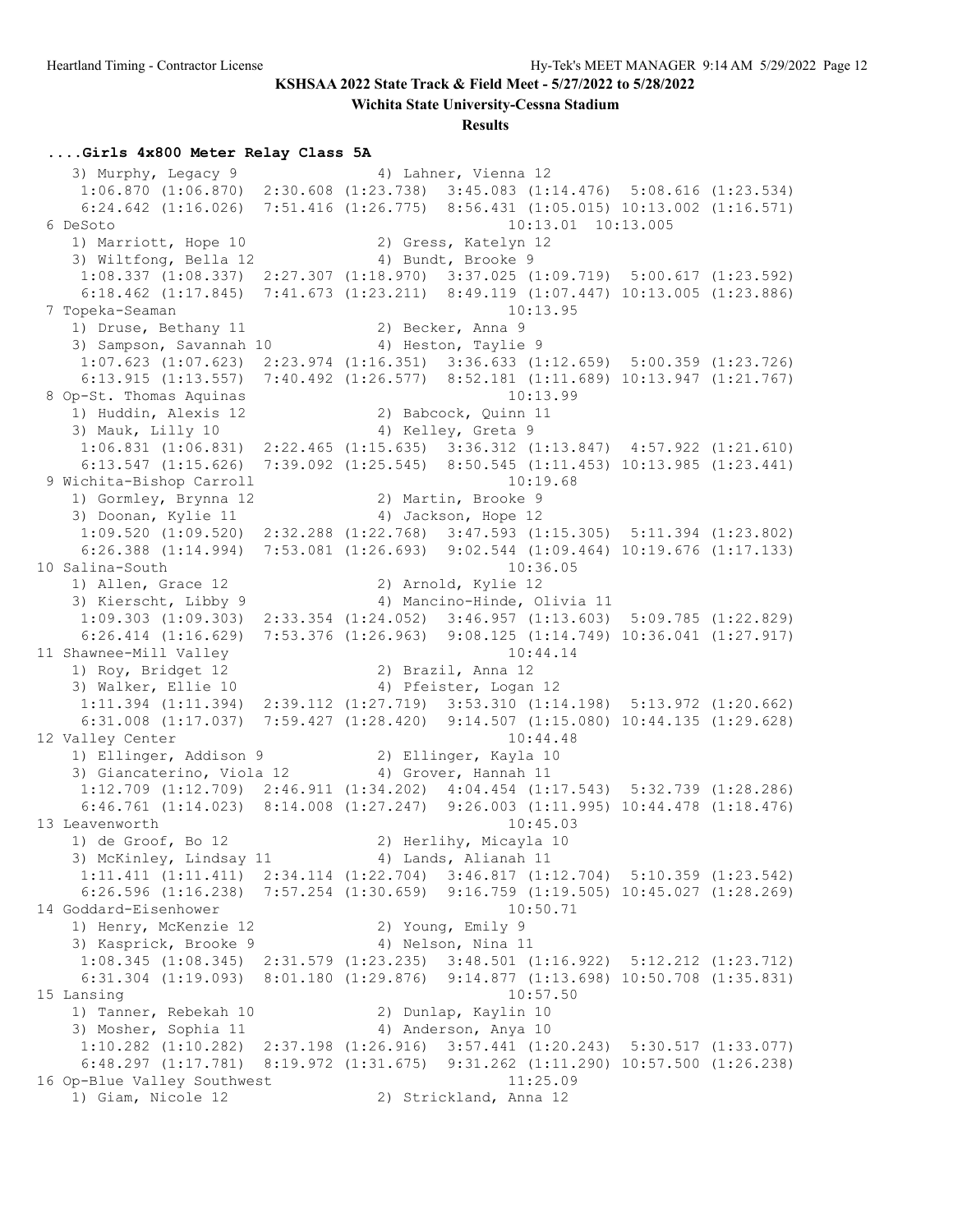**Wichita State University-Cessna Stadium**

#### **Results**

# **....Girls 4x800 Meter Relay Class 5A**

 3) Brogan, Avery 11 4) Mitchell, Cara 11 1:13.714 (1:13.714) 2:47.943 (1:34.230) 4:12.386 (1:24.443) 5:53.602 (1:41.217) 7:08.603 (1:15.001) 8:37.468 (1:28.866) 9:58.466 (1:20.998) 11:25.087 (1:26.621)

#### **Girls High Jump Class 5A**

================================================================

|                                                         |     | KSHSAA: R 5-11 1988 Chris Hall, Chanute          |              |
|---------------------------------------------------------|-----|--------------------------------------------------|--------------|
| Name                                                    |     | Year School                                      | Finals       |
| ==============                                          |     |                                                  |              |
| 4-06 4-08 4-10 5-00 5-02 5-04 5-06 5-08                 |     | 1 Harshaw, Brittany 12 Andover-Central           | $5 - 06.00$  |
| PPP PPP 0 0 0 0 XXO XXX                                 |     |                                                  |              |
| 2 Luna, Valarie                                         |     | 11 Great Bend                                    | $J5 - 06.00$ |
| 4-06 4-08 4-10 5-00 5-02 5-04 5-06 5-08                 |     |                                                  |              |
| PPP                                                     |     | O O O O XO XXO XXX                               |              |
|                                                         |     | 10 Great Bend                                    | $5 - 04.00$  |
| 3 Spray, Mersadie<br>4-06 4-08 4-10 5-00 5-02 5-04 5-06 |     |                                                  |              |
| PPP 0 0 0 0 0 XXX                                       |     |                                                  |              |
|                                                         |     | 4 Cunningham, Mykayla 11 Salina-Central 55-04.00 |              |
| $4-06$ $4-08$ $4-10$ $5-00$ $5-02$ $5-04$ $5-06$        |     |                                                  |              |
|                                                         |     |                                                  |              |
| PPP PPP 0 0 0 XO XXX                                    |     |                                                  | $5 - 02.00$  |
| 5 Perdue, Kinzie 3 9 Ark City                           |     |                                                  |              |
| $4-06$ $4-08$ $4-10$ $5-00$ $5-02$ $5-04$               |     |                                                  |              |
| PPP XO XO XO O XXX                                      |     | 12 Wichita-Carroll J5-02.00                      |              |
| 6 Maughan, Avril                                        |     |                                                  |              |
| $4-06$ $4-08$ $4-10$ $5-00$ $5-02$ $5-04$               |     |                                                  |              |
| PPP 0 0 0 XXO XXX                                       |     |                                                  |              |
| 7 Cheeks, Tamia                                         |     | 9 Salina-South J5-02.00                          |              |
| $4-06$ $4-08$ $4-10$ $5-00$ $5-02$ $5-04$               |     |                                                  |              |
| PPP PPP XO XXO XXO XXX                                  |     |                                                  |              |
|                                                         |     | 8 McKelvy, Janae 12 Kc-Sumner Academy 5-00.00    |              |
| $4-06$ $4-08$ $4-10$ $5-00$ $5-02$                      |     |                                                  |              |
| XO<br>O XXO O XXX                                       |     |                                                  |              |
| 9 Howes, Bridget                                        |     | 9 St. James Academy J5-00.00                     |              |
| $4-06$ $4-08$ $4-10$ $5-00$ $5-02$<br>O O O XO XXX      |     |                                                  |              |
|                                                         |     |                                                  |              |
| 9 Skinner, Hadley                                       |     | 12 Shawnee-Mill Valley J5-00.00                  |              |
| $4-06$ $4-08$ $4-10$ $5-00$ $5-02$                      |     |                                                  |              |
| PPP 0 0 XO XXX                                          |     |                                                  |              |
| 11 Cisneros, Addison                                    |     | 9 DeSoto                                         | $J5 - 00.00$ |
| $4-06$ $4-08$ $4-10$ $5-00$ $5-02$<br>XO XO O XXO XXX   |     |                                                  |              |
|                                                         |     |                                                  |              |
| 12 Theno, Addison                                       |     | 9 Basehor-Linwood                                | $4 - 10.00$  |
| $4-06$ $4-08$ $4-10$ $5-00$                             |     |                                                  |              |
| O O XXX<br>$\circ$                                      |     |                                                  |              |
| 13 Bogard, Lily                                         |     | 12 Basehor-Linwood J4-10.00                      |              |
| $4-06$ $4-08$ $4-10$ $5-00$                             |     |                                                  |              |
| PPP<br>XO<br>$\circ$                                    | XXX |                                                  |              |
| 14 Mussa, Kiley                                         |     | 12 Pittsburg                                     | J4-10.00     |
| $4 - 06$ $4 - 08$ $4 - 10$ $5 - 00$                     |     |                                                  |              |
| XO<br>$\circ$<br>XO                                     | XXX |                                                  |              |
| 15 Marney, Michelle                                     |     | 10 Shawnee-Mill Valley                           | $J4 - 10.00$ |
| $4-06$ $4-08$ $4-10$ $5-00$                             |     |                                                  |              |
| XO XXO<br>PPP                                           | XXX |                                                  |              |
| -- Helten, Madison                                      |     | 11 Wichita-Carroll                               | ΝH           |
| $4 - 06$ $4 - 08$                                       |     |                                                  |              |
| PPP XXX                                                 |     |                                                  |              |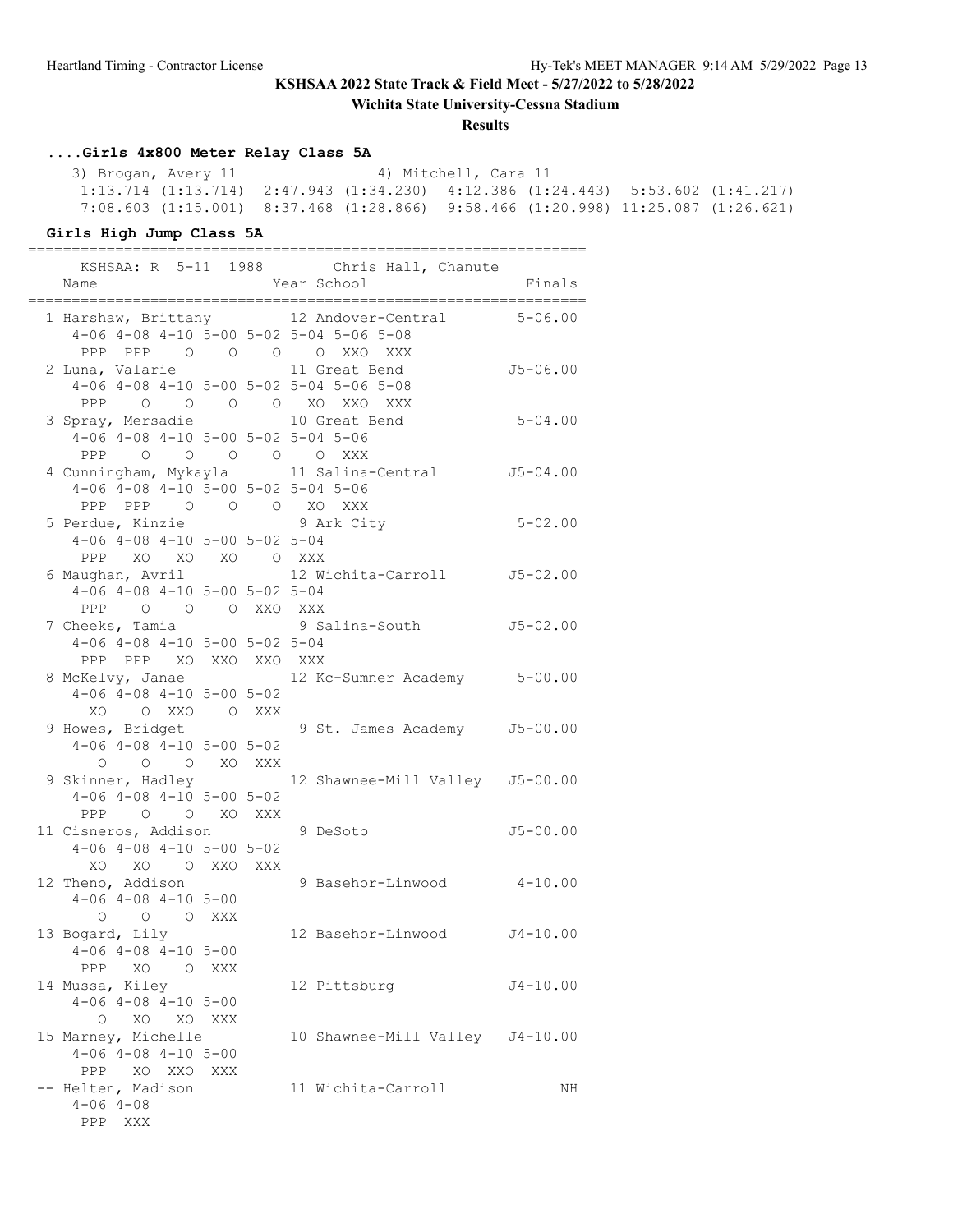# **Wichita State University-Cessna Stadium**

**Results**

## **Girls Pole Vault Class 5A**

| Name                                              |            | KSHSAA: R 13-00 2021 Lily Fleetwood, Shawnee-Mill<br>Year School | Finals         |
|---------------------------------------------------|------------|------------------------------------------------------------------|----------------|
|                                                   |            |                                                                  |                |
| 1 Lindstrom, Kaitlin 12 Kc-Piper                  |            |                                                                  | $11 - 06.00$   |
|                                                   |            | 7-00 7-06 8-00 8-06 9-00 9-06 10-00 10-06 11-00 11-06 12-00      |                |
|                                                   |            | PPP PPP PPP PPP PPP PPP 0 0 0                                    | $\circ$<br>XXX |
| 2 Baker, Reece                                    |            | 12 Lansing                                                       | $11 - 00.00$   |
|                                                   |            | 7-00 7-06 8-00 8-06 9-00 9-06 10-00 10-06 11-00 11-06            |                |
|                                                   |            | PPP PPP PPP PPP PPP PPP 0 0 0 XXX                                |                |
|                                                   |            | 3 Housely, Reagan 11 Andover-Central J11-00.00                   |                |
|                                                   |            | 7-00 7-06 8-00 8-06 9-00 9-06 10-00 10-06 11-00 11-06            |                |
| PPP PPP PPP PPP 0 0 0                             |            | XO XO XXX                                                        |                |
|                                                   |            | 3 Payne, Makenna 10 Shawnee-Mill Valley J11-00.00                |                |
|                                                   |            | 7-00 7-06 8-00 8-06 9-00 9-06 10-00 10-06 11-00 11-06            |                |
|                                                   |            | PPP PPP PPP PPP PPP PPP 0 XO XO XXX                              |                |
| 5 Hicklin, Bethany 9 Salina-South                 |            |                                                                  | $10 - 00.00$   |
| 7-00 7-06 8-00 8-06 9-00 9-06 10-00 10-06         |            |                                                                  |                |
| PPP PPP PPP XO O XO O                             |            | XXX                                                              |                |
| 6 Hogeland, Anna                                  |            | 10 Salina-Central J10-00.00                                      |                |
| 7-00 7-06 8-00 8-06 9-00 9-06 10-00 10-06         |            |                                                                  |                |
| PPP PPP PPP 0 0 0 XXO XXX                         |            |                                                                  |                |
| 7 Fleetwood, Ava                                  |            | 10 Shawnee-Mill Valley 9-06.00                                   |                |
| $7-00$ $7-06$ $8-00$ $8-06$ $9-00$ $9-06$ $10-00$ |            |                                                                  |                |
| PPP PPP PPP PPP PPP 0 XXX                         |            |                                                                  |                |
|                                                   |            | 8 Sierminski, Harley 10 Salina-South                             | $J9 - 06.00$   |
| 7-00 7-06 8-00 8-06 9-00 9-06 10-00               |            |                                                                  |                |
| PPP PPP PPP 0 0 XO XXX                            |            |                                                                  |                |
| 8 Keller, Makayla 12 Pittsburg                    |            |                                                                  | $J9 - 06.00$   |
| 7-00 7-06 8-00 8-06 9-00 9-06 10-00               |            |                                                                  |                |
| PPP PPP PPP 0 0 XO XXX                            |            |                                                                  |                |
| 10 Kinsinger, Kaylee 10 Valley Center             |            |                                                                  | $9 - 00.00$    |
| $7-00$ $7-06$ $8-00$ $8-06$ $9-00$ $9-06$         |            |                                                                  |                |
| PPP PPP 0 0 0 XXX                                 |            |                                                                  |                |
| 11 O'Hanlon, Adelyn                               |            | 9 Spring Hill                                                    | $J9 - 00.00$   |
| $7-00$ $7-06$ $8-00$ $8-06$ $9-00$ $9-06$         |            |                                                                  |                |
| PPP XO O O XO XXX                                 |            |                                                                  |                |
| 11 Hyder, Aislinn 11 Aquinas                      |            |                                                                  | $J9 - 00.00$   |
| $7-00$ $7-06$ $8-00$ $8-06$ $9-00$ $9-06$         |            |                                                                  |                |
| PPP O XO O XO XXX                                 |            |                                                                  |                |
| 13 Plumb, Elizabeth                               |            | 12 Aquinas                                                       | $8 - 06.00$    |
| 7-00 7-06 8-00 8-06 9-00                          |            |                                                                  |                |
| PPP 0 0 0                                         | XXX        |                                                                  |                |
| 14 Behring, Abigail                               |            | 12 Wichita-Carroll                                               | $J8 - 06.00$   |
| $7 - 00$ $7 - 06$ $8 - 00$ $8 - 06$ $9 - 00$      |            |                                                                  |                |
| PPP<br>XXO<br>PPP<br>XXO                          | <b>XXX</b> |                                                                  |                |
| -- Salsbury, Margarette                           |            | 11 Maize                                                         | ΝH             |
| $7 - 00$ $7 - 06$ $8 - 00$ $8 - 06$               |            |                                                                  |                |
| PPP PPP PPP<br>XXX                                |            |                                                                  |                |
| -- McElroy, Kendal                                |            | 10 Goddard                                                       | ΝH             |
| $7 - 00$ $7 - 06$ $8 - 00$                        |            |                                                                  |                |
| PPP<br>PPP XXX                                    |            |                                                                  |                |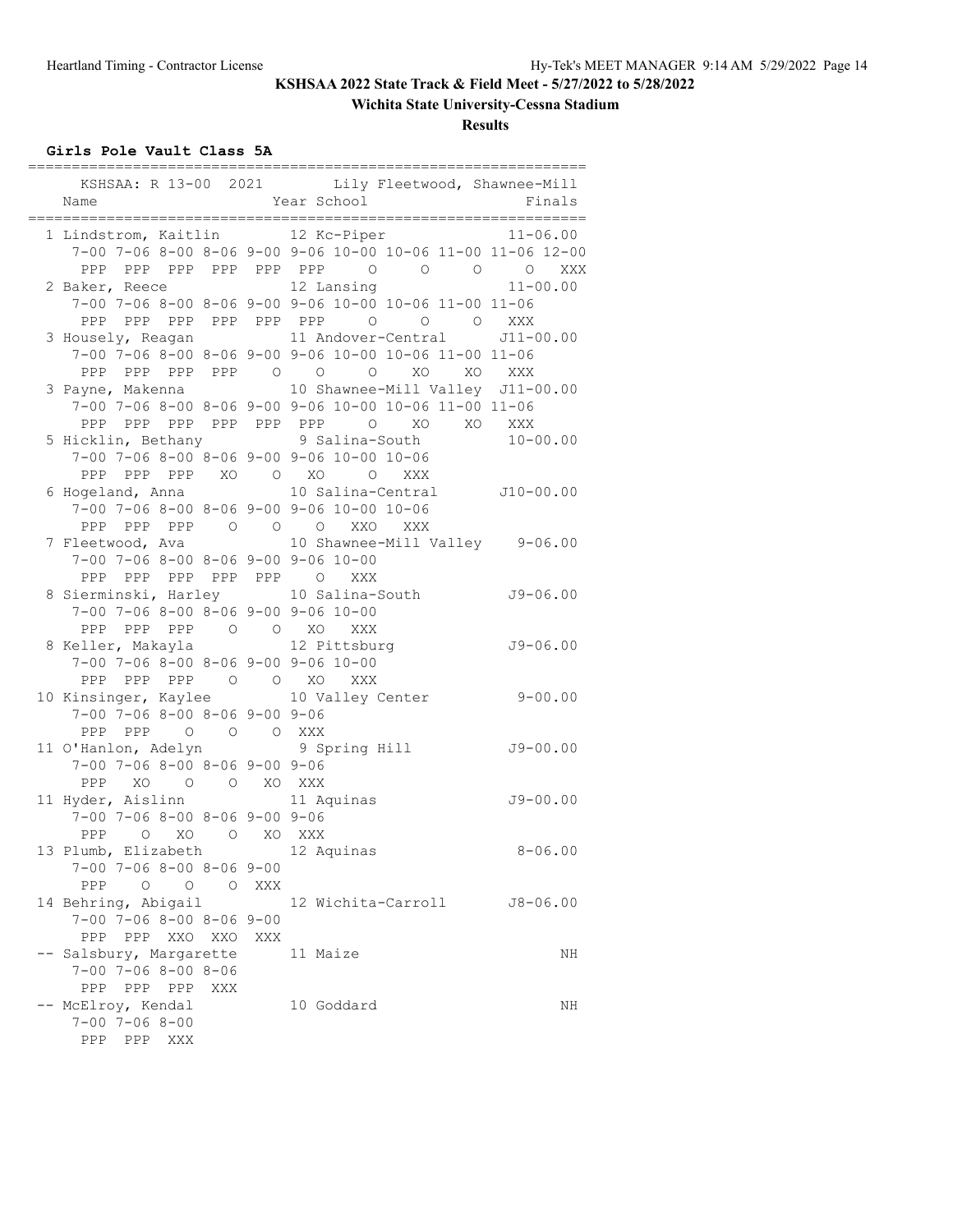## **Wichita State University-Cessna Stadium**

#### **Results**

**Girls Long Jump Class 5A**

| ============                                                                                                                              |                                           |                      |  |  |
|-------------------------------------------------------------------------------------------------------------------------------------------|-------------------------------------------|----------------------|--|--|
| KSHSAA: R 19-10.75 2009 Letristan Pledger, KC-Washington<br>Year School<br>Name                                                           | Finals Wind H#                            |                      |  |  |
|                                                                                                                                           |                                           |                      |  |  |
| 1 Roth, Kate Mill Valley 18-00.50 NWI 2<br>17-01.25(-0.0) 18-00.50(-0.0) 16-10(-0.0) 17-06.75(-0.0) 17-00.50(-0.0) FOUL                   |                                           |                      |  |  |
| 2 Befort, Jadyn 12 Aquinas 17-11.25 NWI 2<br>$15-07(-0.0)$ $16-03(-0.0)$ $15-10.25(-0.0)$ $16-00(-0.0)$ $17-11.25(-0.0)$ $16-03.75(-0.0)$ |                                           |                      |  |  |
|                                                                                                                                           |                                           |                      |  |  |
| 3 Salsbury, Margarette 11 Maize 11 17-09.25 NWI 2<br>17-02.50(-0.0) $17-02$ (-0.0) FOUL 17-09.25(-0.0) $17-05.25$ (-0.0) FOUL             |                                           |                      |  |  |
| 4 Capling, Ella 9 DeSoto 17-06.00 NWI 2<br>FOUL 17-04(-0.0) 17-00(-0.0) FOUL 16-11.25(-0.0) 17-06(-0.0)                                   |                                           |                      |  |  |
| 5 Gardner, Brandi 12 Leavenworth 16-11.50 NWI 2<br>FOUL $16-06(-0.0) 16-02.50(-0.0) 16-08(-0.0) 16-11.50(-0.0) 15-10.75(-0.0)$            |                                           |                      |  |  |
|                                                                                                                                           |                                           |                      |  |  |
| 6 Welch, Lauren 9 Shawnee-Mill Valley 16-11.00 NWI 2                                                                                      |                                           |                      |  |  |
| FOUL $15-06.50(-0.0) 15-02.50(-0.0) 14-07.50(-0.0) 16-11(-0.0) 15-11(-0.0)$<br>7 Walker, McKinlee 10 Andover 16-07.75 NWI 2               |                                           |                      |  |  |
| $15-07.50(-0.0)$ $15-07(-0.0)$ $15-06.50(-0.0)$ $16-00(-0.0)$ $16-07.75(-0.0)$ $16-03.75(-0.0)$                                           |                                           |                      |  |  |
| 8 McGrath, Lilian 10 Hays 16-05.25 NWI 1                                                                                                  |                                           |                      |  |  |
| $16-00.25(-0.0) 16-01.75(-0.0) 16-05.25(-0.0)$ FOUL $15-09.25(-0.0) 16-02.50(-0.0)$                                                       |                                           |                      |  |  |
| 9 Webb, Natalie 10 Valley Center 15-11.00 NWI 1                                                                                           |                                           |                      |  |  |
|                                                                                                                                           |                                           |                      |  |  |
| $14-08(-0.0)$ $15-11(-0.0)$ $15-02.25(-0.0)$ $15-05.25(-0.0)$ $15-02.25(-0.0)$ $15-02.75(-0.0)$                                           |                                           |                      |  |  |
| 10 Nagel, Alyssa $12$ Andover-Central $15-05.25$ NWI 1<br>15-05.25(-0.0) 15-00.25(-0.0) FOUL                                              |                                           |                      |  |  |
| 11 Urban, Lily 10 Wichita-Carroll 15-03.50 NWI 2                                                                                          |                                           |                      |  |  |
| $15-03.50(-0.0)$ $15-01.75(-0.0)$<br>FOUL                                                                                                 |                                           |                      |  |  |
|                                                                                                                                           |                                           |                      |  |  |
| 12 Cunningham, Mykayla 11 Salina-Central 15-02.25<br>$13-09.50(-0.0)$ $12-10.25(-0.0)$ $15-02.25(-0.0)$                                   |                                           | NWI 1                |  |  |
| 13 Kilbey, Logan 11 Spring Hill                                                                                                           | $15 - 01.50$                              | NWI 1                |  |  |
| $14-09.50(-0.0)$ $15-01.50(-0.0)$ $14-06(-0.0)$                                                                                           |                                           |                      |  |  |
| 14 Hurley, Gavyn 11 Spring Hill 14-11.50<br>14-03.50(-0.0) 14-11.50(-0.0) FOUL                                                            |                                           | NWI 1                |  |  |
| 15 Mussa, Kiley 12 Pittsburg 14-11.25                                                                                                     |                                           | NWI 1                |  |  |
| 14-09.50(-0.0) 14-11.25(-0.0) FOUL                                                                                                        |                                           |                      |  |  |
| 16 Kinsinger, Kaylee 10 Valley Center 14-03.25 NWI 1<br>14-03.25 (-0.0) FOUL FOUL                                                         |                                           |                      |  |  |
| Girls Triple Jump Class 5A                                                                                                                |                                           |                      |  |  |
|                                                                                                                                           |                                           |                      |  |  |
| KSHSAA: R 41-05.50 1996 Dalhia ingram, Liberal<br>Year School <a> Finals Wind H#<br/>Name</a>                                             |                                           |                      |  |  |
|                                                                                                                                           |                                           |                      |  |  |
| 1 Loewen, Hayley 12 Newton                                                                                                                |                                           | $35 - 11.25$ 0.7 2   |  |  |
| $35-09.50(1.0)$ $35-05.25(-0.9)$ $35-11.25(0.7)$ $35-08.25(-0.5)$ $34-11.25(-0.1)$ $34-11.75(0.7)$                                        |                                           |                      |  |  |
|                                                                                                                                           |                                           |                      |  |  |
| 2 Capling, Ella<br>9 DeSoto                                                                                                               |                                           | $35 - 05.50$ 0.6 2   |  |  |
| 33-11 (-0.3) 35-05.50 (0.6) FOUL                                                                                                          | $34-10.50 (+0.0) 34-06.25 (-0.0)$<br>FOUL |                      |  |  |
| 3 Wiley, Beatrice 3 St. James Academy 35-01.50 -1.0 2                                                                                     |                                           |                      |  |  |
| $32-10(1.1)$ FOUL $35-01.50(-1.0)$ FOUL                                                                                                   | $34-07(-0.1)$ $34-10.50(+0.0)$            |                      |  |  |
|                                                                                                                                           |                                           |                      |  |  |
| 4 Jones, MaKinsey 11 Topeka-West                                                                                                          |                                           | $34 - 09.00 - 0.4$ 2 |  |  |
| $33-11 (+0.0)$ $34-09 (-0.4)$ $34-04.75 (-0.1)$ $33-01.50 (-0.6)$ $33-08.75 (0.3)$ $33-11.50 (-0.4)$                                      |                                           |                      |  |  |
| 12 Shawnee-Mill Valley 34-06.75 0.3 2<br>5 Roth, Kate                                                                                     |                                           |                      |  |  |

 34-06.75(0.3) 33-11.75(+0.0) 34-06.50(-0.3) 34-06.75(-0.6) 34-02.50(-0.3) 34-05.25(2.0) 6 Nagel, Alyssa 12 Andover-Central 34-06.50 -0.3 2

 $32-04(0.2)$   $32-07(0.5)$   $33-11.25(-0.2)$   $32-10.75(0.5)$   $32-11.50(+0.0)$   $34-06.50(-0.3)$ <br>7 Cole, Izzy 10 Andover-Central  $34-01.00$  -0.3 2

10 Andover-Central 34-01.00 -0.3 2 33-04.50(1.8) 33-08.25(0.4) 34-01(-0.3) 33-03.75(-0.9) 31-08.25(0.6) 33-06(0.3)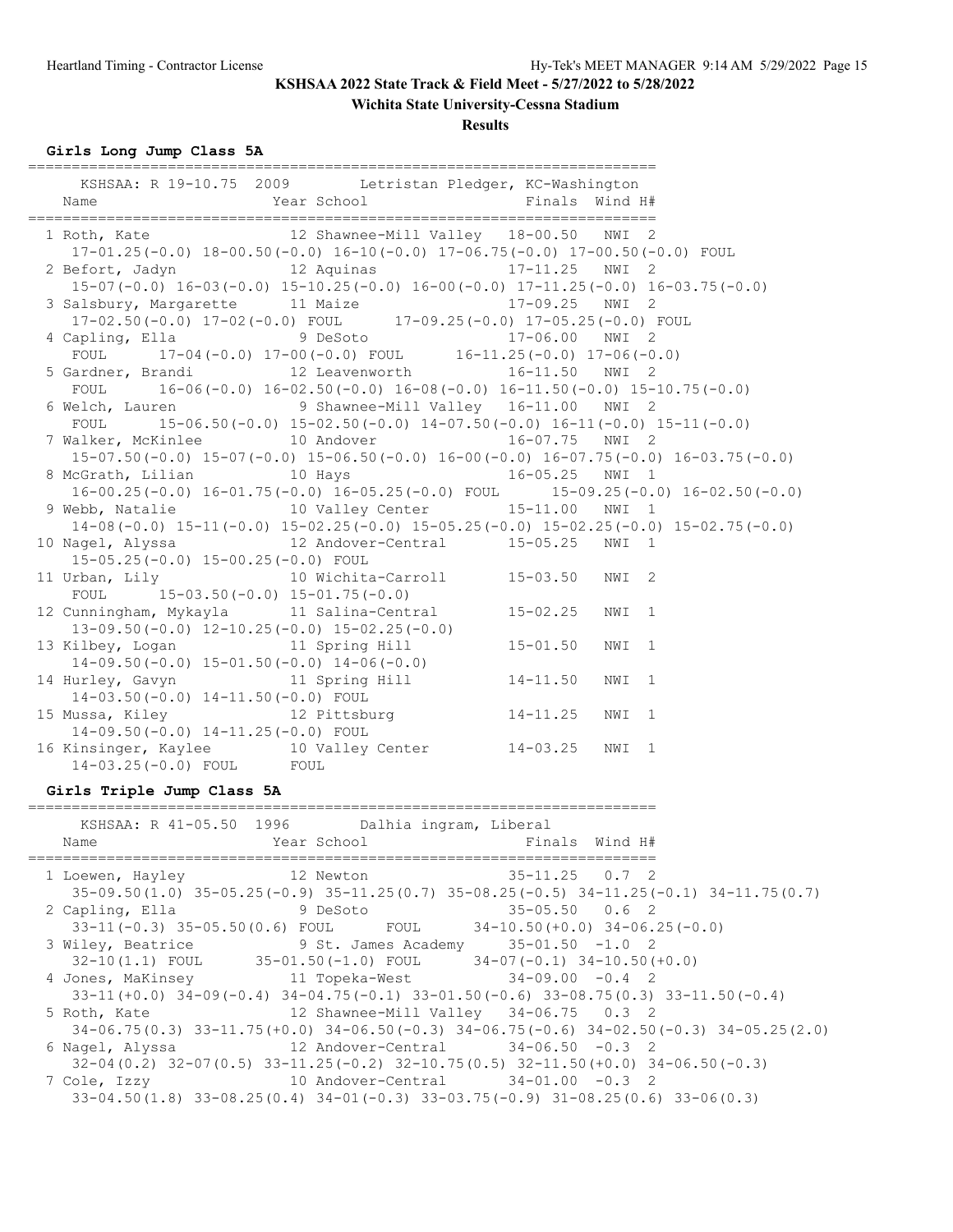**Wichita State University-Cessna Stadium**

### **Results**

===================================================================

# **....Girls Triple Jump Class 5A**

| 8 Helten, Madison 11 Wichita-Carroll 33-08.50 -0.5 1                                              |                      |   |  |
|---------------------------------------------------------------------------------------------------|----------------------|---|--|
| $30-11.25(+0.0)$ $32-05(0.3)$ $33-08.50(-0.5)$ $32-06.50(+0.0)$ $32-09.25(+0.0)$ $32-05.25(-1.9)$ |                      |   |  |
| 9 Phillips, Shontal 11 Topeka-West 33-06.75 -0.7 2                                                |                      |   |  |
| $30-09.75(0.4)$ $31-06(-0.6)$ $33-03.25(-0.5)$ $32-09(0.6)$ $33-06.75(-0.7)$ $33-06.25(-1.2)$     |                      |   |  |
| 10 Shivley, Alexa $10$ Emporia $33-02.50$ -0.4 1                                                  |                      |   |  |
| $31-06.50 (+0.0) 33-02.50 (-0.4) 33-01 (0.3)$                                                     |                      |   |  |
| 11 Gardner, Brandi 12 Leavenworth 533-02.50 -0.1 1                                                |                      |   |  |
| $32-02(0.7)$ $33-02.50(-0.1)$ $32-01(0.2)$                                                        |                      |   |  |
| 12 Dodd, Dayven 11 Lansing                                                                        | $33 - 00.00 - 0.1 1$ |   |  |
| $30-02.75(-0.1)$ $33-00(-0.1)$ $32-08.25(-0.4)$                                                   |                      |   |  |
| 13 Mussa, Kiley 12 Pittsburg                                                                      | $32 - 03.25$ 0.3 1   |   |  |
| FOUL 32-03.25(0.3) FOUL                                                                           |                      |   |  |
| 14 Kilbey, Logan 11 Spring Hill                                                                   | $31 - 07.50 - 0.2$ 1 |   |  |
| FOUL $31-04.50(+0.0) 31-07.50(-0.2)$                                                              |                      |   |  |
| 15 Gorley, Dessie 11 Pittsburg                                                                    | $30 - 04.50$ 0.2 1   |   |  |
| $29-10.75(-0.5)$ 30-01(0.5) 30-04.50(0.2)                                                         |                      |   |  |
| -- Dexter, Delaniee 9 Goddard-Eisenhower FOUL                                                     |                      | 1 |  |
| FOUL FOUL FOUL                                                                                    |                      |   |  |

### **Girls Shot Put Class 5A**

| KSHSAA: R 46-02.50 2010 Alex Hartig, Great Bend                                                                                   | H#           |
|-----------------------------------------------------------------------------------------------------------------------------------|--------------|
| 1 Pickens, Aarion 10 Leavenworth 38-06.25 2<br>38-06.25 36-07 36-01 37-02.25 34-10.75 38-05.50                                    |              |
| 2 Warren, Taryn 12 Great Bend 37-05.50<br>37-03.75 FOUL 35-01.25 35-04.50 37-05.50 36-01.25                                       | 2            |
| 3 Campbell, McKenzie 10 Bonner Springs 37-03.00<br>33-10.75 FOUL 37-03 FOUL 35-08.25 FOUL                                         | 2            |
| 4 Zars, Emree 12 Shawnee-Mill Valley 37-01.00<br>33-09 33-09 34-09.75 34-05.25 37-00 37-01                                        | 2            |
| 5 Waterman, Taylor 10 Andover-Central 36-11.25<br>$33-10.50 \quad 36-11.25 \quad 35-07 \quad 34-06.50 \quad 35-07 \quad 34-01.75$ | 2            |
| 6 Todd, Margo 36-05.00<br>32-10.75 34-07 34-02.25 FOUL 34-01.50 36-05                                                             | $\mathbf{1}$ |
| 7 Hooks, TyJanae 11 Kc-Piper 36-01.25 2<br>36-01.25 FOUL 35-06.50 34-05.75 33-09.25 35-00                                         |              |
| 8 Feeback, Avery 10 Spring Hill 35-07.75<br>35-07.75 FOUL FOUL 32-03.25 32-01.25 33-08                                            | 2            |
| 9 Brennan, Teagan 12 Wichita-Kapaun 35-05.75<br>33-10.50 34-04.50 FOUL 33-11.75 35-01 35-05.75                                    | $\mathbf{1}$ |
| 10 Burke, Kieran 12 Maize South 34-04.50<br>33-09.75 33-01.50 34-04.50                                                            | 2            |
| 11 McNeal, Aunisty 10 Salina-South 33-05.25<br>31-03 33-00.75 33-05.25                                                            | $\mathbf{1}$ |
| 12 Lindenmeyer, Maggi 11 Hays 33-02.50<br>32-00.75 32-02.25 33-02.50                                                              | $\mathbf{1}$ |
| 13 Domann, Anna 11 Topeka-Seaman 33-01.00<br>$31-08.75$ $33-01$ $31-01.50$                                                        | $\mathbf{1}$ |
| 14 Rios, Kenzie 12 Spring Hill 32-03.00<br>30-08.50 30-09 32-03                                                                   | $\mathbf{1}$ |
| 15 Pool, Kamri 11 Ark City 32-02.75 1<br>31-04.50 31-07.50 32-02.75                                                               |              |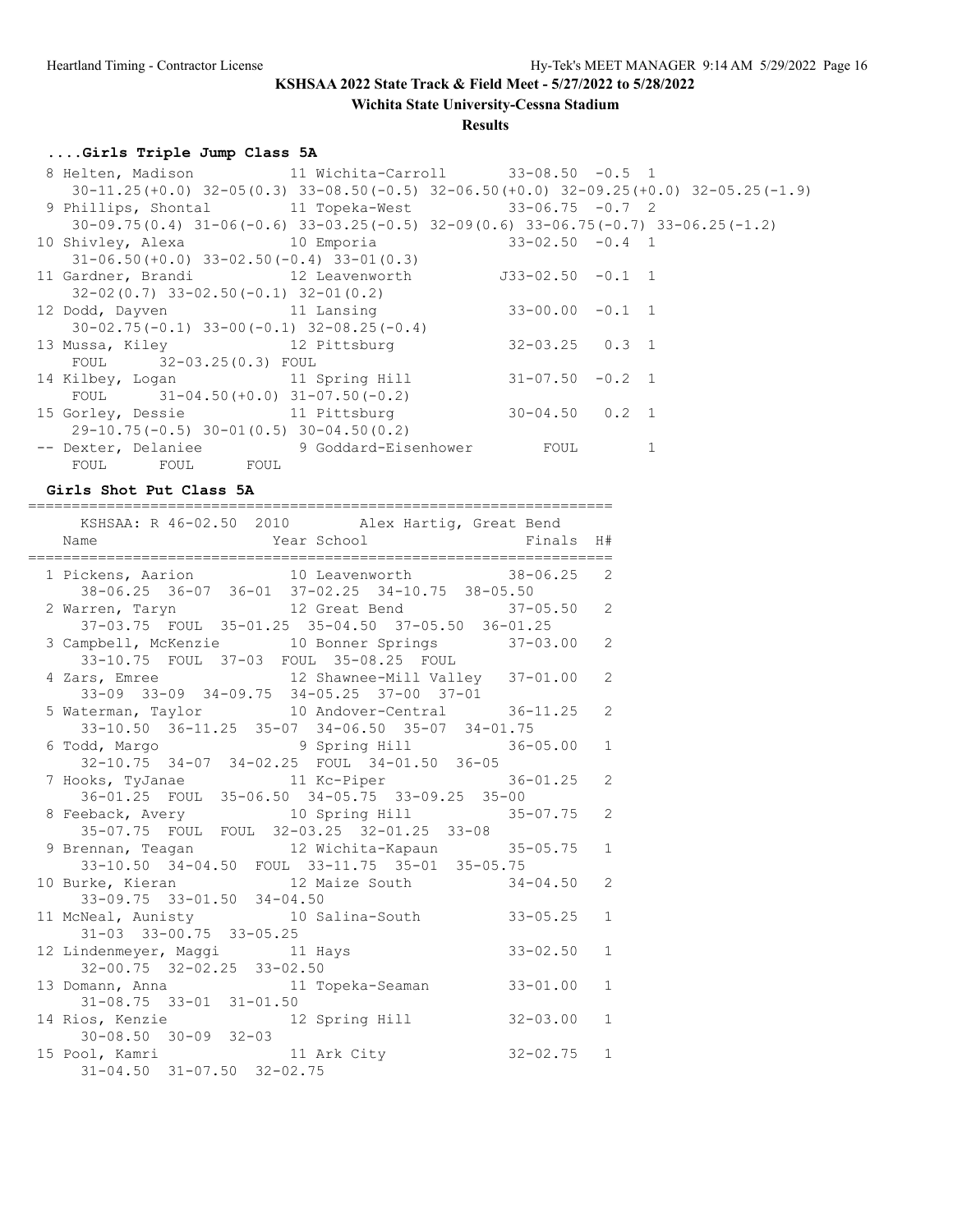## **Wichita State University-Cessna Stadium**

#### **Results**

## **....Girls Shot Put Class 5A**

 16 Flores, Haley 10 Blue Vly SW 31-00.25 1 29-10.75 28-09.25 31-00.25

## **Girls Discus Throw Class 5A**

| ;============<br>KSHSAA: R 148-11 1999 Caley Carter, Great Bend<br>Year School Finals<br>Name |            | H#             |
|-----------------------------------------------------------------------------------------------|------------|----------------|
| 1 Noel, Mariyah 11 Bonner Springs 134-00 2<br>102-11 FOUL 123-11 127-11 117-08 134-00         |            |                |
| 2 Todd, Margo 9 Spring Hill<br>120-04 111-09 124-08 130-08 121-00 FOUL                        | $130 - 08$ | 2              |
| 12 Maize South<br>3 Burke, Kieran<br>115-07 110-08 123-03 115-08 FOUL 128-00                  | $128 - 00$ | $\overline{2}$ |
| 4 Lynn, Brenna 11 Basehor-Linwood<br>114-11 FOUL FOUL 126-02 FOUL 115-02                      | 126-02     | 2              |
| 5 Vanderweide, Olivia 11 Basehor-Linwood<br>FOUL 116-11 99-09 114-06 99-00 FOUL               | $116 - 11$ | $\mathbf{1}$   |
| 6 McNeal, Aunisty 10 Salina-South<br>105-06 111-10 113-06 106-00 100-09 FOUL                  | $113 - 06$ | 2              |
| 7 Zars, Emree 12 Shawnee-Mill Valley 112-10<br>110-03 101-04 FOUL 84-10 101-08 112-10         |            | 2              |
| 8 Duvall, Rylie 11 Great Bend<br>110-03 FOUL FOUL 107-10 103-06 104-08                        | $110 - 03$ | $\mathbf{1}$   |
| 9 Waterman, Taylor 10 Andover-Central<br>FOUL 92-03 109-11 FOUL 94-02 FOUL                    | $109 - 11$ | $\overline{2}$ |
| 10 Green, Abby 12 Newton<br>FOUL 96-09 109-01                                                 | $109 - 01$ | $\mathbf{1}$   |
| 11 Hays<br>11 Lohmeyer, Halle<br>107-10 107-03 FOUL                                           | $107 - 10$ | $\mathbf{1}$   |
| 12 Wichita-Kapaun<br>12 Brennan, Teagan<br>FOUL 106-01 FOUL                                   | $106 - 01$ | $\mathbf{1}$   |
| 13 Williams, Ava<br>10 Blue Vly SW<br>99-09 103-01 87-01                                      | $103 - 01$ | $\mathbf{1}$   |
| 14 Oakes, Kaylee<br>12 Spring Hill<br>98-09 92-02 96-06                                       | 98-09      | $\mathbf{1}$   |
| 9 Blue Vly SW<br>15 Skillman, Karter<br>FOUL FOUL 98-07                                       | $98 - 07$  | 2              |
| -- Powell, Jezreel<br>11 Ark City<br>FOUL FOUL FOUL                                           | FOUL       | $\mathbf{1}$   |

## **Girls Javelin Throw Class 5A**

| KSHSAA: R 162-00 2016<br>Jenna Gray, Lenexa-St. James<br>Year School<br>Name      | Finals H#  |                |
|-----------------------------------------------------------------------------------|------------|----------------|
| 1 Gimino, Sophia<br>11 Wichita-Kapaun                                             | $129 - 01$ | $\overline{2}$ |
| 114-10 109-00 123-02 124-00 129-01 FOUL<br>10 Kc-Piper<br>2 Brockman, Kylie       | $128 - 00$ | -2             |
| 128-00 FOUL 127-02 122-05 FOUL 122-05<br>3 Vanderweide, Olivia 11 Basehor-Linwood | $127 - 11$ | - 2            |
| 124-01 108-08 FOUL FOUL 127-11 117-08<br>12 Wichita-Kapaun<br>4 Bezdek, Emma      | $120 - 06$ | $\overline{2}$ |
| 109-01 111-04 113-00 112-06 115-00 120-06                                         |            |                |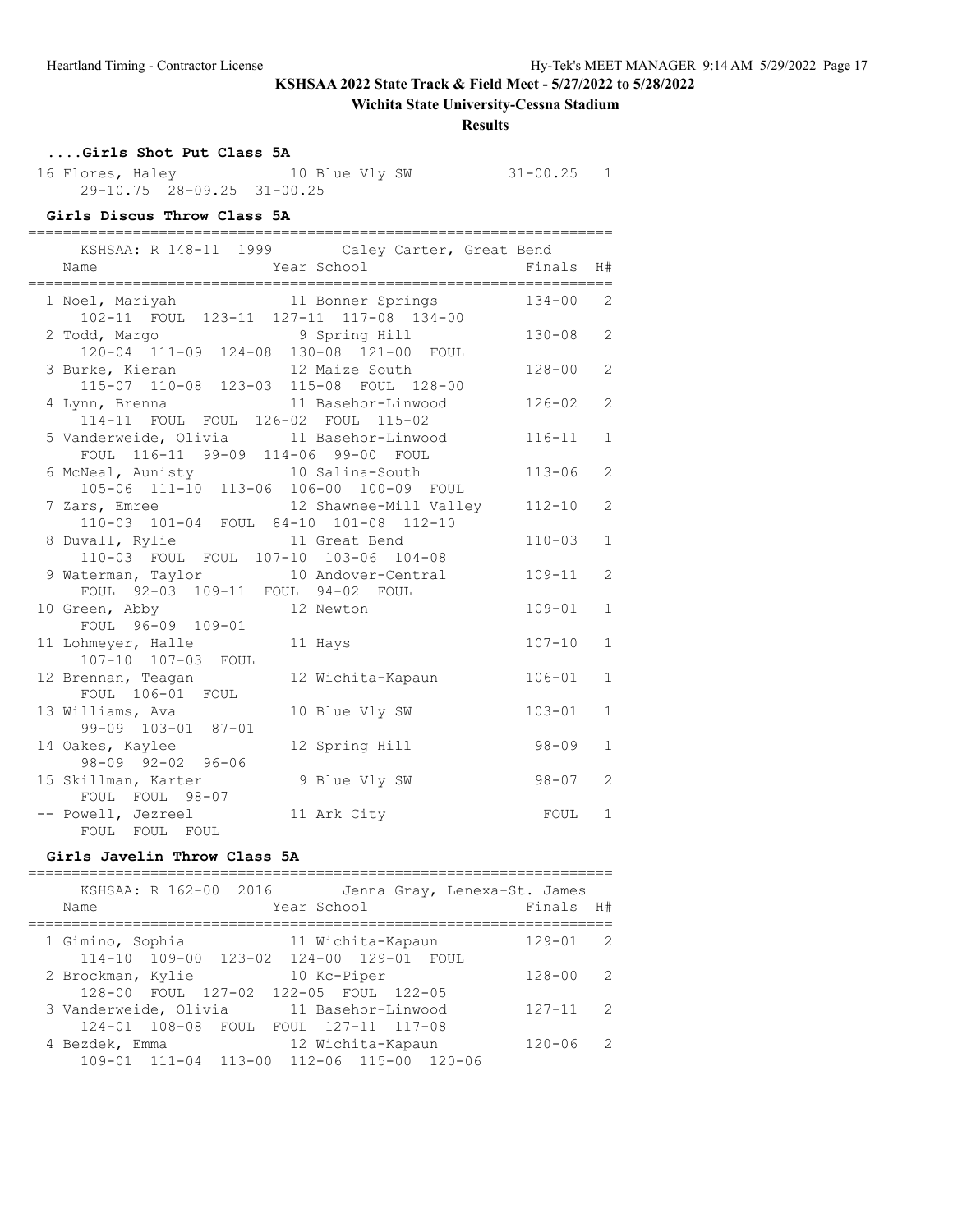## **Wichita State University-Cessna Stadium**

### **Results**

## **....Girls Javelin Throw Class 5A**

| 5 Nachtigal, Macy 5 10 Great Bend         |                                                             | $118 - 11$ | $\mathbf{1}$   |
|-------------------------------------------|-------------------------------------------------------------|------------|----------------|
| 114-02 113-07 115-11 111-09 118-11 FOUL   |                                                             |            |                |
|                                           | 6 Lynn, Brenna                           11 Basehor-Linwood | $117 - 00$ | $\overline{2}$ |
| 102-01 104-04 116-10 117-00 FOUL 107-10   |                                                             |            |                |
| 7 Blessing, Kyndall                       | 11 Great Bend                                               | $115 - 09$ | $\mathcal{P}$  |
| FOUL 115-09 FOUL 113-03 111-01 106-04     |                                                             |            |                |
| 8 McNeal, Aunisty 10 Salina-South         |                                                             | $112 - 00$ | $\mathbf{1}$   |
| 112-00 107-03 105-09 108-03 111-04 111-10 |                                                             |            |                |
| 9 Whiteside, Mary 11 Aquinas              |                                                             | $110 - 06$ | $\mathbf{1}$   |
| 105-01 101-03 105-11 106-04 110-06 109-09 |                                                             |            |                |
| 10 Jennings, Ashlyn 10 DeSoto             |                                                             | $105 - 07$ | $\overline{2}$ |
| FOUL 92-11 105-07                         |                                                             |            |                |
| 11 O'Hara, Brooke 12 Pittsburg            |                                                             | $105 - 05$ | $\overline{2}$ |
| 102-00 105-05 95-11                       |                                                             |            |                |
| 12 Young, Cece                            | 10 Maize South                                              | $104 - 07$ | $\mathbf{1}$   |
| 99-08 104-07 100-00                       |                                                             |            |                |
| 13 Trier, Ally                            | 11 Topeka-Seaman                                            | $102 - 03$ | $\mathbf{1}$   |
| 95-05 FOUL 102-03                         |                                                             |            |                |
| 14 Wilkinson, Leah                        | 10 Goddard-Eisenhower                                       | $98 - 08$  | $\mathbf{1}$   |
| 88-00 98-08 FOUL                          |                                                             |            |                |
| 15 Skillman, Karter                       | 9 Blue Vly SW                                               | $90 - 07$  | $\mathbf{1}$   |
| 84-08 90-07 80-04                         |                                                             |            |                |

### **Boys 100 Meter Dash Class 5A**

#### ========================================================================

| KSHSAA: R 10.50 1981 Danny Williams, Independence |                                     |                 |                     |
|---------------------------------------------------|-------------------------------------|-----------------|---------------------|
| Name                                              | Year School States                  | Prelims Wind H# |                     |
| Preliminaries                                     |                                     |                 |                     |
| 1 Cohoon, Bryce<br>10.793 (10.793)                | 11 Maize                            |                 | 10.800 4.3 2 10.793 |
| 2 Lockhart, Sidney<br>10.896 (10.896)             | 11 Shawnee-Mill Valley 10.90Q 3.3 1 |                 |                     |
| 3 Herrig-Brittian, Divante<br>10.797 (10.797)     | 12 Kc-Piper                         |                 | 10.80Q 4.3 2 10.797 |
| 4 Bevan, Nolan<br>11.051 (11.051)                 | 11 Valley Center                    | 11.060 3.3 1    |                     |
| 5 Klein, Tayton<br>10.904 (10.904)                | 12 Andover                          | $10.91q$ 4.3 2  |                     |
| 6 Reed, Tyrell<br>11.033(11.033)                  | 11 Highland Park                    | 11.04q 4.3 2    |                     |
| 7 May, Preston<br>11.128 (11.128)                 | 12 Aquinas                          | $11.13q$ 4.3 2  |                     |
| 8 Miller, Carson<br>11.141(11.141)                | 10 DeSoto                           |                 | 11.15q 4.3 2 11.141 |
| 9 Knowlton, Zachary<br>11.149 (11.149)            | 12 Spring Hill                      |                 | 11.15 3.3 1 11.149  |
| 10 Barkdull, Ashton<br>11.175(11.175)             | 12 Andover-Central                  | 11.18 3.3 1     |                     |
| 11 Gibson, Dez<br>11,209 (11,209)                 | 10 Salina-Central                   | $11.21$ $3.3$ 1 |                     |
| 12 VanDerWege, Chason<br>11.386 (11.386)          | 11 Hays                             | $11.39$ $4.3$ 2 |                     |
| 13 Blacher, Christopher<br>11.410 (11.410)        | 12 Kc-Washington                    | $11.41$ $4.3$ 2 |                     |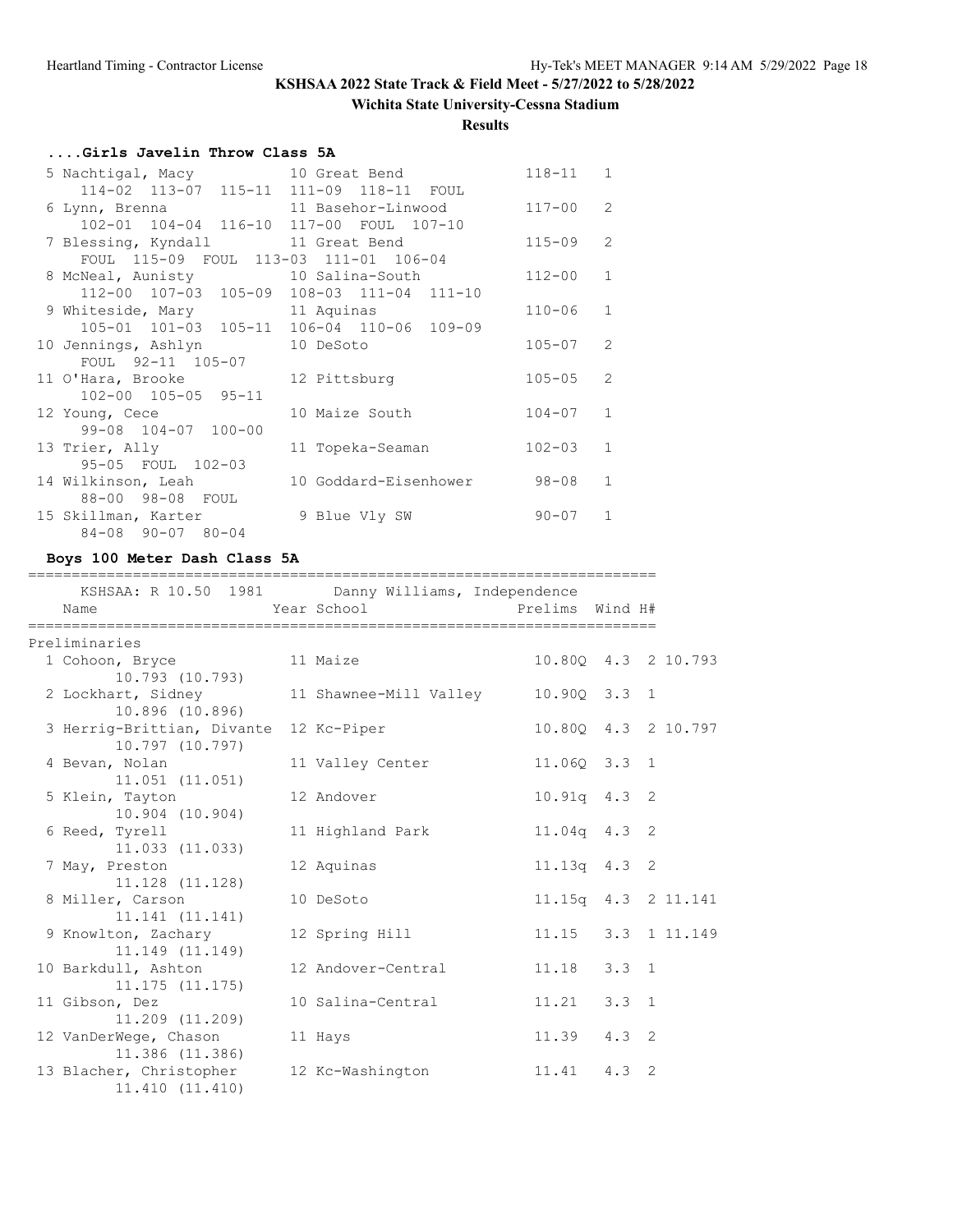**Wichita State University-Cessna Stadium**

### **Results**

| Boys 100 Meter Dash Class 5A |                      |                 |          |  |
|------------------------------|----------------------|-----------------|----------|--|
| 14 Guthridge, Jack           | 9 Wichita-Kapaun     | $11.43$ $3.3$ 1 |          |  |
| 11.429 (11.429)              |                      |                 |          |  |
| 15 Wheeler, Ben              | 10 St. James Academy | $11.51$ $3.3$ 1 |          |  |
| 11.506 (11.506)              |                      |                 |          |  |
| -- Jones, Kamryn             | 9 Salina-Central     |                 | FS 3.3 1 |  |

## **Boys 100 Meter Dash Class 5A**

|        | KSHSAA: R 10.50 1981 Danny Williams, Independence<br>Name | Year School                      | Finals Wind      |                  |
|--------|-----------------------------------------------------------|----------------------------------|------------------|------------------|
|        |                                                           |                                  |                  |                  |
| Finals |                                                           |                                  |                  |                  |
|        | 1 Cohoon, Bryce                                           | 11 Maize                         | $10.57$ 2.5      |                  |
|        | 10.567 (10.567)                                           |                                  |                  |                  |
|        | 2 Herrig-Brittian, Divante 12 Kc-Piper                    |                                  | 10.66 2.5 10.657 |                  |
|        | $10.657$ $(10.657)$                                       |                                  |                  |                  |
|        | 3 Klein, Tayton                                           | 12 Andover                       |                  | 10.66 2.5 10.659 |
|        | $10.659$ $(10.659)$                                       |                                  |                  |                  |
|        | 4 Bevan, Nolan                                            | 11 Valley Center                 | $10.71$ 2.5      |                  |
|        | 10.707 (10.707)                                           |                                  |                  |                  |
|        | 5 Lockhart, Sidney                                        | 11 Shawnee-Mill Valley 10.87 2.5 |                  |                  |
|        | 10.867 (10.867)                                           |                                  |                  |                  |
|        | 6 Miller, Carson                                          | 10 DeSoto                        | $10.88$ 2.5      |                  |
|        | 10.880 (10.880)                                           |                                  |                  |                  |
|        | 7 Reed, Tyrell                                            | 11 Highland Park                 | $10.95$ 2.5      |                  |
|        | 10.941 (10.941)                                           |                                  |                  |                  |
|        | 8 May, Preston                                            | 12 Aquinas                       | $10.99$ 2.5      |                  |
|        | 10.986 (10.986)                                           |                                  |                  |                  |

## **Boys 200 Meter Dash Class 5A**

| KSHSAA: R 21.44 2003 Kenny Wilson, Liberal |  |                      |  |                  |  |
|--------------------------------------------|--|----------------------|--|------------------|--|
| Name                                       |  | Year School          |  | Prelims Wind H#  |  |
|                                            |  |                      |  |                  |  |
| Preliminaries                              |  |                      |  |                  |  |
| 1 Richardson, Tre 11 Highland Park         |  |                      |  | $21.720 -2.4$ 1  |  |
| 2 Barkdull, Ashton 12 Andover-Central      |  |                      |  | $22.30Q - 0.1$ 2 |  |
| 3 Cohoon, Bryce                            |  | 11 Maize             |  | $22.010 - 2.4$ 1 |  |
| 4 January, Ja'Laven                        |  | 12 Shawnee Heights   |  | $22.490 - 0.1$ 2 |  |
| 5 Wilson, Brant                            |  | 11 Basehor-Linwood   |  | $22.51q - 0.1$ 2 |  |
| 6 Hansard, Keaton                          |  | 11 Wichita-Carroll   |  | $22.52q - 0.1$ 2 |  |
| 7 Miller, Carson                           |  | 10 DeSoto            |  | $22.64q -2.4$ 1  |  |
| 8 Knowlton, Zachary                        |  | 12 Spring Hill       |  | $22.82q -2.4$ 1  |  |
| 9 Archie, Keamonie                         |  | 11 Hays              |  | $22.89 - 2.4 1$  |  |
| 10 Bevan, Nolan                            |  | 11 Valley Center     |  | $22.99 - 0.1$ 2  |  |
| 11 VanDerWege, Chason                      |  | 11 Hays              |  | $23.01 - 0.1$ 2  |  |
| 12 O'Doherty, Andrew                       |  | 12 Pittsburg         |  | $23.12 -2.4$ 1   |  |
| 13 Johnson, Micah                          |  | 10 Goddard           |  | $23.18 -2.4$ 1   |  |
| 14 Niesen, John                            |  | 11 St. James Academy |  | $23.26 -2.4$ 1   |  |
| 15 Crawford, Ben                           |  | 12 Newton            |  | $23.61 - 0.1$ 2  |  |
| 16 Blacher, Christopher                    |  | 12 Kc-Washington     |  | $23.68 - 0.1$ 2  |  |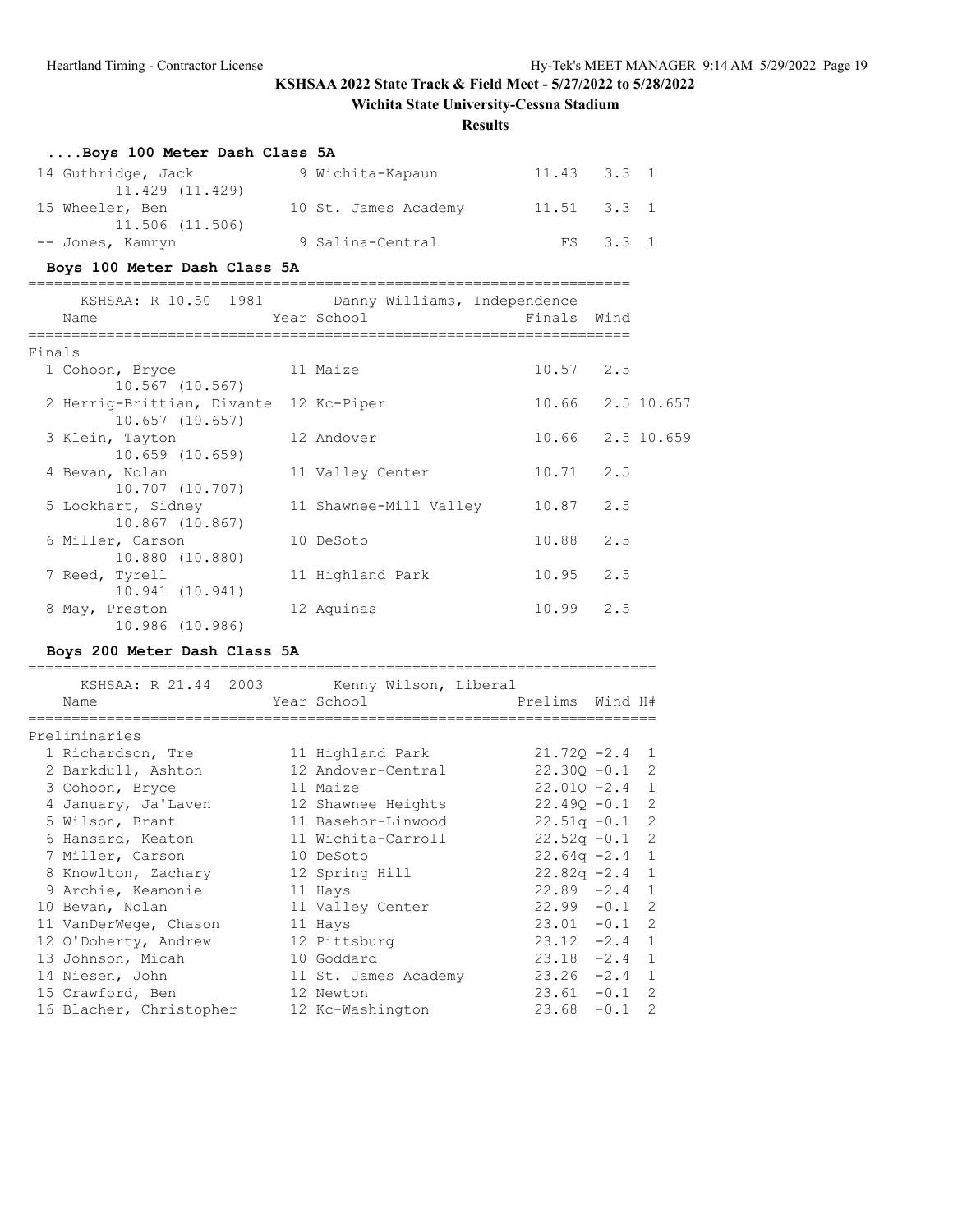## **Wichita State University-Cessna Stadium**

**Results**

**Boys 200 Meter Dash Class 5A**

|        | KSHSAA: R 21.44 2003 Kenny Wilson, Liberal<br>Name | Year School        | Finals Wind   |  |
|--------|----------------------------------------------------|--------------------|---------------|--|
| Finals |                                                    |                    |               |  |
|        | 1 Richardson, Tre<br>22.314 (22.314)               | 11 Highland Park   | $22.32 - 5.6$ |  |
|        | 2 Cohoon, Bryce<br>22.656 (22.656)                 | 11 Maize           | $22.66 - 5.6$ |  |
|        | 3 Barkdull, Ashton<br>22.784 (22.784)              | 12 Andover-Central | $22.79 - 5.6$ |  |
|        | 4 January, Ja'Laven<br>23.135 (23.135)             | 12 Shawnee Heights | $23.14 - 5.6$ |  |
|        | 5 Hansard, Keaton<br>23.152 (23.152)               | 11 Wichita-Carroll | $23.16 - 5.6$ |  |
|        | 6 Wilson, Brant<br>23.373 (23.373)                 | 11 Basehor-Linwood | $23.38 - 5.6$ |  |
|        | 7 Knowlton, Zachary<br>23.533 (23.533)             | 12 Spring Hill     | $23.54 - 5.6$ |  |
|        | 8 Miller, Carson<br>23.984 (23.984)                | 10 DeSoto          | $23.99 - 5.6$ |  |

## **Boys 400 Meter Dash Class 5A**

| Name                  | External Year School | KSHSAA: R 48.05 1999 Will Rogers, Paola | Prelims H#     |   |               |  |
|-----------------------|----------------------|-----------------------------------------|----------------|---|---------------|--|
|                       |                      |                                         |                |   |               |  |
| Preliminaries         |                      |                                         |                |   |               |  |
| 1 Lockwood, Grant     |                      | 12 Kc-Piper<br>R 47.860 2               |                |   |               |  |
| 2 Matlock, Nen        |                      | 11 Shawnee-Mill Valley 48.78Q 1         |                |   |               |  |
| 3 Niesen, John        |                      | 11 St. James Academy 48.83Q 2           |                |   |               |  |
| 4 Steger, Jack        |                      | 10 Lansing                              | 49.560 1       |   |               |  |
| 5 Waldie, Alex        |                      | 11 Aquinas                              | 49.40g 2       |   |               |  |
| 6 Hansard, Keaton     |                      | 11 Wichita-Carroll 50.02q 1             |                |   |               |  |
| 7 Loyd, Jack          |                      | 12 Wichita-Carroll 50.29q 1             |                |   |               |  |
| 8 Mejia, Michael      |                      | 12 Leavenworth 50.50q 2                 |                |   |               |  |
| 9 Jackson, Fred       |                      | 11 Emporia                              | 50.74 1        |   |               |  |
| 10 Hodge, Simon       |                      | 12 Newton                               | $51.55$ 2      |   |               |  |
| 11 Dominquez, Oliver  |                      | 11 Great Bend                           | 51.56 1 51.551 |   |               |  |
| 12 Schoenhoff, Cayden |                      | 12 Goddard-Eisenhower 51.56 2 51.556    |                |   |               |  |
| 13 Bunker, Luke       |                      | 12 Spring Hill                          | 51.69          | 2 |               |  |
| 14 Rech, Cooper       |                      | 10 Emporia                              | 52.09          | 2 |               |  |
| 15 Holton, Andrew     |                      | 11 St. James Academy                    | 53.14 1        |   |               |  |
| -- Winter, Braedan    |                      | 11 Maize South                          | DO             |   | 1 Out of Lane |  |

# **Boys 400 Meter Dash Class 5A**

| Will Rogers, Paola     |        |
|------------------------|--------|
| Year School            | Finals |
|                        |        |
|                        |        |
| 12 Kc-Piper            | 47.86R |
|                        |        |
| 11 Shawnee-Mill Valley | 48.43  |
|                        |        |
|                        |        |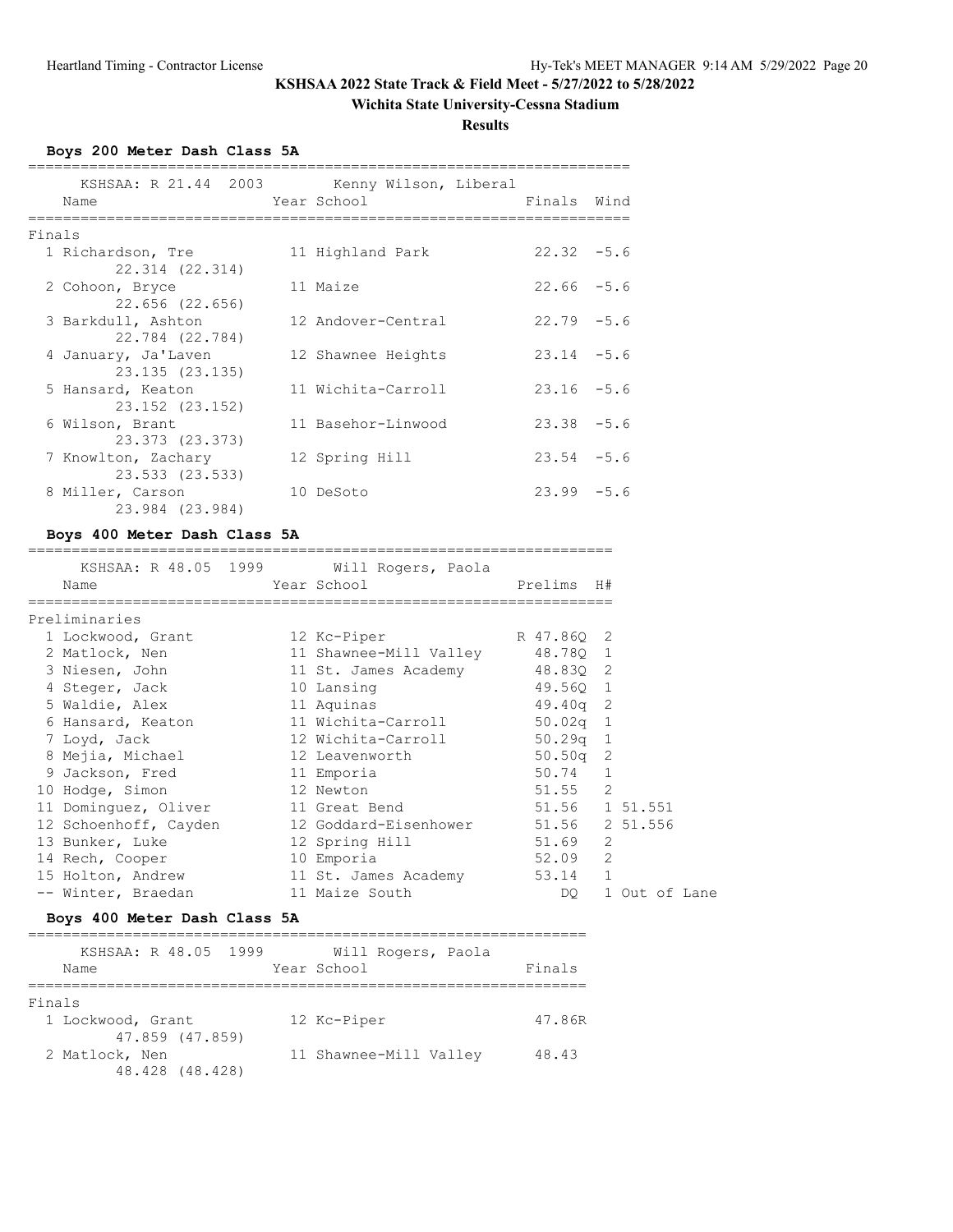**Wichita State University-Cessna Stadium**

**Results**

# **....Boys 400 Meter Dash Class 5A**

| 3 Waldie, Alex                    | 11 Aquinas           | 48.47 |
|-----------------------------------|----------------------|-------|
| 48.467 (48.467)                   |                      |       |
| 4 Niesen, John                    | 11 St. James Academy | 48.86 |
| 48.859 (48.859)                   |                      |       |
| 5 Steger, Jack<br>49.751 (49.751) | 10 Lansing           | 49.76 |
| 6 Hansard, Keaton                 | 11 Wichita-Carroll   | 50.05 |
| 50.043 (50.043)                   |                      |       |
| 7 Loyd, Jack                      | 12 Wichita-Carroll   | 50.59 |
| 50.584 (50.584)                   |                      |       |
| 8 Mejia, Michael                  | 12 Leavenworth       | 50.60 |
| 50.593 (50.593)                   |                      |       |

## **Boys 800 Meter Run Class 5A**

| Name                                     | KSHSAA: R 1:53.50 1985 Kevin Waters, Bishop Miege<br>Year School            | Finals  |
|------------------------------------------|-----------------------------------------------------------------------------|---------|
| 1 Waldie, Alex                           | =========<br>=========<br>11 Aquinas<br>57.722 (57.722) 1:57.955 (1:00.234) | 1:57.96 |
| 2 Schieber, Chase<br>58.722 (58.722)     | 12 Shawnee-Mill Valley<br>1:58.355(59.633)                                  | 1:58.36 |
| 3 Higgerson, Ashton<br>57.75 (57.75)     | 12 Aquinas<br>1:58.421(1:00.68)                                             | 1:58.43 |
| 4 Brock, Luke<br>$1:58.495$ $(1:58.495)$ | 11 Wichita-Kapaun<br>1:58.50(0.01)                                          | 1:58.50 |
| 5 Thengvall, Henry<br>58.43 (58.43)      | 12 Wichita-Kapaun<br>$1:59.055$ $(1:00.63)$                                 | 1:59.06 |
| 6 Zimbelman, Trent<br>57.930 (57.930)    | 11 Wichita-Carroll<br>$1:59.233$ $(1:01.304)$                               | 1:59.24 |
| 7 Roshau, Ty<br>58.386 (58.386)          | 11 St. James Academy<br>1:59.816(1:01.430)                                  | 1:59.82 |
| 8 O'Connor, Palmer<br>58.431 (58.431)    | 10 DeSoto<br>$2:01.372$ $(1:02.941)$                                        | 2:01.38 |
| 9 Esfeld, Kaiden<br>57.90(57.90)         | 11 Great Bend<br>$2:01.665$ $(1:03.77)$                                     | 2:01.67 |
| 10 Lockwood, Grant<br>57.818 (57.818)    | 12 Kc-Piper<br>$2:04.626$ $(1:06.808)$                                      | 2:04.63 |
| 11 Wilson, Louis<br>59.974 (59.974)      | 12 Topeka-West<br>$2:05.304$ $(1:05.330)$                                   | 2:05.31 |
| 12 Schaeffer, William<br>58.58 (58.58)   | 12 Maize South<br>$2:05.316$ $(1:06.74)$                                    | 2:05.32 |
| 13 Jefferson, Cameron<br>57.923 (57.923) | 12 Pittsburg<br>$2:05.358$ $(1:07.436)$                                     | 2:05.36 |
| 14 Galindo, Alex<br>58.636 (58.636)      | 10 Great Bend<br>2:07.175(1:08.540)                                         | 2:07.18 |
| 15 Moore, Branen<br>59.243 (59.243)      | 11 Topeka-Seaman<br>2:08.110 (1:08.868)                                     | 2:08.11 |
| 16 Burke, Aiden<br>59.729 (59.729)       | 12 Shawnee-Mill Valley 2:08.86<br>$2:08.852$ $(1:09.124)$                   |         |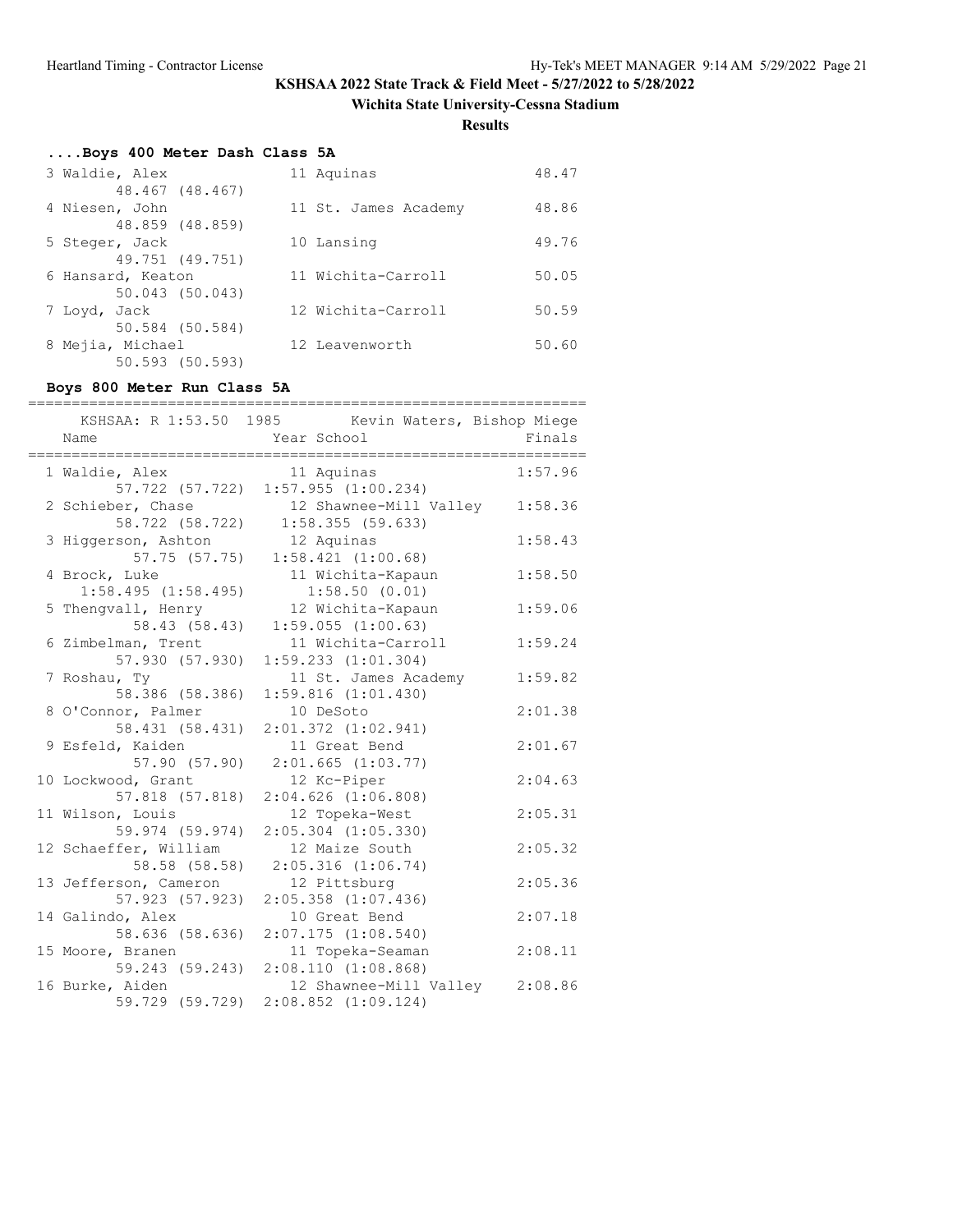**Wichita State University-Cessna Stadium**

**Results**

**Boys 1600 Meter Run Class 5A**

| Name                         | KSHSAA: R 4:15.43 2012 David Thor, Bishop Carroll<br>Year School | Finals                  |                         |
|------------------------------|------------------------------------------------------------------|-------------------------|-------------------------|
| 1 Brock, Luke                | 11 Wichita-Kapaun                                                | 4:21.69                 |                         |
| $1:07.12$ $(1:07.12)$        | $2:13.88$ $(1:06.76)$ $3:19.13$ $(1:05.25)$                      |                         | $4:21.690$ $(1:02.57)$  |
| 2 Higgerson, Ashton          | 12 Aquinas                                                       | 4:23.90                 |                         |
| $1:07.07$ $(1:07.07)$        | 2:14.20(1:07.13)                                                 | $3:19.37$ $(1:05.17)$   | $4:23.892$ $(1:04.53)$  |
| 3 Thengvall, Henry           | 12 Wichita-Kapaun                                                | 4:24.78                 |                         |
| $1:06.56$ $(1:06.56)$        | $2:13.53$ $(1:06.97)$                                            | $3:18.58$ $(1:05.05)$   | $4:24.773$ $(1:06.20)$  |
| 4 Esfeld, Kaiden             | 11 Great Bend                                                    | 4:25.78                 |                         |
| $1:06.93$ $(1:06.93)$        | $2:13.82$ $(1:06.89)$                                            | $3:19.08$ $(1:05.26)$   | $4:25.773$ $(1:06.70)$  |
| 5 Schieber, Chase            | 12 Shawnee-Mill Valley 4:26.56                                   |                         |                         |
| $1:07.877$ $(1:07.877)$      | $2:14.69$ $(1:06.81)$                                            | $3:21.85$ $(1:07.16)$   | $4:26.560$ $(1:04.72)$  |
| 6 King, Colby                | 11 Aquinas                                                       | 4:26.59                 |                         |
| $1:07.47$ $(1:07.47)$        | $2:15.16$ $(1:07.69)$ $3:20.80$ $(1:05.64)$                      |                         | $4:26.588$ $(1:05.80)$  |
| 7 Moore, Eli                 | 12 St. James Academy 4:27.29                                     |                         |                         |
| $1:07.726$ $(1:07.726)$      | 2:14.656(1:06.931)                                               | $3:19.526$ $(1:04.870)$ | $4:27.287$ $(1:07.761)$ |
| 8 Schaeffer, William         | 12 Maize South                                                   | 4:28.40                 |                         |
| $1:07.90$ $(1:07.90)$        | $2:14.65$ $(1:06.75)$ $3:22.41$ $(1:07.76)$                      |                         | $4:28.400$ $(1:06.00)$  |
| 9 Esquibel, Jackson          | 10 Shawnee Heights                                               | 4:30.67                 |                         |
| $1:07.58$ $(1:07.58)$        | 2:16.07(1:08.49)                                                 | $3:24.88$ $(1:08.81)$   | $4:30.662$ $(1:05.79)$  |
| 10 Njoroge, Lenny            | 11 Topeka-West                                                   | 4:30.71                 |                         |
| $1:07.00$ $(1:07.00)$        | $2:14.33$ $(1:07.33)$                                            | $3:21.40$ $(1:07.07)$   | $4:30.704$ $(1:09.31)$  |
| 11 Purvis, Jonathan          | 10 Leavenworth                                                   | 4:35.66                 |                         |
| $1:07.64$ $(1:07.64)$        | $2:14.61$ $(1:06.97)$                                            | $3:24.78$ $(1:10.17)$   | $4:35.657$ $(1:10.89)$  |
| 12 Griffith, William         | 12 Salina-Central                                                | 4:39.93                 |                         |
| $1:07.97$ $(1:07.97)$        | $2:17.12$ $(1:09.15)$                                            | $3:29.42$ $(1:12.30)$   | $4:39.927$ $(1:10.52)$  |
| 13 Paschke, Micah            | 11 Blue Vly SW                                                   | 4:40.36                 |                         |
| $1:08.66$ $(1:08.66)$        | $2:15.21$ $(1:06.55)$                                            | $3:22.54$ $(1:07.33)$   | $4:40.359$ $(1:17.83)$  |
| 14 McEachern, Carson         | 12 Wichita-Carroll                                               | 4:40.51                 |                         |
| $1:07.45$ $(1:07.45)$        | $2:17.68$ $(1:10.23)$                                            | $3:31.06$ $(1:13.38)$   | $4:40.506$ $(1:09.46)$  |
| 15 Moore, Jace               | 12 Topeka-Seaman                                                 | 4:44.11                 |                         |
| $1:08.10$ $(1:08.10)$        | $2:17.45$ $(1:09.35)$                                            | $3:30.63$ $(1:13.18)$   | $4:44.103$ $(1:13.48)$  |
| 16 Botkin, Nic               | 12 Shawnee-Mill Valley 4:48.98                                   |                         |                         |
| $1:08.114$ $(1:08.114)$      | $2:15.53$ $(1:07.42)$                                            | 3:29.10(1:13.57)        | 4:48.980(1:19.89)       |
| Boys 3200 Meter Run Class 5A |                                                                  |                         |                         |

| KSHSAA: R 9:05.39 2021<br>Name | Year School           | Thomas Hazen, OP-St. Thomas<br>Finals |                        |
|--------------------------------|-----------------------|---------------------------------------|------------------------|
| 1 King, Colby                  | 11 Aquinas            | 9:17.91                               |                        |
| $1:08.46$ $(1:08.46)$          | $2:20.69$ $(1:12.23)$ | $3:31.31$ $(1:10.62)$                 | $4:43.38$ $(1:12.07)$  |
| $5:53.39$ $(1:10.01)$          | $7:04.69$ $(1:11.30)$ | 8:14.16(1:09.47)                      | $9:17.909$ $(1:03.76)$ |
| 2 Higgerson, Ashton            | 12 Aquinas            | 9:19.04                               |                        |
| $1:08.19$ $(1:08.19)$          | 2:20.76(1:12.57)      | $3:32.32$ $(1:11.56)$                 | 4:43.39(1:11.07)       |
| $5:53.42$ $(1:10.03)$          | 7:04.86(1:11.44)      | $8:14.24$ $(1:09.38)$                 | $9:19.032$ $(1:04.80)$ |
| 3 Purvis, Jonathan             | 10 Leavenworth        | 9:29.69                               |                        |
| 1:08.47(1:08.47)               | 2:19.81(1:11.34)      | $3:31.89$ $(1:12.08)$                 | $4:44.02$ $(1:12.13)$  |
| $5:53.59$ $(1:09.57)$          | 7:05.23(1:11.64)      | $8:17.84$ $(1:12.61)$                 | 9:29.690(1:11.86)      |
| 4 Njoroge, Lenny               | 11 Topeka-West        | 9:33.36                               |                        |
| 1:08.19(1:08.19)               | $2:20.32$ $(1:12.13)$ | $3:32.60$ $(1:12.28)$                 | 4:43.91(1:11.31)       |
| $5:54.46$ $(1:10.55)$          | $7:05.03$ $(1:10.57)$ | $8:17.68$ $(1:12.65)$                 | $9:33.358$ $(1:15.69)$ |
|                                |                       |                                       |                        |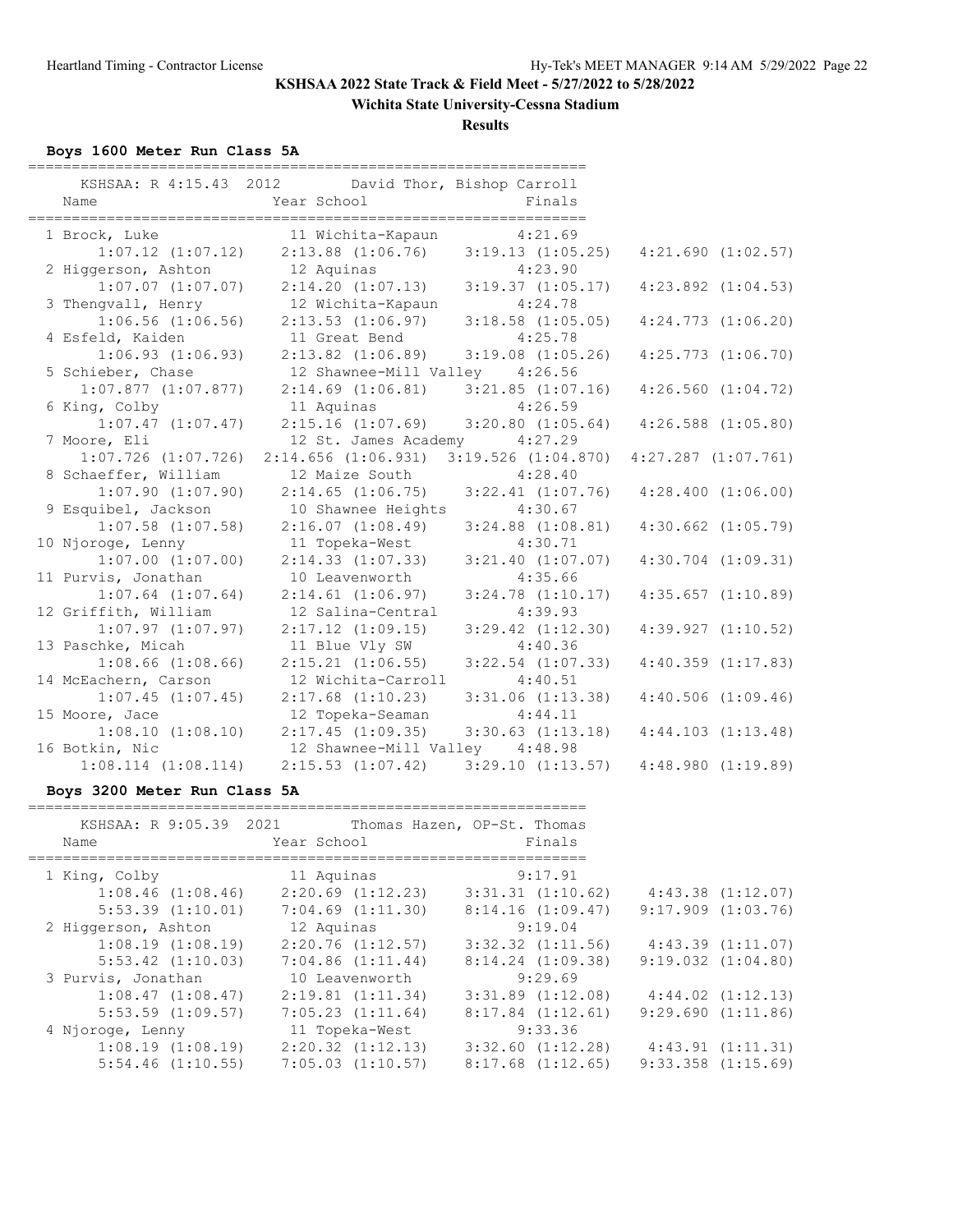**Wichita State University-Cessna Stadium**

**Results**

# **....Boys 3200 Meter Run Class 5A**

| 5 McEachern, Carson     | 12 Wichita-Carroll                              | 9:34.59                                                           |                                               |
|-------------------------|-------------------------------------------------|-------------------------------------------------------------------|-----------------------------------------------|
| $1:08.38$ $(1:08.38)$   |                                                 | $2:20.32$ (1:11.94) $3:31.99$ (1:11.67) $4:45.39$ (1:13.40)       |                                               |
| $6:00.18$ $(1:14.79)$   | 7:18.12(1:17.94)                                | 8:31.47(1:13.35)                                                  | $9:34.587$ $(1:03.13)$                        |
| 6 Esquibel, Jackson     | 10 Shawnee Heights                              | 9:36.78                                                           |                                               |
| $1:09.05$ $(1:09.05)$   | 2:21.45(1:12.40)                                | $3:33.78$ $(1:12.33)$                                             | $4:45.84$ $(1:12.06)$                         |
| $5:59.09$ $(1:13.25)$   | 7:13.86(1:14.77)                                | 8:30.37(1:16.51)                                                  | $9:36.774$ $(1:06.41)$                        |
| 7 O'Neil, Landen        | 11 Andover-Central                              | 9:37.63                                                           |                                               |
| 1:08.95(1:08.95)        | $2:22.60$ $(1:13.65)$                           | $3:33.01$ $(1:10.41)$                                             | 4:44.63(1:11.62)                              |
| $5:55.90$ $(1:11.27)$   | 7:09.10(1:13.20)                                | $8:25.82$ $(1:16.72)$                                             | 9:37.625(1:11.81)                             |
| 8 Moore, Eli            | 12 St. James Academy                            | 9:43.41                                                           |                                               |
| $1:09.472$ $(1:09.472)$ | 2:21.285(1:11.813)                              | $3:33.005$ $(1:11.720)$ $4:43.971$ $(1:10.967)$                   |                                               |
| $5:54.976$ $(1:11.005)$ | $7:07.838$ $(1:12.862)$ $8:27.913$ $(1:20.076)$ |                                                                   | $9:43.407$ $(1:15.494)$                       |
| 9 Huggins, Brady        | 12 DeSoto                                       | 9:46.60                                                           |                                               |
| $1:09.81$ $(1:09.81)$   |                                                 | $2:21.58$ (1:11.77) 3:33.15 (1:11.57) 4:45.65 (1:12.50)           |                                               |
| 6:00.05(1:14.40)        | $7:16.59$ $(1:16.54)$                           | 8:33.17(1:16.58)                                                  | 9:46.593(1:13.43)                             |
| 10 Niederee, Will       | 9 Wichita-Kapaun                                | 9:54.68                                                           |                                               |
| $1:09.57$ $(1:09.57)$   | $2:21.82$ $(1:12.25)$                           |                                                                   | $3:33.58$ $(1:11.76)$ $4:47.00$ $(1:13.42)$   |
| $6:04.84$ $(1:17.84)$   | $7:24.18$ $(1:19.34)$                           | 8:41.83(1:17.65)                                                  | $9:54.674$ $(1:12.85)$                        |
| 11 Onelio, Gabe         | 10 Ark City                                     | 10:04.22                                                          |                                               |
| $1:09.45$ $(1:09.45)$   |                                                 | $2:22.07$ $(1:12.62)$ $3:34.15$ $(1:12.08)$ $4:49.63$ $(1:15.48)$ |                                               |
| $6:09.43$ $(1:19.80)$   | $7:30.24$ $(1:20.81)$                           | $8:52.53$ $(1:22.29)$                                             | 10:04.215(1:11.69)                            |
| 12 True, Daghyn         | 9 Emporia                                       | 10:04.29                                                          |                                               |
| $1:09.31$ $(1:09.31)$   | $2:22.33$ $(1:13.02)$                           |                                                                   | $3:34.60$ $(1:12.27)$ $4:49.26$ $(1:14.66)$   |
| $6:09.61$ $(1:20.35)$   | $7:30.76$ $(1:21.15)$                           | $8:52.32$ $(1:21.56)$                                             | 10:04.286 (1:11.98)                           |
| 13 Moore, Jace          | 12 Topeka-Seaman                                | 10:10.05                                                          |                                               |
| $1:08.61$ $(1:08.61)$   | $2:21.33$ $(1:12.72)$                           |                                                                   | $3:33.73$ $(1:12.40)$ $4:48.03$ $(1:14.30)$   |
| 6:08.30(1:20.27)        | $7:30.59$ $(1:22.29)$                           | 8:52.43(1:21.84)                                                  | $10:10.048$ $(1:17.63)$                       |
| 14 Vega, Angesom        | 10 Shawnee-Mill Valley 10:18.25                 |                                                                   |                                               |
| $1:09.59$ $(1:09.59)$   | $2:21.96$ $(1:12.37)$                           | $3:34.57$ $(1:12.61)$                                             | $4:51.69$ $(1:17.12)$                         |
| $6:09.59$ $(1:17.90)$   | 7:30.80(1:21.21)                                | 8:58.40(1:27.60)                                                  | $10:18.248$ $(1:19.86)$                       |
| 15 McGee, Gabe          | 12 Blue Vly SW                                  | 10:18.40                                                          |                                               |
| $1:09.70$ $(1:09.70)$   |                                                 | $2:21.56$ (1:11.86) $3:34.15$ (1:12.59) $4:51.28$ (1:17.13)       |                                               |
| $6:13.57$ $(1:22.29)$   | $7:37.79$ $(1:24.22)$                           | $9:01.74$ $(1:23.95)$                                             | $10:18.393$ $(1:16.66)$                       |
| 16 Moses, Dalton        | 9 Valley Center                                 | 10:44.80                                                          |                                               |
| $1:09.95$ $(1:09.95)$   | $2:22.20$ $(1:12.25)$                           |                                                                   | $3:34.53$ $(1:12.33)$ $4:54.09$ $(1:19.56)$   |
| 6:18.15(1:24.06)        | 7:44.80(1:26.65)                                |                                                                   | $9:14.60$ $(1:29.80)$ $10:44.796$ $(1:30.21)$ |

## **Boys 110 Meter Hurdles Class 5A**

| KSHSAA: R 13.90 2017 | Noah Green, OP-St. Thomas Aquinas |                    |               |                |
|----------------------|-----------------------------------|--------------------|---------------|----------------|
| Name                 | Year School                       | Prelims Wind H#    |               |                |
|                      |                                   |                    |               |                |
| Preliminaries        |                                   |                    |               |                |
| 1 Klein, Tayton      | 12 Andover                        | 14.860 0.2 2       |               |                |
| 2 Pepperd, Zane      | 12 Goddard                        | 15.340             | 0.4           | $\overline{1}$ |
| 3 Henry, Jayden      | 10 Kc-Piper                       | 15.180             | 0.2           | -2             |
| 4 Rooney, Collin     | 12 Spring Hill                    | 15.370             | 0.4           | $\overline{1}$ |
| 5 Rhone, Tony        | 11 Leavenworth                    | 15.59 <sub>q</sub> | 0.4           | $\overline{1}$ |
| 6 Schultze, Tyler    | 12 DeSoto                         | 15.64 <sub>q</sub> | $0.2 \quad 2$ |                |
| 7 Stupka, Brock      | 12 Andover-Central                | 15.69 <sub>q</sub> | $0.4 \quad 1$ |                |
| 8 Obermeyer, Kyle    | 11 Emporia                        | 15.71a             | 0.4           | $\overline{1}$ |
| 9 Curnes, Stephen    | 11 St. James Academy              | 15.74              | $0.4 \quad 1$ |                |
| 10 Hampl, Luke       | 12 Wichita-Kapaun                 | 15.75              | 0.2           | -2             |
| 11 Regehr, Madison   | 11 Great Bend                     | 15.79              | 0.2           | -2             |
| 12 Nguyen, Dylan     | 11 Shawnee-Mill Valley            | 16.29              | 0.2           | $\mathcal{L}$  |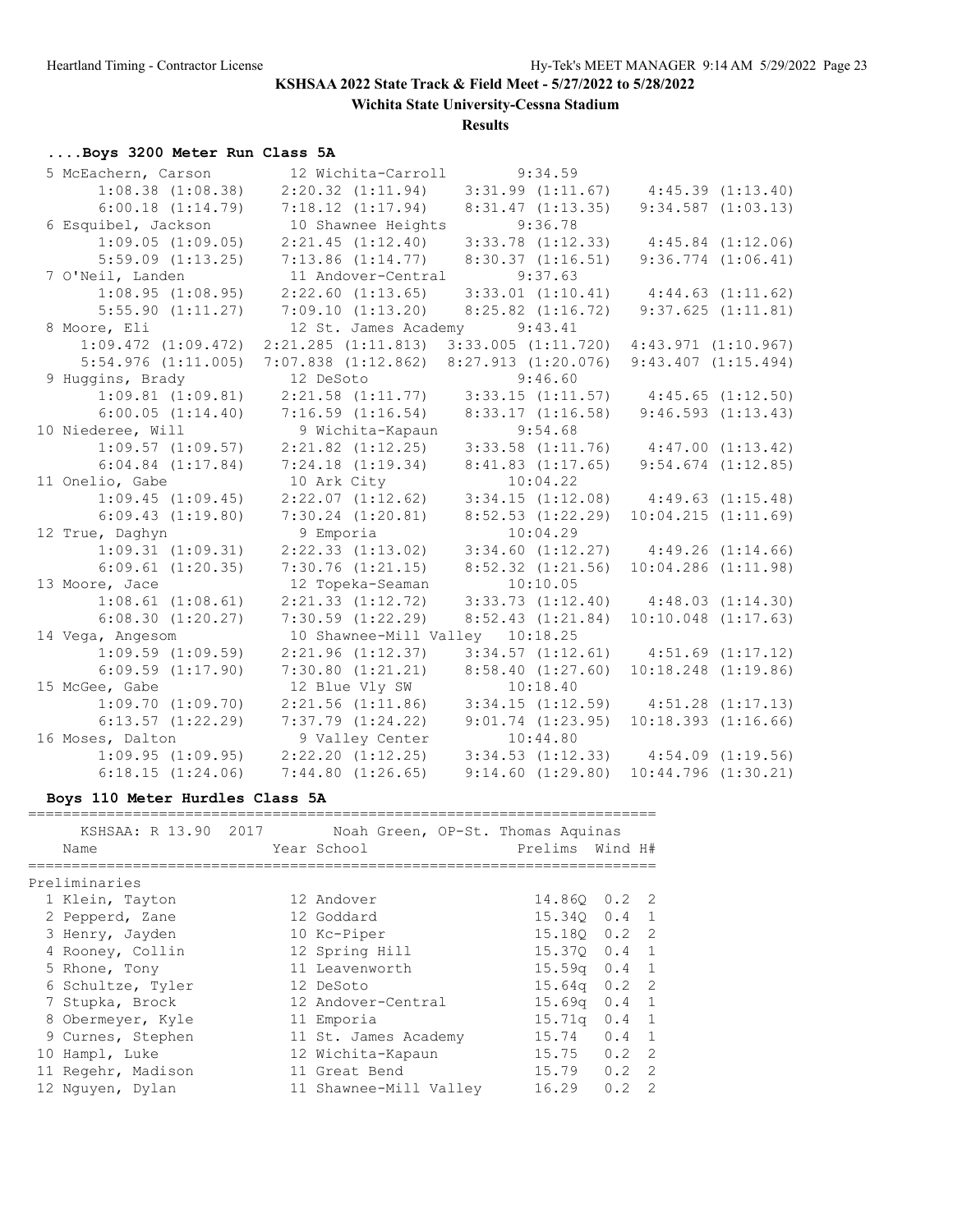# **Wichita State University-Cessna Stadium**

### **Results**

|        | Boys 110 Meter Hurdles Class 5A                        |                                       |                 |               |  |
|--------|--------------------------------------------------------|---------------------------------------|-----------------|---------------|--|
|        | 13 Preheim, Max                                        | 11 Valley Center                      | 16.89           | $0.4 \quad 1$ |  |
|        | 14 Hockett, Cody                                       | 9 Spring Hill                         | $17.23$ 0.2 2   |               |  |
|        | 15 Hemmer, Brady                                       | 9 Salina-Central                      | $17.30$ $0.4$ 1 |               |  |
|        | 16 Brady, Owen                                         | 9 St. James Academy 17.34             |                 | $0.2$ 2       |  |
|        | Boys 110 Meter Hurdles Class 5A                        | ===================================== |                 |               |  |
|        | KSHSAA: R 13.90 2017 Noah Green, OP-St. Thomas Aquinas |                                       |                 |               |  |
|        | External School<br>Name                                |                                       | Finals Wind     |               |  |
| Finals |                                                        |                                       |                 |               |  |
|        | 1 Klein, Tayton                                        | 12 Andover                            | $14.87$ 2.3     |               |  |
|        | 14.867 (14.867)                                        |                                       |                 |               |  |
|        | 2 Rooney, Collin                                       | 12 Spring Hill                        | $15.05$ 2.3     |               |  |
|        | 15.041 (15.041)                                        |                                       |                 |               |  |
|        | 3 Henry, Jayden                                        | 10 Kc-Piper                           | $15.10$ $2.3$   |               |  |
|        | 15.100 (15.100)<br>4 Pepperd, Zane                     | 12 Goddard                            | $15.17$ 2.3     |               |  |
|        | 15.169 (15.169)                                        |                                       |                 |               |  |
|        | 5 Stupka, Brock                                        | 12 Andover-Central                    | 15.44           | 2.3           |  |
|        | 15.432 (15.432)                                        |                                       |                 |               |  |
|        | 6 Obermeyer, Kyle                                      | 11 Emporia                            | 15.45           | 2.3           |  |
|        | 15.447 (15.447)                                        |                                       |                 |               |  |
|        | 7 Schultze, Tyler                                      | 12 DeSoto                             | $15.81$ $2.3$   |               |  |
|        | 15.805 (15.805)                                        |                                       |                 |               |  |
|        | 8 Rhone, Tony                                          | 11 Leavenworth                        | $16.93$ $2.3$   |               |  |
|        | 16.922 (16.922)                                        |                                       |                 |               |  |

# **Boys 300 Meter Hurdles Class 5A**

|                                    |  | KSHSAA: R 36.80 1987 Troy Brown, El Dorado |                    |                |
|------------------------------------|--|--------------------------------------------|--------------------|----------------|
| Name                               |  | Year School                                | Prelims            | H#             |
| -----------------<br>Preliminaries |  |                                            |                    |                |
| 1 Klein, Tayton                    |  | 12 Andover                                 | 38.240 2           |                |
| 2 Rooney, Collin                   |  | 12 Spring Hill                             | 39.490 1           |                |
| 3 Garvin, Jordan                   |  | 11 Shawnee Heights                         | 40.020 1           |                |
| 4 Regehr, Madison                  |  | 11 Great Bend                              | 40.250 2           |                |
| 5 Johnson, Keijuan                 |  | 12 Highland Park                           | 40.35 <sub>q</sub> | 2              |
| 6 Hampl, Luke                      |  | 12 Wichita-Kapaun                          | 40.61q             | $\mathbf{1}$   |
| 7 Schultze, Tyler                  |  | 12 DeSoto                                  | $40.65q$ 2         |                |
| 8 Holthusen, Matthew               |  | 12 Wichita-Carroll                         | $40.69q$ 2         |                |
| 9 Eck, Philip                      |  | 11 Wichita-Carroll                         | 40.89              | $\mathbf{1}$   |
| 10 Henry, Jayden                   |  | 10 Kc-Piper                                | 41.22              | $\mathbf{1}$   |
| 11 Obermeyer, Kyle                 |  | 11 Emporia                                 | 41.56              | $\mathbf{1}$   |
| 12 Curnes, Stephen                 |  | 11 St. James Academy                       | 42.01              | $\mathbf{1}$   |
| 13 Thomas, Ethan                   |  | 11 Blue Vly SW                             | 42.64              | $\mathbf{1}$   |
| 14 Molello, Ashton                 |  | 11 Valley Center                           | 43.76              | $\overline{2}$ |
| 15 Batson, Alesecio                |  | 9 Topeka-West                              | 43.78              | $\overline{2}$ |
| 16 Hulla, Ryan                     |  | 11 Aquinas                                 | 44.86              | $\overline{2}$ |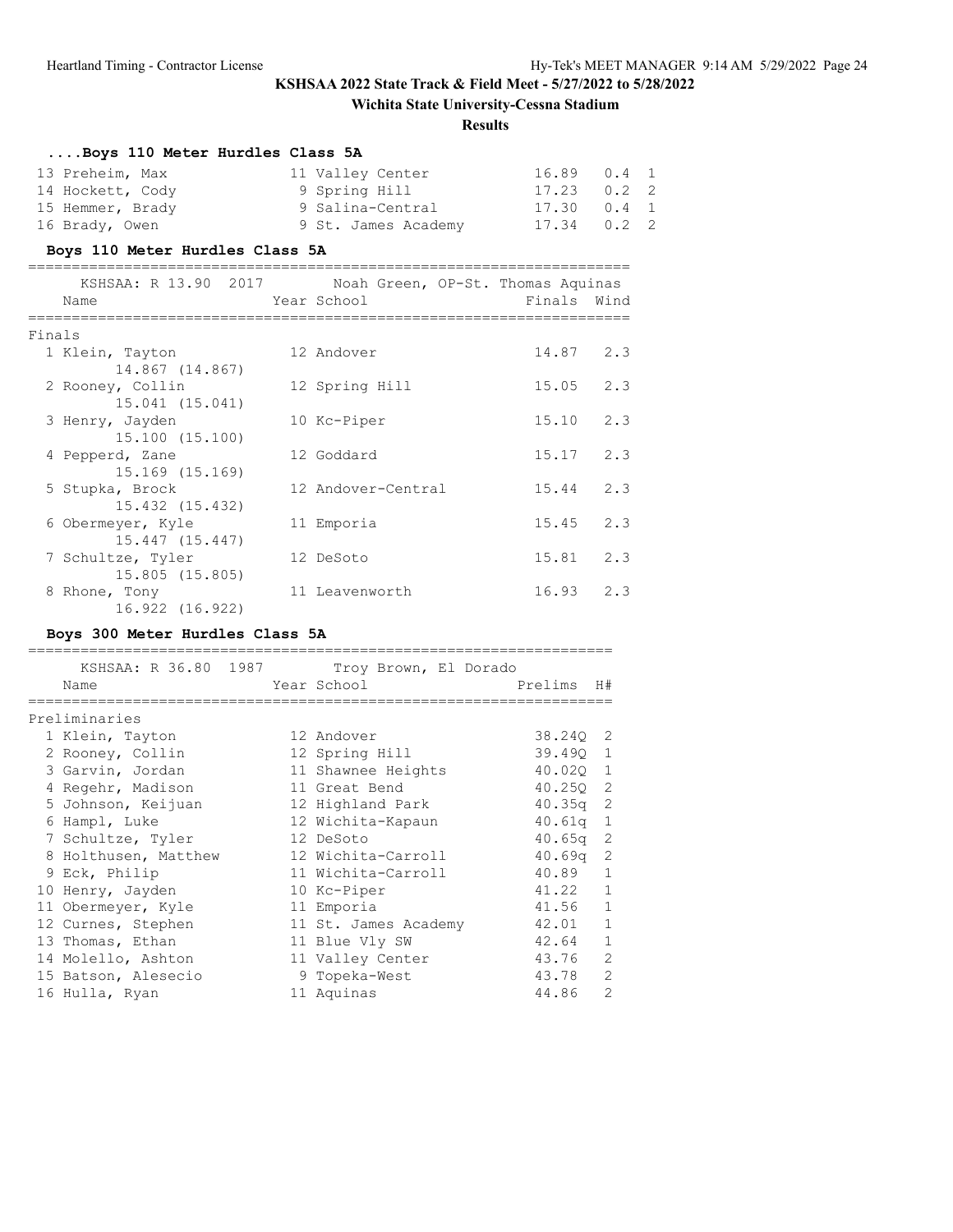## **Wichita State University-Cessna Stadium**

**Results**

**Boys 300 Meter Hurdles Class 5A**

|        | KSHSAA: R 36.80 1987<br>Name | Troy Brown, El Dorado<br>Year School | Finals |
|--------|------------------------------|--------------------------------------|--------|
| Finals |                              |                                      |        |
|        |                              |                                      |        |
|        | 1 Klein, Tayton              | 12 Andover                           | 38.23  |
|        | 38.226 (38.226)              |                                      |        |
|        | 2 Rooney, Collin             | 12 Spring Hill                       | 39.84  |
|        | 39.834 (39.834)              |                                      |        |
|        |                              |                                      |        |
|        | 3 Holthusen, Matthew         | 12 Wichita-Carroll                   | 40.14  |
|        | 40.135 (40.135)              |                                      |        |
|        | 4 Garvin, Jordan             | 11 Shawnee Heights                   | 40.68  |
|        | 40.678 (40.678)              |                                      |        |
|        | 5 Regehr, Madison            | 11 Great Bend                        | 40.91  |
|        | 40.909 (40.909)              |                                      |        |
|        |                              |                                      |        |
|        | 6 Hampl, Luke                | 12 Wichita-Kapaun                    | 41.04  |
|        | 41.032 (41.032)              |                                      |        |
|        | 7 Johnson, Keijuan           | 12 Highland Park                     | 41.69  |
|        | 41.684 (41.684)              |                                      |        |
|        | 8 Schultze, Tyler            | 12 DeSoto                            | 41.80  |
|        |                              |                                      |        |
|        | 41.798 (41.798)              |                                      |        |

## **Boys 4x100 Meter Relay Class 5A**

| ============                                        | ============================   |                |  |
|-----------------------------------------------------|--------------------------------|----------------|--|
| KSHSAA: R 41.64 2008<br>Briggs, Walker, Lee, Walker | , Bonner Springs               |                |  |
| School                                              | Prelims                        | H#             |  |
| Preliminaries                                       |                                |                |  |
| 1 Kc-Piper                                          | R 41.640                       | -2             |  |
| 1) Herrig-Brittian, Dominique 12                    | 2) Lockwood, Grant 12          |                |  |
| 3) Lynch, LaMar 10                                  | 4) Herrig-Brittian, Divante 12 |                |  |
| 2 DeSoto                                            | 43.020 1                       |                |  |
| 1) Schultze, Ethan 12                               | 2) Schultze, Tyler 12          |                |  |
| 3) Lawson, Landen 11                                | 4) Miller, Carson 10           |                |  |
| 3 Basehor-Linwood                                   | 42.900                         | 2              |  |
| 1) Wilson, Brant 11                                 | 2) Adair, Austin 9             |                |  |
| 3) McBride, Trevor 12                               | 4) Kolich, Kaleb 12            |                |  |
| 4 Bonner Springs                                    | 43.160                         | $\mathbf{1}$   |  |
| 1) Amayo, Alex 12                                   | 2) Rainey, Kahliek 11          |                |  |
| 3) Jones, Jacob 12                                  | 4) Doss, Noah 12               |                |  |
| 5 Wichita-Bishop Carroll                            | 42.91 <sub>q</sub>             | 2              |  |
| 1) Capps, Joshua 12                                 | 2) Hansard, Keaton 11          |                |  |
| 3) Scherer, Jack 12                                 | 4) Holthusen, Matthew 12       |                |  |
| 6 Hays                                              | $43.19q$ 1                     |                |  |
| 1) Summers, Trent 11                                | 2) Archie, Keamonie 11         |                |  |
| 3) Bah, Malik 10                                    | 4) VanDerWege, Chason 11       |                |  |
| 7 Wichita-Kapaun Mount Carmel                       | 43.43q                         | 1              |  |
| 1) Nguyen, Jason 12                                 | 2) Do, Travis 12               |                |  |
| 3) Schmitz, Isaac 12                                | 4) Guthridge, Jack 9           |                |  |
| 8 Spring Hill                                       | 43.51q                         | -1             |  |
| 1) Meade, Carter 12                                 | 2) Bauer, Garrah 12            |                |  |
| 3) Ottenschnieder, Koen 12                          | 4) Knowlton, Zachary 12        |                |  |
| 9 St. James Academy                                 | 43.69                          | $\mathfrak{L}$ |  |
| 1) Wheeler, Ben 10                                  | 2) Holton, Andrew 11           |                |  |
| 3) St. Marie, Matthew 10                            | 4) Niesen, John 11             |                |  |
|                                                     |                                |                |  |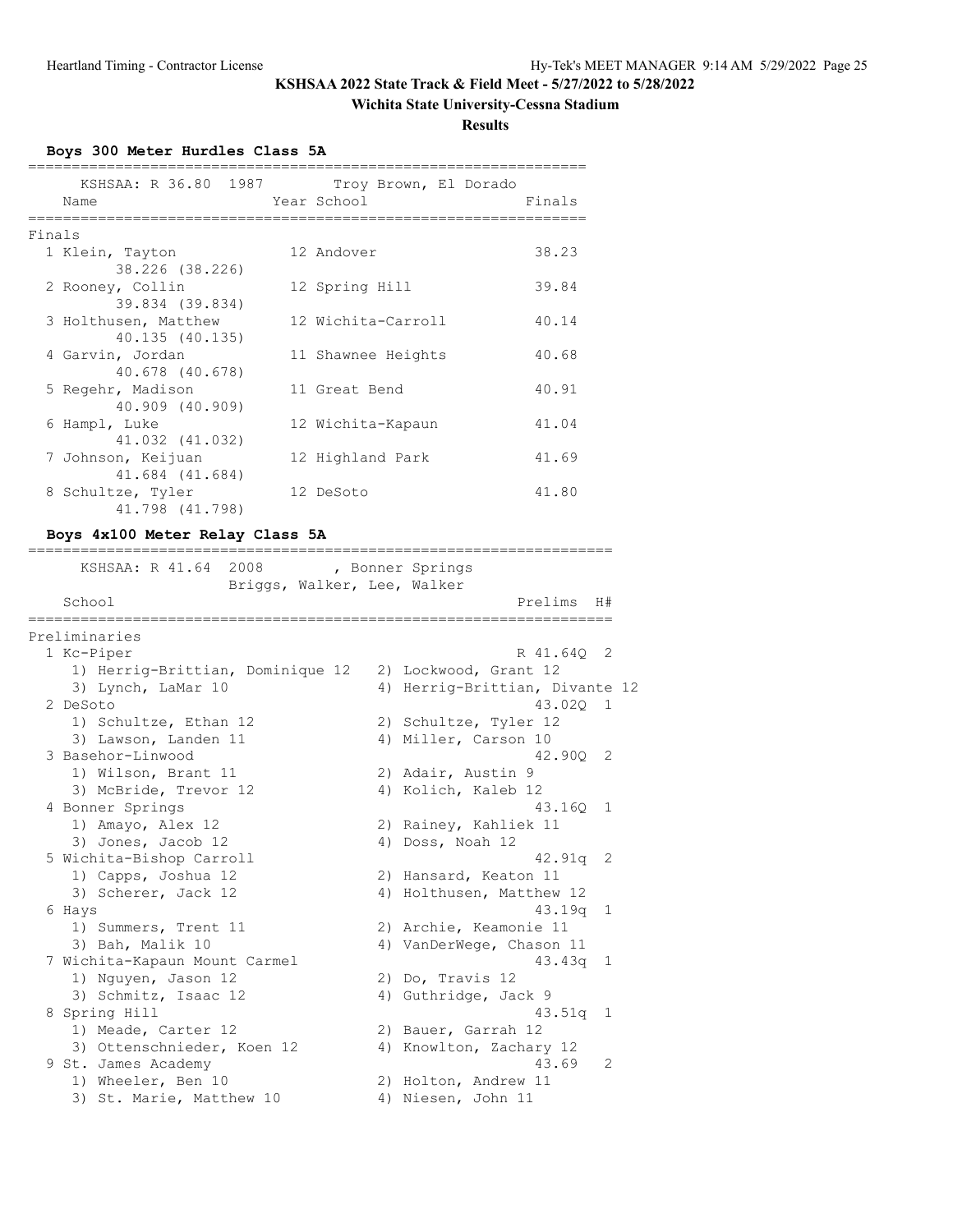#### **Wichita State University-Cessna Stadium**

#### **Results**

#### **....Boys 4x100 Meter Relay Class 5A**

| 10 Maize South           | 43.76<br>$\overline{1}$  |                |
|--------------------------|--------------------------|----------------|
| 1) Cantu, Evan 12        | 2) Dresie, Sammy 10      |                |
| 3) Winter, Braedan 11    | 4) Neill, Conner 11      |                |
| 11 Topeka-Seaman         | 43.78                    | 2              |
| 1) Merritt, Aaron 10     | 2) Thomas, Jaxson 11     |                |
| 3) Anderson, Jacob 10    | 4) Vanleeuwen, Adonis 11 |                |
| 12 Salina-Central        | 43.88                    | 2              |
| 1) Payne, Sam 10         | 2) Gibson, Dez 10        |                |
| 3) Moore, Jameer 10      | 4) Jones, Kamryn 9       |                |
| 13 Op-St. Thomas Aquinas | 44.00<br>$\overline{2}$  |                |
| 1) Rogge, James 11       | 2) May, Preston 12       |                |
| 3) Penney, Jeremiah 11   | 4) Pittman, Colin 9      |                |
| 14 Newton                | 44.02                    | $\overline{1}$ |
| 1) Claussen, Curt 11     | 2) Remsberg, Jonah 12    |                |
| 3) Carr, Camden 11       | 4) Crawford, Ben 12      |                |
| 15 Pittsburg             | 44.77 1                  |                |
| 1) Weathersby, Jervel 12 | 2) O'Doherty, Andrew 12  |                |
| 3) Rink, Wyatt 10        | 4) Arriola, Johan 11     |                |

#### **Boys 4x100 Meter Relay Class 5A**

================================================================

KSHSAA: R 41.64 2008 , Bonner Springs Briggs, Walker, Lee, Walker School Finals and the set of the set of the set of the set of the set of the set of the set of the set of the set of the set of the set of the set of the set of the set of the set of the set of the set of the set of the se ================================================================ Finals 1 Kc-Piper 42.18 1) Herrig-Brittian, Dominique 12 2) Lockwood, Grant 12 3) Lynch, LaMar 10 4) Herrig-Brittian, Divante 12 42.173 (42.173) 2 DeSoto 42.77 1) Schultze, Ethan 12 2) Schultze, Tyler 12 3) Lawson, Landen 11 (4) Miller, Carson 10 42.768 (42.768) 3 Bonner Springs 43.02 1) Amayo, Alex 12 2) Rainey, Kahliek 11 3) Jones, Jacob 12 (4) Doss, Noah 12 43.019 (43.019) 4 Hays 43.39 1) Summers, Trent 11 2) Archie, Keamonie 11 3) Bah, Malik 10 4) VanDerWege, Chason 11 43.381 (43.381) 5 Wichita-Bishop Carroll 43.56 1) Capps, Joshua 12 2) Hansard, Keaton 11 3) Scherer, Jack 12 4) Holthusen, Matthew 12 43.558 (43.558)<br>6 Spring Hill 6 Spring Hill 43.62 1) Meade, Carter 12 2) Bauer, Garrah 12 3) Ottenschnieder, Koen 12 4) Knowlton, Zachary 12 43.612 (43.612) 7 Wichita-Kapaun Mount Carmel (1998)<br>19 Nguyen, Jason 12 (2) Do, Travis 12 1) Nguyen, Jason 12 3) Schmitz, Isaac 12 4) Guthridge, Jack 9 44.888 (44.888)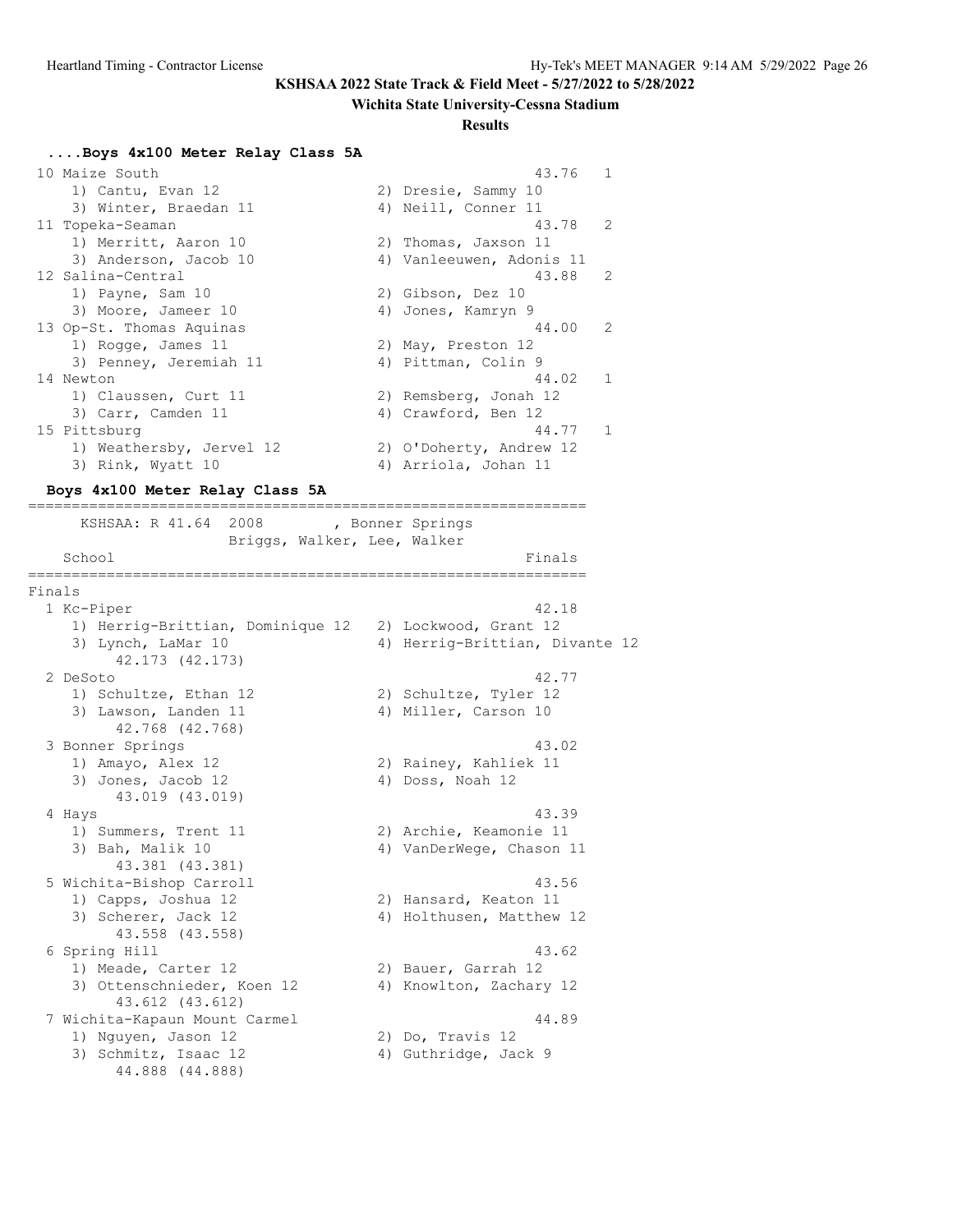#### **Wichita State University-Cessna Stadium**

#### **Results**

| Boys 4x100 Meter Relay Class 5A |                     |       |
|---------------------------------|---------------------|-------|
| 8 Basehor-Linwood               |                     | 48.18 |
| 1) Wilson, Brant 11             | 2) Adair, Austin 9  |       |
| 3) McBride, Trevor 12           | 4) Kolich, Kaleb 12 |       |
| 48.178 (48.178)                 |                     |       |

#### **Boys 4x400 Meter Relay Class 5A**

=================================================================== KSHSAA: R 3:19.27 2009 , Hutchinson Robertson, Hodges, Eldridge, Cash School and the extension of the extension of the extension of  $\mathbb{H}^*$ =================================================================== Preliminaries 1 St. James Academy 3:24.16Q 2 1) Holton, Andrew 11 2) Jacobson, John 11<br>1) Holton, Andrew 11 2) Jacobson, John 11 3) Roshau, Ty 11 4) Niesen, John 11 1:43.074 (1:43.074) 2:34.709 (51.635) 3:24.154 (49.445) 2 Wichita-Bishop Carroll 3:26.32Q 1 1) Hansard, Keaton 11 2) Loyd, Jack 12 3) Capps, Joshua 12 4) Zimbelman, Trent 11 1:42.630 (1:42.630) 2:34.700 (52.071) 3:26.317 (51.617) 3 DeSoto 3:25.83Q 2 1) Schultze, Ethan 12 2) Schultze, Tyler 12 3) Hartman, Riley 10 (4) Lawson, Landen 11 1:42.888 (1:42.888) 2:35.238 (52.350) 3:25.826 (50.589) 4 Kc-Piper 3:26.51Q 1 1) Jamison, Jahnye 12 19 2) Bakarich, Jack 9 3) Jarrett, JamarReiAir 10 4) Lockwood, Grant 12 1:46.509 (1:46.509) 2:36.984 (50.475) 3:26.505 (49.521) 5 Leavenworth 3:25.88q 2 1) Johnson, Jaden 11 2) Mejia, Michael 12 3) George, Willie 12 (4) Ativie, Isaac 11 1:41.516 (1:41.516) 2:35.898 (54.383) 3:25.874 (49.977) 6 Basehor-Linwood 3:27.13q 1 1) Farris, Marc 12 2) Wilson, Brant 11 3) Glezen, Austin 12 4) McBride, Trevor 12 1:42.083 (1:42.083) 2:36.401 (54.319) 3:27.122 (50.721) 7 Spring Hill 3:27.47q 1 1) Gisel, Jack 10 2) Rooney, Collin 12 3) Gisel, Alex 11 4) Bunker, Luke 12 1:45.659 (1:45.659) 2:37.362 (51.704) 3:27.470 (50.108) 8 Great Bend 3:27.75q 1 1) Dominguez, Oliver 11 2) Esfeld, Kaiden 11 3) Galindo, Alex 10 4) Regehr, Madison 11 1:45.083 (1:45.083) 2:38.488 (53.406) 3:27.742 (49.254)  $3:27.76$  1 1) Arriola, Johan 11 2) Jefferson, Cameron 12 3) Gann, Seth 12 4) O'Doherty, Andrew 12 1:44.452 (1:44.452) 2:36.350 (51.898) 3:27.755 (51.406) 10 Maize South 3:28.69 2 1) Winter, Braedan 11 2) Schaeffer, William 12 3) Jaimes Iii, Ladislao 12 4) Vitzum, Danny 11 1:44.901 (1:44.901) 2:37.484 (52.584) 3:28.687 (51.203) 11 Op-St. Thomas Aquinas 3:29.53 2 1) Paulbeck, Robert 11 2) Waldie, Alex 11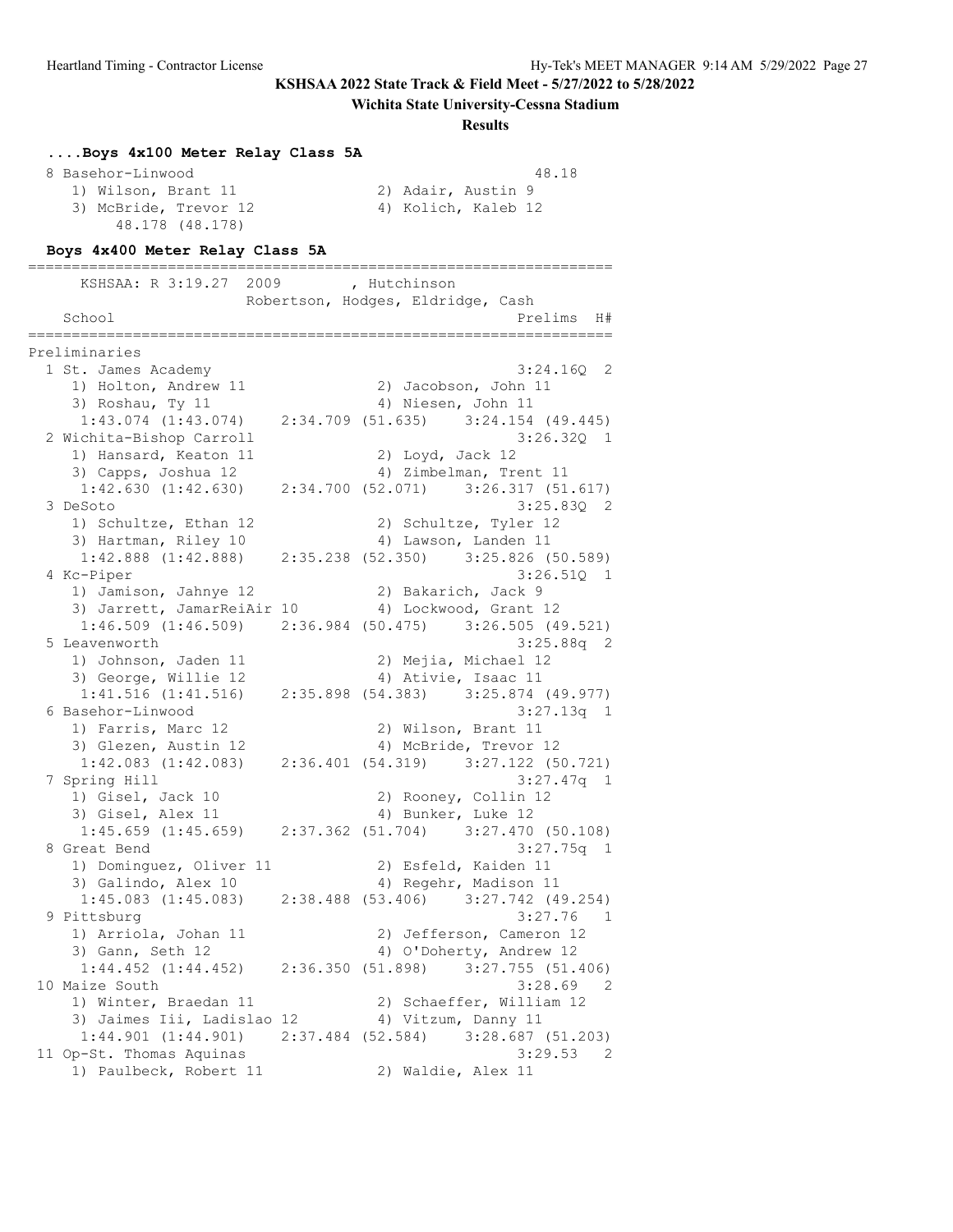#### **Wichita State University-Cessna Stadium**

#### **Results**

#### **....Boys 4x400 Meter Relay Class 5A**

3) Heap, Charlie 11  $\qquad \qquad$  4) Waldie, Luke 11 1:42.289 (1:42.289) 2:38.525 (56.237) 3:29.521 (50.996) 12 Newton 3:31.64 1 1) Hodge, Simon 12 2) Vasquez, Jose 10 3) Carr, Camden 11 4) Secor, Simon 11 1:44.701 (1:44.701) 2:37.825 (53.124) 3:31.635 (53.810) 13 Goddard 3:32.70 2 1) Pepperd, Jayce 12 2) Wallace, Tyson 10<br>3) Johnson, Micah 10 4) Pepperd, Zane 12 1, repperd, Bayee 12<br>3) Johnson, Micah 10 1:46.700 (1:46.700) 2:39.504 (52.805) 3:32.695 (53.192) 14 Emporia 3:35.17 2 1) Jackson, Fred 11 2) Rech, Cooper 10<br>3) Spellman, Blake 10 4) Obermeyer, Kyle 4) Obermeyer, Kyle 11 1:45.912 (1:45.912) 2:39.672 (53.761) 3:35.167 (55.495) 15 Salina-Central 3:37.29 1 1) Griffith, William 12 2) Affholder, Cooper 10 3) Payne, Sam 10 4) Moore, Jameer 10 1:48.144 (1:48.144) 2:42.527 (54.384) 3:37.288 (54.762) 16 Andover-Central 3:42.34 2 1) Garcia, Xander 11 2) Lang, Owen 11 3) O'Neil, Landen 11 4) Kitterman, Landon 10 1:53.329 (1:53.329) 2:49.353 (56.025) 3:42.337 (52.984) **Boys 4x400 Meter Relay Class 5A** ================================================================ KSHSAA: R 3:19.27 2009 , Hutchinson Robertson, Hodges, Eldridge, Cash School Finals ================================================================

```
Finals
 1 St. James Academy 3:24.55
1) Holton, Andrew 11 2) Jacobson, John 11
 3) Roshau, Ty 11 4) Niesen, John 11
 1:43.654 (1:43.654) 2:34.976 (51.322) 3:24.545 (49.570)
 2 Basehor-Linwood 3:25.86<br>1) Farris, Marc 12 (2) Wilson, Brant 11
   1) Farris, Marc 12
   3) Glezen, Austin 12 4) McBride, Trevor 12
    1:43.599 (1:43.599) 2:35.398 (51.799) 3:25.857 (50.460)
 3 Leavenworth 3:26.14<br>1) Ativie, Isaac 11 (2) George, Willie 12
   1) Ativie, Isaac 11
   3) Mejia, Michael 12 4) Johnson, Jaden 11
    1:43.599 (1:43.599) 2:35.578 (51.979) 3:26.140 (50.562)
  4 DeSoto 3:26.65
   1) Schultze, Ethan 12 2) Schultze, Tyler 12
   3) Hartman, Riley 10 4) Lawson, Landen 11
    1:44.264 (1:44.264) 2:36.100 (51.837) 3:26.645 (50.545)
  5 Kc-Piper 3:26.97
 1) Jamison, Jahnye 12 2) Bakarich, Jack 9
3) Jarrett, JamarReiAir 10 4) Lockwood, Grant 12
     1:46.164 (1:46.164) 2:37.495 (51.331) 3:26.965 (49.471)
  6 Wichita-Bishop Carroll 3:29.79
   1) Hansard, Keaton 11 2) Loyd, Jack 12
   3) Capps, Joshua 12 4) Zimbelman, Trent 11
    1:44.650 (1:44.650) 2:36.934 (52.285) 3:29.787 (52.853)
  7 Spring Hill 3:29.99
```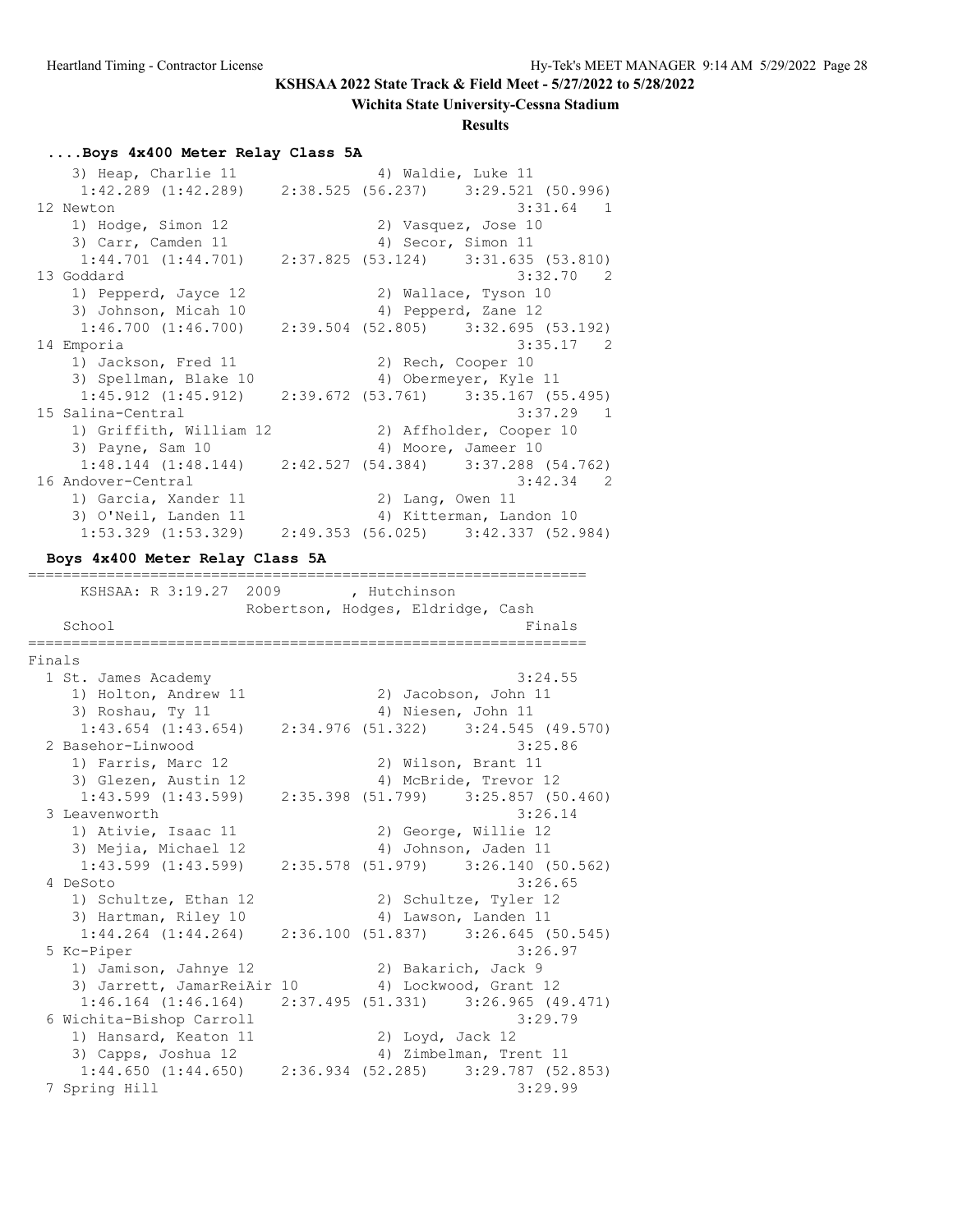**Wichita State University-Cessna Stadium**

**Results**

#### **....Boys 4x400 Meter Relay Class 5A**

| 1) Bunker, Luke 12      | 2) Gisel, Alex 11                     |
|-------------------------|---------------------------------------|
| 3) Gisel, Jack 10       | 4) Hockett, Cody 9                    |
| $1:47.002$ $(1:47.002)$ | $2:38.966$ (51.964) 3:29.981 (51.016) |
| 8 Great Bend            | 3:31.11                               |
| 1) Dominquez, Oliver 11 | 2) Esfeld, Kaiden 11                  |
| 3) Galindo, Alex 10     | 4) Regehr, Madison 11                 |
| $1:44.612$ $(1:44.612)$ | $2:39.750$ (55.138) 3:31.102 (51.352) |

## **Boys 4x800 Meter Relay Class 5A**

================================================================ KSHSAA: R 7:52.60 1983 , Wichita-Kapaun-Mt. Carme Pyles, Boleski, Regan, Ridder School Finals ================================================================ 1 Wichita-Bishop Carroll 8:04.61 1) Leonard, Gunnar 10 2) Zimbelman, Trent 11 3) McKinney, Connor 11 4) McEachern, Carson 12 57.485 (57.485) 2:04.865 (1:07.380) 3:01.466 (56.602) 4:04.056 (1:02.591) 5:02.014 (57.959) 6:06.882 (1:04.868) 7:03.023 (56.142) 8:04.608 (1:01.585) 2 DeSoto 8:07.91 1) Krudwig, Cole 12 2) Huggins, Brady 12 3) Jacober, Connor 10 4) O'Connor, Palmer 10 57.256 (57.256) 2:00.696 (1:03.440) 3:01.768 (1:01.072) 4:05.373 (1:03.606) 5:04.775 (59.403) 6:08.322 (1:03.547) 7:04.784 (56.462) 8:07.909 (1:03.126) 3 Shawnee-Mill Valley 8:08.47 1) Matlock, Nen 11 2) Botkin, Nic 12 3) Cline, Carter 9 4) Burke, Aiden 12 57.139 (57.139) 2:00.005 (1:02.867) 2:58.371 (58.366) 4:01.310 (1:02.940) 5:00.584 (59.274) 6:05.365 (1:04.781) 7:02.584 (57.220) 8:08.464 (1:05.880) 4 St. James Academy 8:17.77<br>1) Jacobson, John 11 2) Hartegan, Andrew 11<br>3) Jones Matherson 20 1) Jacobson, John 11 2) Hartegan, Andrew 11 3) Jones, Nathanael 12 (4) Roshau, Ty 11 56.862 (56.862) 2:01.148 (1:04.287) 3:01.660 (1:00.512) 4:04.852 (1:03.192) 5:04.851 (59.999) 6:09.165 (1:04.315) 7:07.434 (58.270) 8:17.764 (1:10.331) 5 Maize 8:21.11 1) Ayin, Alexander 10 2) Johnson, Zachary 11 3) Glazier, Kaleb 10 (4) Werner, Aiden 12 57.860 (57.860) 2:02.258 (1:04.398) 3:03.828 (1:01.570) 4:08.485 (1:04.657) 5:10.753 (1:02.268) 6:17.213 (1:06.461) 7:13.527 (56.314) 8:21.101 (1:07.575) 6 Op-Blue Valley Southwest 8:23.79 1) Caul, Thomas 10 2) Buehler, Canyon 9 3) Reeves, Cooper 10 4) Buehler, Crew 10 57.644 (57.644) 2:06.834 (1:09.190) 3:05.742 (58.909) 4:12.980 (1:07.238) 5:12.246 (59.267) 6:19.197 (1:06.951) 7:18.468 (59.271) 8:23.789 (1:05.321) 7 Op-St. Thomas Aquinas 8:23.90 1) Waldie, Luke 11 2) Curran, George 10 3) Mallouk, JP 10 4) Heap, Charlie 11 57.677 (57.677) 2:01.740 (1:04.063) 3:03.560 (1:01.820) 4:11.191 (1:07.632) 5:12.591 (1:01.400) 6:21.097 (1:08.507) 7:19.114 (58.017) 8:23.898 (1:04.784) 8 Newton 8:24.80 1) Secor, Simon 11 2) Anderson, Kaden 12 3) Barnett, Alexander 12 (4) Hodge, Simon 12 59.323 (59.323) 2:03.737 (1:04.415) 3:05.949 (1:02.213) 4:14.318 (1:08.369) 5:15.116 (1:00.799) 6:24.583 (1:09.467) 7:21.867 (57.285) 8:24.798 (1:02.932)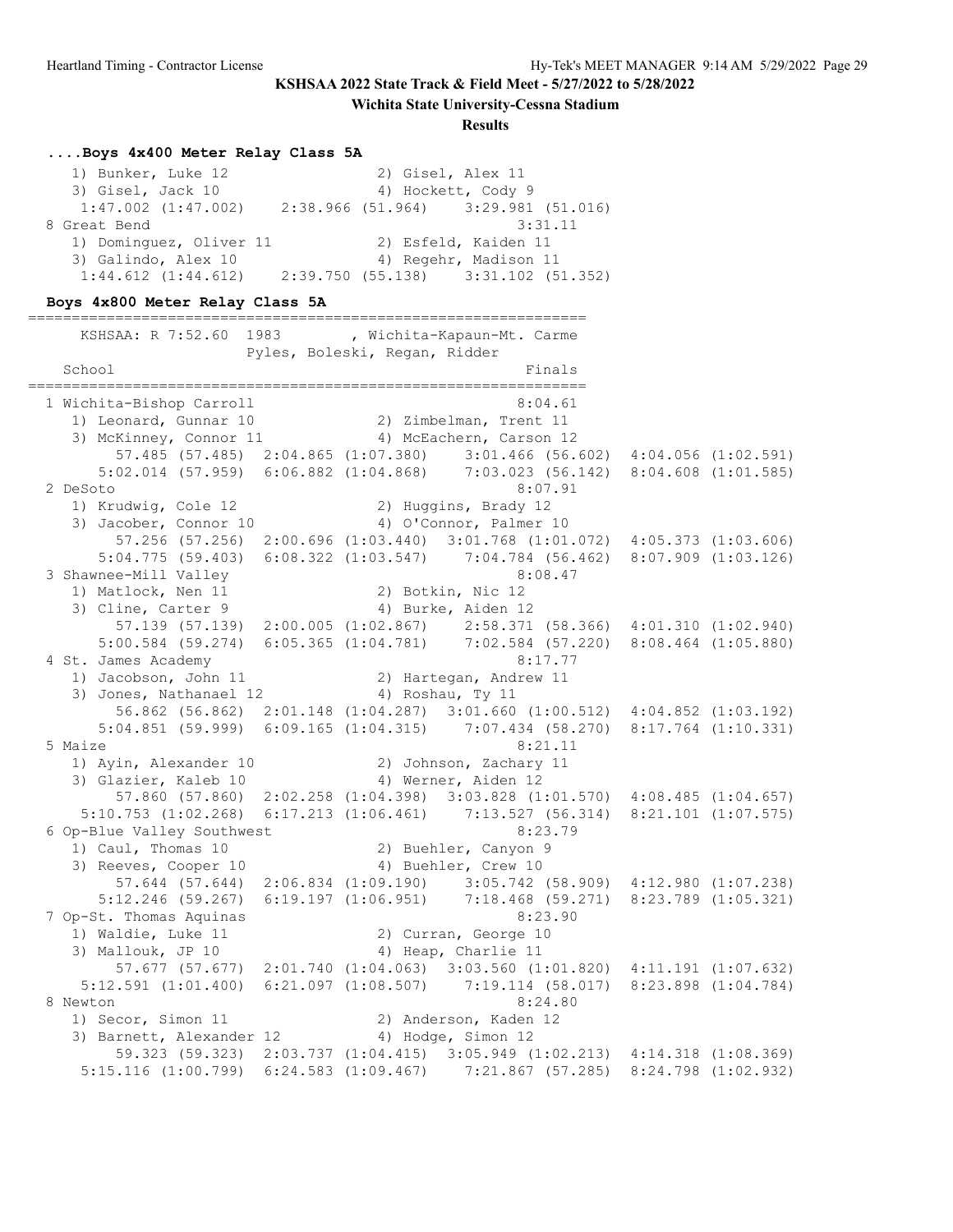**Wichita State University-Cessna Stadium**

#### **Results**

#### **....Boys 4x800 Meter Relay Class 5A**

9 Ark City 8:31.51 1) Onelio, Gabe 10 2) Leos, Manuel 11 3) Seaton, Owen 10 4) Mathews, Chase 12 59.695 (59.695) 2:08.616 (1:08.921) 3:10.710 (1:02.094) 4:15.350 (1:04.641) 5:17.480 (1:02.130) 6:27.452 (1:09.973) 7:27.274 (59.822) 8:31.508 (1:04.234) 10 Topeka-Seaman 8:33.55 1) Moore, Branen 11 2) Stuke, Landon 11 3) Jowers, Zach 11 4) Moore, Jace 12 58.154 (58.154) 2:04.629 (1:06.475) 3:05.016 (1:00.388) 4:13.680 (1:08.665) 5:12.512 (58.832) 6:24.071 (1:11.560) 7:23.593 (59.522) 8:33.547 (1:09.955) 11 Topeka-West 8:35.19 1) Wilson, Louis 12 2) Njoroge, Lenny 11 3) Wilkie, Mark 9 4) Phelps, Elijah 10 58.466 (58.466) 2:05.751 (1:07.286) 3:04.865 (59.114) 4:12.106 (1:07.241) 5:13.566 (1:01.461) 6:21.484 (1:07.918) 7:24.053 (1:02.570) 8:35.188 (1:11.135) 12 Wichita-Kapaun Mount Carmel 8:41.16 1) Berends, Trevor 12 2) Reyes, Dominic 12 3) Niederee, Will 9 4) Porter, Luke 12 57.457 (57.457) 2:08.046 (1:10.590) 3:10.644 (1:02.598) 4:19.467 (1:08.824) 5:19.106 (59.639) 6:28.544 (1:09.439) 7:30.031 (1:01.487) 8:41.156 (1:11.125) 13 Salina-Central 8:42.62 1) Tibbits, Zack 11 2) Affholder, Cooper 10 3) French, Isaac 12 4) Griffith, William 12 59.273 (59.273) 2:12.728 (1:13.455) 3:11.070 (58.343) 4:25.605 (1:14.535) 5:27.943 (1:02.338) 6:37.021 (1:09.079) 7:37.991 (1:00.970) 8:42.613 (1:04.623) 14 Pittsburg 8:43.59 1) Arriola, Johan 11 2) Jefferson, Cameron 12 3) Mendenhall, Will 10 4) Gann, Seth 12 57.443 (57.443) 2:12.449 (1:15.006) 3:10.369 (57.920) 4:18.552 (1:08.184) 5:20.714 (1:02.162) 6:34.901 (1:14.188) 7:35.524 (1:00.623) 8:43.587 (1:08.063) 15 Kc-Piper 8:53.77 1) English, Ellis 10 2) Huisman, Jake 12 3) Thomas, DJ 10 4) Hernandez, Jose 12 1:01.407 (1:01.407) 2:12.913 (1:11.506) 3:14.068 (1:01.156) 4:28.390 (1:14.322) 5:28.028 (59.639) 6:38.081 (1:10.053) 7:38.929 (1:00.849) 8:53.766 (1:14.837) 16 Lansing 9:02.57 1) Howell, Kenneth 12 2) Mitchell, Jacob 10 3) Steger, Jack 10 4) Rookard, Tommy 11 57.477 (57.477) 2:05.188 (1:07.712) 3:09.309 (1:04.121) 4:24.277 (1:14.968) 5:28.253 (1:03.977) 6:38.583 (1:10.330) 7:46.233 (1:07.651) 9:02.563 (1:16.330)

#### **Boys High Jump Class 5A**

================================================================ KSHSAA: R 7-02 1999 Melvin Sanders, Liberal Name Year School Finals ================================================================ 1 Dale, Jordan 12 Hays J6-10.00 Jump Off 5-06 5-08 5-10 6-00 6-02 6-04 6-06 6-08 6-10 7-00 PPP PPP PPP PPP O O O O XXO XXX 2 Jones, Kendrick 12 Shawnee-Mill Valley J6-10.00 Jump Off 5-06 5-08 5-10 6-00 6-02 6-04 6-06 6-08 6-10 7-00 PPP PPP PPP O O O O O XXO XXX 3 Tesmer, Kaleb 10 Blue Vly SW 6-04.00 5-06 5-08 5-10 6-00 6-02 6-04 6-06 PPP PPP O XXO O O XXX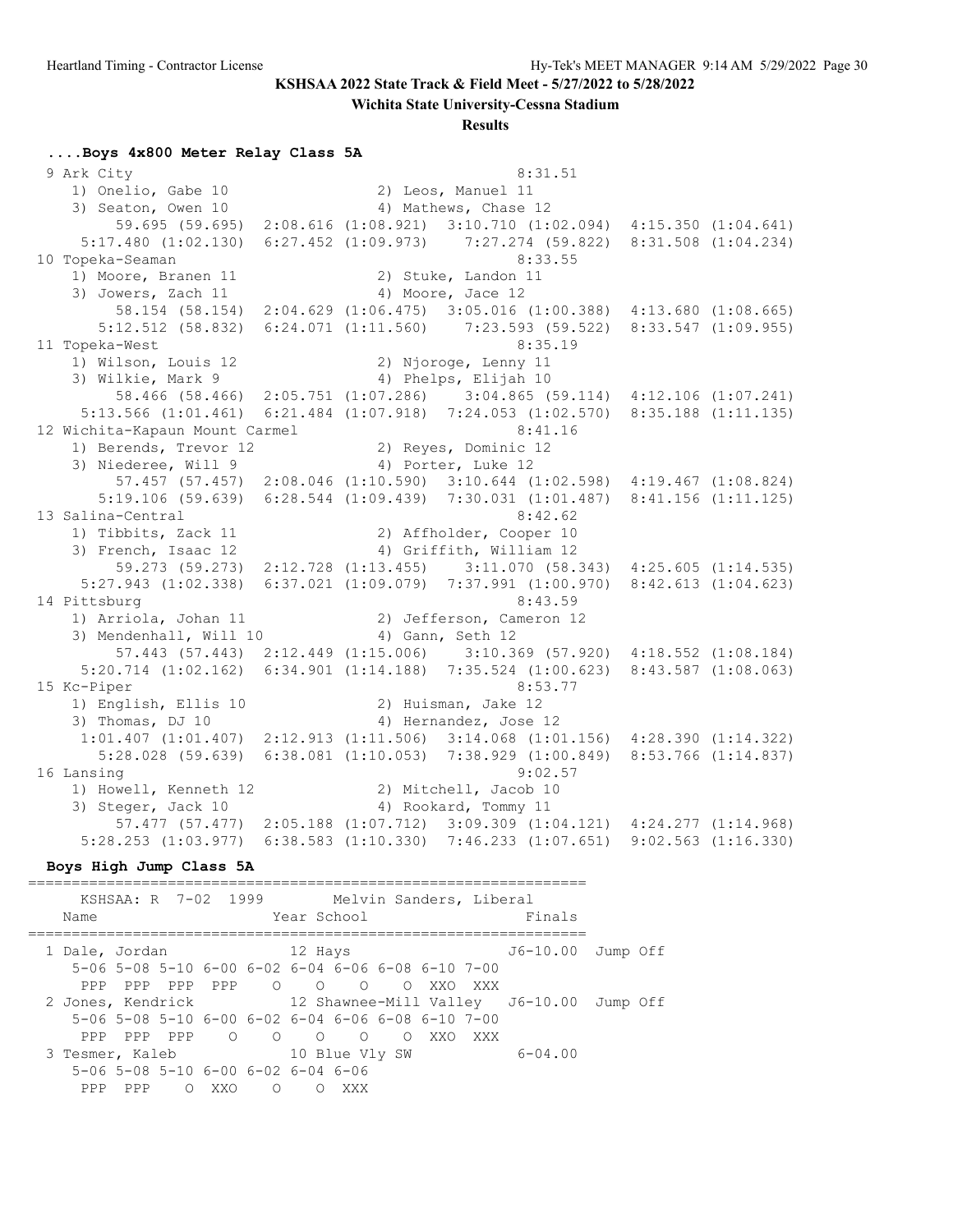# **Wichita State University-Cessna Stadium**

**Results**

| Boys High Jump Class 5A                      |  |  |  |  |                                                  |              |  |
|----------------------------------------------|--|--|--|--|--------------------------------------------------|--------------|--|
|                                              |  |  |  |  | 4 Bethea, Genesis 11 Leavenworth 6-02.00         |              |  |
| 5-06 5-08 5-10 6-00 6-02 6-04                |  |  |  |  |                                                  |              |  |
| PPP PPP XXO O O XXX                          |  |  |  |  |                                                  |              |  |
|                                              |  |  |  |  | 5 McBride, Trevor 12 Basehor-Linwood 6-00.00     |              |  |
| $5 - 06$ $5 - 08$ $5 - 10$ $6 - 00$ $6 - 02$ |  |  |  |  |                                                  |              |  |
| PPP 0 0 0 XXX                                |  |  |  |  |                                                  |              |  |
| 5 Polley, Michael                            |  |  |  |  | 12 Wichita-Carroll                               | $6 - 00.00$  |  |
| $5 - 06$ $5 - 08$ $5 - 10$ $6 - 00$ $6 - 02$ |  |  |  |  |                                                  |              |  |
| PPP PPP 0 0 XXX                              |  |  |  |  |                                                  |              |  |
|                                              |  |  |  |  | 5 Bichelmeyer, Joel 11 St. James Academy 6-00.00 |              |  |
| $5 - 06$ $5 - 08$ $5 - 10$ $6 - 00$ $6 - 02$ |  |  |  |  |                                                  |              |  |
| PPP 0 0 0 XXX                                |  |  |  |  |                                                  |              |  |
| 5 Hanna, Alan 19 Maize                       |  |  |  |  |                                                  | $6 - 00.00$  |  |
| $5 - 06$ $5 - 08$ $5 - 10$ $6 - 00$ $6 - 02$ |  |  |  |  |                                                  |              |  |
| PPP PPP 0 0 XXX                              |  |  |  |  |                                                  |              |  |
| 9 Dunn, Dylan                                |  |  |  |  | 10 Blue Vly SW                                   | $J6 - 00.00$ |  |
| $5 - 06$ $5 - 08$ $5 - 10$ $6 - 00$ $6 - 02$ |  |  |  |  |                                                  |              |  |
| PPP OXXO OXXX                                |  |  |  |  |                                                  |              |  |
| 10 Stupka, Brock                             |  |  |  |  | 12 Andover-Central                               | $J6 - 00.00$ |  |
| $5 - 06$ $5 - 08$ $5 - 10$ $6 - 00$ $6 - 02$ |  |  |  |  |                                                  |              |  |
| PPP 0 0 XO XXX                               |  |  |  |  |                                                  |              |  |
| 11 Stupka, Brandt                            |  |  |  |  | 9 Andover-Central J6-00.00                       |              |  |
| $5 - 06$ $5 - 08$ $5 - 10$ $6 - 00$ $6 - 02$ |  |  |  |  |                                                  |              |  |
| O O O XXO XXX                                |  |  |  |  |                                                  |              |  |
| 12 Rowe III, Terry                           |  |  |  |  | 11 Kc-Sumner Academy 5-10.00                     |              |  |
| $5 - 06$ $5 - 08$ $5 - 10$ $6 - 00$          |  |  |  |  |                                                  |              |  |
| PPP O XO XXX                                 |  |  |  |  |                                                  |              |  |
| 13 Noonoo, Caleb                             |  |  |  |  | 10 Topeka-West                                   | $J5 - 10.00$ |  |
| 5-06 5-08 5-10 6-00                          |  |  |  |  |                                                  |              |  |
| O O XXO XXX                                  |  |  |  |  |                                                  |              |  |
| 14 McWilliams, Cooper                        |  |  |  |  | 12 Bonner Springs                                | $5 - 08.00$  |  |
| $5 - 06$ $5 - 08$ $5 - 10$                   |  |  |  |  |                                                  |              |  |
| PPP OXXX                                     |  |  |  |  |                                                  |              |  |
| 15 Copes, Carter                             |  |  |  |  | 12 Salina-South J5-08.00                         |              |  |
| $5 - 06$ $5 - 08$ $5 - 10$                   |  |  |  |  |                                                  |              |  |
| O XXO XXX                                    |  |  |  |  |                                                  |              |  |
| -- Shea, Alex                                |  |  |  |  | 12 Salina-Central                                | ΝH           |  |
| $5 - 06$                                     |  |  |  |  |                                                  |              |  |
| XXX                                          |  |  |  |  |                                                  |              |  |

## **Boys Pole Vault Class 5A**

| Name                                              |     | KSHSAA: R 16-07 2012                                        |          | Year School |         |                | Nick Meyer, Bishop Carroll                                  |         | Finals |     |                                                                                     |     |
|---------------------------------------------------|-----|-------------------------------------------------------------|----------|-------------|---------|----------------|-------------------------------------------------------------|---------|--------|-----|-------------------------------------------------------------------------------------|-----|
| 1 Barkdull, Ashton 12 Andover-Central 16-07.25R   |     |                                                             |          |             |         |                |                                                             |         |        |     |                                                                                     |     |
|                                                   |     |                                                             |          |             |         |                |                                                             |         |        |     | 11-00 11-06 12-00 12-06 13-00 13-06 14-00 14-06 15-00 15-06 16-01 16-07.25 17-00.75 |     |
| PPP                                               | PPP | PPP                                                         | PPP      |             | PPP PPP | $\overline{O}$ |                                                             | O XO XO |        | XO. | $\Omega$                                                                            | XXX |
| 2 Barkdull, Bryce 10 Andover-Central 15-00.00     |     |                                                             |          |             |         |                |                                                             |         |        |     |                                                                                     |     |
|                                                   |     |                                                             |          |             |         |                | 11-00 11-06 12-00 12-06 13-00 13-06 14-00 14-06 15-00 15-06 |         |        |     |                                                                                     |     |
| PPP                                               | PPP | PPP                                                         | PPP      | $\circ$     | $\circ$ | $\circ$        | $\circ$                                                     | XO      | XXX X  |     |                                                                                     |     |
| 3 Lawler, Jackson 10 Shawnee-Mill Valley 13-00.00 |     |                                                             |          |             |         |                |                                                             |         |        |     |                                                                                     |     |
|                                                   |     | $11 - 00$ $11 - 06$ $12 - 00$ $12 - 06$ $13 - 00$ $13 - 06$ |          |             |         |                |                                                             |         |        |     |                                                                                     |     |
| PPP                                               | PPP | <b>PPP</b>                                                  | $\Omega$ | ∩           | XXX     |                |                                                             |         |        |     |                                                                                     |     |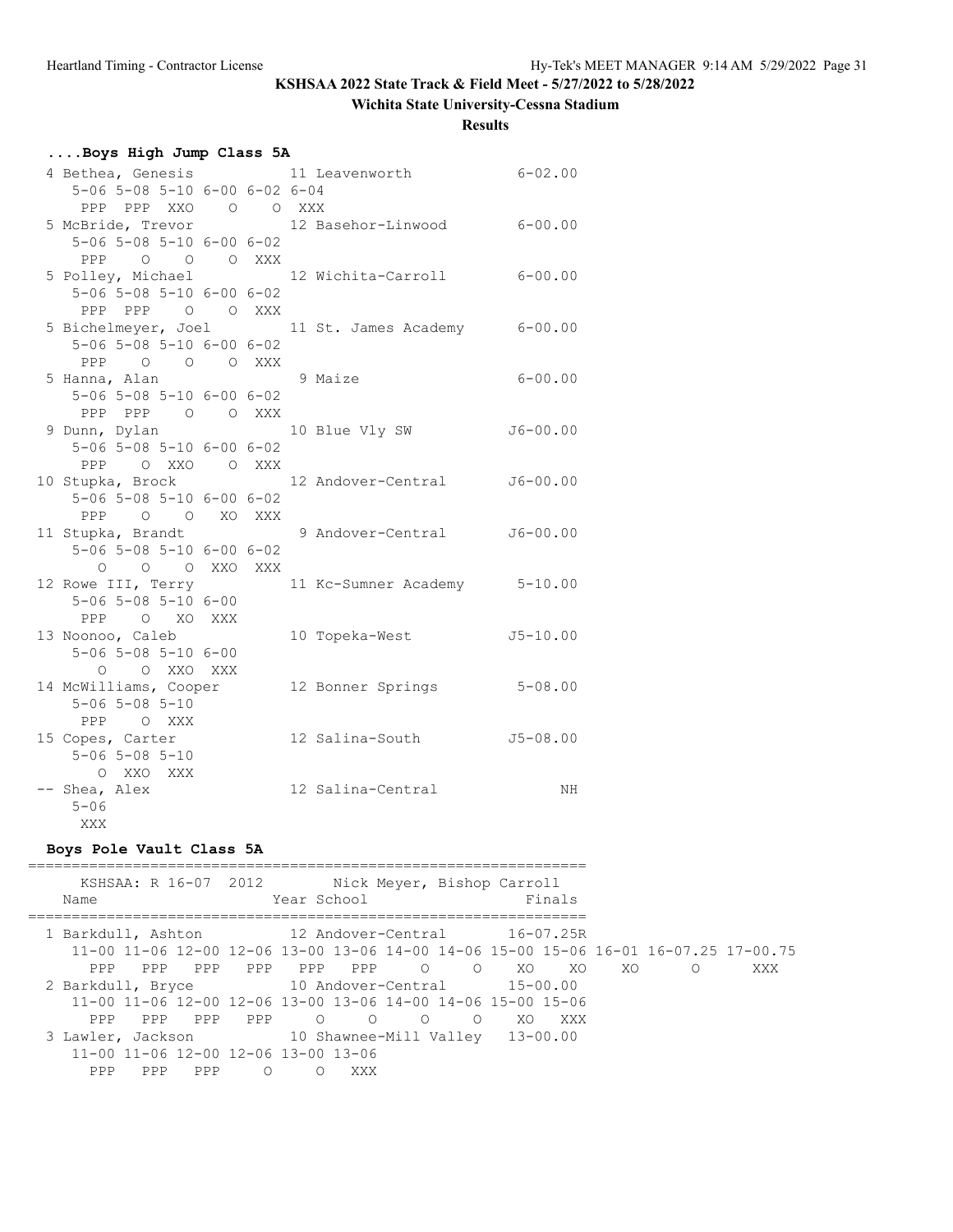## **Wichita State University-Cessna Stadium**

**Results**

| Boys Pole Vault Class 5A |  |  |  |
|--------------------------|--|--|--|
|--------------------------|--|--|--|

| 4 Brogan, Davis 12 Blue Vly SW      |                                                                     | $J13-00.00$  |
|-------------------------------------|---------------------------------------------------------------------|--------------|
| 11-00 11-06 12-00 12-06 13-00 13-06 |                                                                     |              |
|                                     |                                                                     |              |
|                                     | PPP PPP DPP O XO XXX<br>5 Ratzlaff, Carson 10 Blue Vly SW J13-00.00 |              |
| 11-00 11-06 12-00 12-06 13-00 13-06 |                                                                     |              |
| PPP PPP PPP XXO XXO XXX             |                                                                     |              |
| 6 Zimmerman, Harley 10 Hays         |                                                                     | $12 - 06.00$ |
| 11-00 11-06 12-00 12-06 13-00       |                                                                     |              |
| PPP 0 XO 0 XXX                      |                                                                     |              |
|                                     | 6 McDonald, Jack and 11 Valley Center 12-06.00                      |              |
| 11-00 11-06 12-00 12-06 13-00       |                                                                     |              |
| O O XO O XXX                        |                                                                     |              |
|                                     | 8 Lathem, Andrew 12 Wichita-Carroll J12-06.00                       |              |
| 11-00 11-06 12-00 12-06 13-00       |                                                                     |              |
| PPP XO XO O XXX                     |                                                                     |              |
| 9 Remsberg, Jonah 12 Newton         |                                                                     | J12-06.00    |
| 11-00 11-06 12-00 12-06 13-00       |                                                                     |              |
| PPP PPP PPP XXO XXX                 |                                                                     |              |
| 10 Vankeirsbilck, Gus 12 Aquinas    |                                                                     | $12 - 00.00$ |
| 11-00 11-06 12-00 12-06             |                                                                     |              |
| XO O O XXX                          |                                                                     |              |
|                                     | 11 McCaffrey, Jace 12 Goddard-Eisenhower J12-00.00                  |              |
| 11-00 11-06 12-00 12-06             |                                                                     |              |
| XO O XO XXX                         |                                                                     |              |
| 12 Williams, Emmett 12 DeSoto       |                                                                     | $11 - 06.00$ |
| $11 - 00$ $11 - 06$ $12 - 00$       |                                                                     |              |
| O O XXX                             |                                                                     |              |
| 12 Brice, Dylan                     | 9 Salina-South 11-06.00                                             |              |
| 11-00 11-06 12-00                   |                                                                     |              |
| O O XXX                             |                                                                     |              |
| 14 Blaine, Daniel                   | 10 Shawnee-Mill Valley 11-00.00                                     |              |
| $11 - 00$ $11 - 06$                 |                                                                     |              |
| O XXX                               |                                                                     |              |
| 14 Brown, Kolton                    | 12 Lansing                                                          | $11 - 00.00$ |
| $11 - 00$ $11 - 06$                 |                                                                     |              |
| O XXX                               |                                                                     |              |
| -- Farson, Garrett                  | 11 Blue Vly SW                                                      | NH           |
| $11 - 00$                           |                                                                     |              |
| XXX                                 |                                                                     |              |

### **Boys Long Jump Class 5A**

| Name             | KSHSAA: R 24-02.50 2015 Jared Belardo, Leavenworth<br>Year School | Finals Wind H#                                                                                                                                   |  |
|------------------|-------------------------------------------------------------------|--------------------------------------------------------------------------------------------------------------------------------------------------|--|
| 1 Klein, Tayton  | 12 Andover                                                        | $24-01.75 -1.0$ 2<br>$22-10(-3.2)$ $22-09.25(-0.8)$ $23-02(0.3)$ $23-09(-0.4)$ $24-00(-1.6)$ $24-01.75(-1.0)$                                    |  |
| 2 May, Preston   |                                                                   | $12$ Aquinas $22-06.50$ $-0.5$ 2<br>$21-00(-0.8)$ $21-05.50(-0.1)$ $22-06.50(-0.5)$ $21-05.50(-0.6)$ $22-01(-1.0)$ $21-03.50(-0.9)$              |  |
|                  |                                                                   | 3 Sipple, Zsamar 12 Topeka-West 22-03.25 -0.1 2<br>FOUL 20-06.25(-1.6) $22-03.25(-0.1)$ $21-06.75(-0.8)$ $20-10(-2.4)$ $19-06.75(-1.0)$          |  |
| 4 Dimond, Adrian |                                                                   | 12 Shawnee-Mill Valley $21-07.75$ $-0.4$ 2<br>$21-01(-0.6)$ $21-07.75(-0.4)$ FOUL $21-05.25(-2.0)$ FOUL FOUL                                     |  |
|                  |                                                                   | 5 Richardson, Tre 11 Highland Park 21-04.00 -2.1 2<br>$20-03(-0.4)$ 19-08.50 (-0.9) 19-11.50 (-0.1) 20-08.25 (-1.5) 21-04 (-2.1) 21-03.25 (-1.2) |  |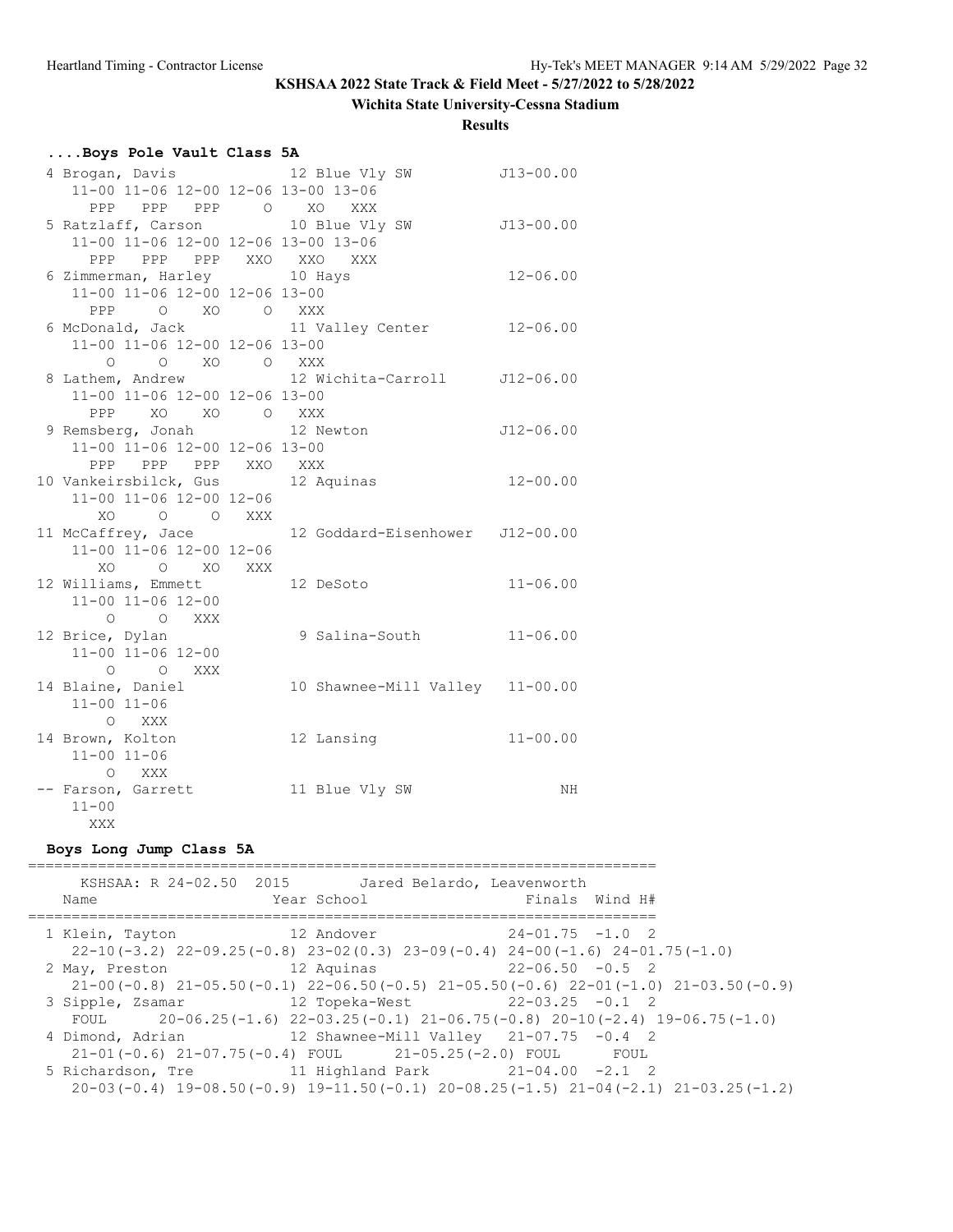**Wichita State University-Cessna Stadium**

### **Results**

# **....Boys Long Jump Class 5A**

| 6 Remsberg, Jonah 12 Newton 21-00.25 -0.8 2                                        |  |  |
|------------------------------------------------------------------------------------|--|--|
| $20-07(-0.6)$ FOUL $19-11.25(1.2)$ FOUL $20-04(-0.1)$ $21-00.25(-0.8)$             |  |  |
| 7 McBride, Trevor 12 Basehor-Linwood 20-08.50 -0.4 2                               |  |  |
| 20-04.75(-1.0) 20-08.50(-0.4) 20-05.50(-1.2) 20-07(-0.4) FOUL FOUL                 |  |  |
| 8 Archie, Keamonie 11 Hays 20-07.25 -0.5 2                                         |  |  |
| FOUL 19-11.75(-0.4) $20-05$ (-2.3) $20-04$ (-0.1) $20-07.25$ (-0.5) $19-04$ (-0.4) |  |  |
| 9 Groen, Kyreese 11 Hays 20-02.75 +0.0 1                                           |  |  |
| FOUL $20-02(0.4)$ FOUL $20-02.75(+0.0)$ FOUL $20-02.50(-1.4)$                      |  |  |
| 10 Mitchell, Daniel 12 Spring Hill 20-01.00 +0.0 1                                 |  |  |
| $19-04.50(0.4)$ $20-01(+0.0)$ $19-06.25(1.4)$                                      |  |  |
| 11 Stupka, Brock 12 Andover-Central 20-00.50 -0.9 1                                |  |  |
| $20-00.50(-0.9)$ FOUL $19-04.50(2.6)$                                              |  |  |
| 12 Wheeler, Ben 10 St. James Academy 19-08.75 1.0 1                                |  |  |
| $18-06.25(-0.8)$ $18-10.75(-0.5)$ $19-08.75(1.0)$                                  |  |  |
|                                                                                    |  |  |
| $19-04.50(-0.3)$ FOUL $19-07(0.8)$                                                 |  |  |
| 14 Scherer, Jack 12 Wichita-Carroll 19-01.00 -0.9 1                                |  |  |
| $17-01.25(-0.1)$ $16-00.50(0.3)$ $19-01(-0.9)$                                     |  |  |
| 15 Gorman, Dylan 10 Maize South 18-09.50 0.1 1                                     |  |  |
| $18-05(+0.0)$ $17-10.25(-0.7)$ $18-09.50(0.1)$                                     |  |  |
| 16 Moore, Sommyr 9 Kc-Sumner Academy 18-08.50 -1.1 1                               |  |  |
| $18-08.50(-1.1)$ $17-09.50(-0.8)$ $16-04.25(0.4)$                                  |  |  |

### **Boys Triple Jump Class 5A**

========================================================================

| KSHSAA: R 50-02.75 1998 Melvin Sanders, Liberal                                                 |  |  |
|-------------------------------------------------------------------------------------------------|--|--|
| Year School <a> Finals Wind<br/> <math display="inline">\mathbb{H}^+</math><br/>Name</a>        |  |  |
|                                                                                                 |  |  |
| 1 Dimond, Adrian 12 Shawnee-Mill Valley 48-02.00 5.8 2                                          |  |  |
| 46-05.25(5.2) 46-07.25(3.5) FOUL 46-05(6.0) FOUL 48-02(5.8)                                     |  |  |
| 2 Richardson, Tre 11 Highland Park 46-09.00 5.2 2                                               |  |  |
| $43-05.25(2.9)$ $45-07.25(7.4)$ $45-06.50(2.2)$ $46-01(7.9)$ $46-06(4.6)$ $46-09(5.2)$          |  |  |
| 3 Stupka, Brandt 9 Andover-Central 45-04.50 8.3 2                                               |  |  |
| 43-00.75(5.1) 42-06.75(4.4) 44-01.50(5.5) 43-06.50(3.1) 45-04.50(8.3) 44-00.50(0.5)             |  |  |
| 4 Sipple, Zsamar 12 Topeka-West 45-03.75 5.5 2<br>FOUL FOUL 44-04(3.1) FOUL 45-03.75(5.5) FOUL  |  |  |
|                                                                                                 |  |  |
| 5 Jones, Kendrick 12 Shawnee-Mill Valley 43-04.25 1.5 2                                         |  |  |
| $41-05.75(2.1)$ $41-11.75(4.1)$ $43-01.75(5.6)$ $43-04.25(1.5)$ $42-11.25(8.3)$ $41-08.50(2.2)$ |  |  |
|                                                                                                 |  |  |
| 40-09 (1.6) 42-04.75 (3.7) 42-10 (4.2) 43-03.50 (2.5) 43-03.75 (5.7) FOUL                       |  |  |
| 7 Bethea, Genesis 11 Leavenworth 43-02.00 5.6 2                                                 |  |  |
| $42-07.50(1.6)$ $42-07.75(5.3)$ FOUL $43-02(5.6)$ $43-02(3.8)$ $41-01(4.7)$                     |  |  |
| 8 Moore, Jameer 10 Salina-Central 42-08.00 5.5 1                                                |  |  |
| $41-10.75(2.8)$ $42-08(5.5)$ $42-01(2.7)$ $41-09.25(1.9)$ $40-11.25(5.8)$ $41-04(6.0)$          |  |  |
| 9 May, Preston 12 Aquinas 42-07.50 4.3 1                                                        |  |  |
| FOUL $41-05.25(4.4)$ $42-06.50(6.1)$ $41-10(2.4)$ $42-05.50(4.3)$ $42-07.50(4.3)$               |  |  |
| 10 Penney, Jeremiah 11 Aquinas 11 Aquinos 42-05.75 5.4 1<br>39-02(4.3) FOUL 42-05.75(5.4)       |  |  |
| 11 Stupka, Brock 12 Andover-Central 42-03.25 5.1 2                                              |  |  |
| $42-03(4.8)$ FOUL $42-03.25(5.1)$                                                               |  |  |
| 12 Porter, Luke 12 Wichita-Kapaun 41-01.50 5.2 1                                                |  |  |
| $40-07.25(6.0)$ $40-08.50(3.0)$ $41-01.50(5.2)$                                                 |  |  |
| 13 Lewis, Wyatt 10 Aquinas 40-07.50 7.8 1                                                       |  |  |
| $40-02(3.2)$ $39-03.25(4.2)$ $40-07.50(7.8)$                                                    |  |  |
|                                                                                                 |  |  |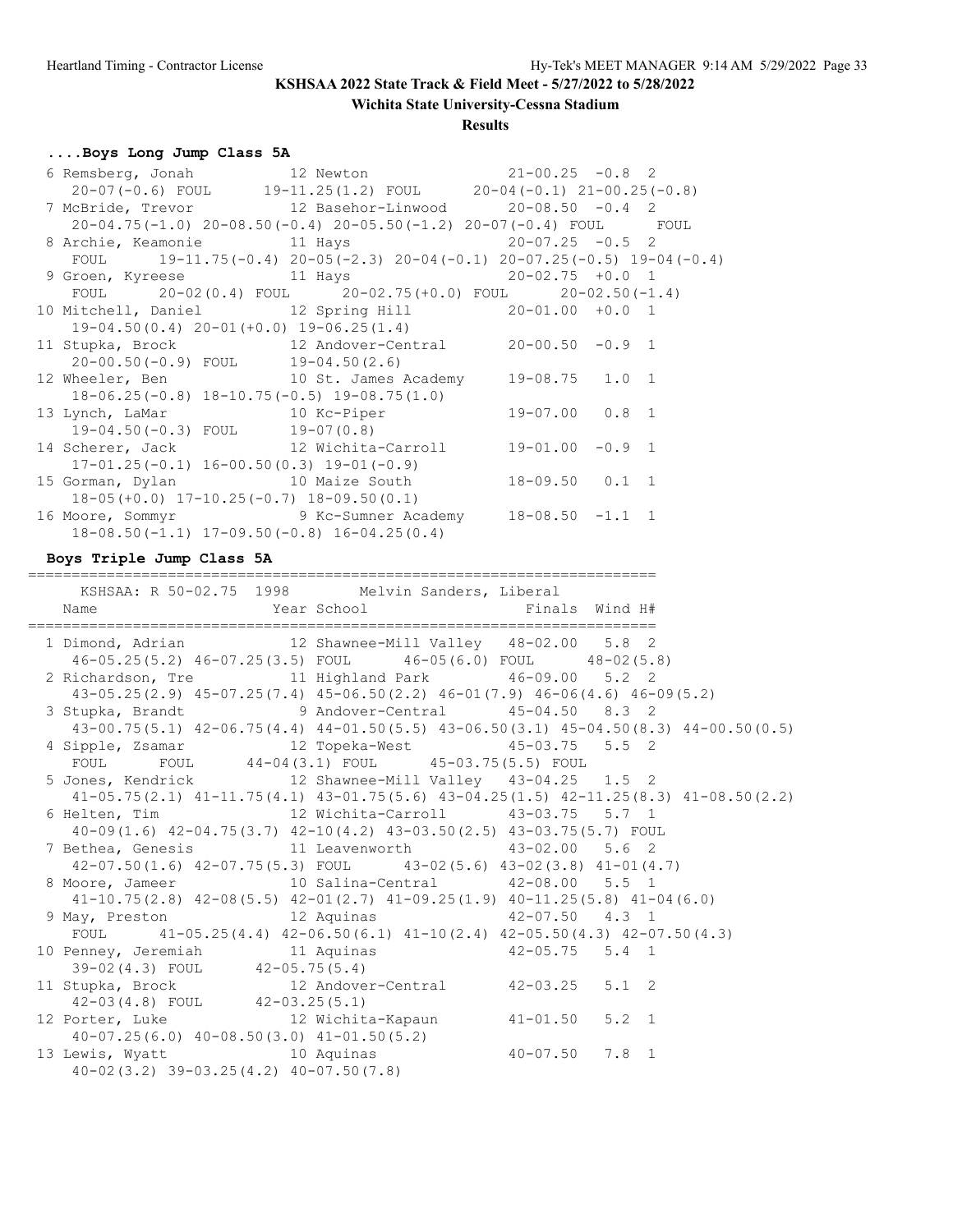**Wichita State University-Cessna Stadium**

### **Results**

# **....Boys Triple Jump Class 5A**

|      | 14 Meade, Carter        |      |      | 12 Spring Hill | $40 - 05.75$ 5.3 1 |  |
|------|-------------------------|------|------|----------------|--------------------|--|
|      | 40-05.75(5.3) FOUL      |      | FOUL |                |                    |  |
|      | 15 Batson, Alesecio     |      |      | 9 Topeka-West  | $39 - 05.75$ 2.8 2 |  |
|      | FOUL 39-05.75(2.8) FOUL |      |      |                |                    |  |
|      | -- Groen, Kyreese       |      |      | 11 Hays        | FOUL               |  |
| FOUL | FOUL                    | FOUL |      |                |                    |  |

## **Boys Shot Put Class 5A**

| KSHSAA: R 69-04.50 2015 William Morrison, Leavenworth<br>Name                                                                     | Year School Finals |              | H#           |
|-----------------------------------------------------------------------------------------------------------------------------------|--------------------|--------------|--------------|
| 1 Doolittle, William 12 Wichita-Kapaun 55-05.50 2                                                                                 |                    |              |              |
| 51-03.50 55-05.50 FOUL FOUL FOUL FOUL<br>2 Williams, Jamale 11 Lansing 53-04.00 2<br>50-01.25 51-02.50 48-09 51-07 53-04 52-01.75 |                    |              |              |
| 3 Daniels, Drew 12 Andover-Central 52-01.00 2<br>52-01 50-09.75 FOUL FOUL FOUL FOUL                                               |                    |              |              |
| 4 Blubaugh, Lance 12 Ark City 51-01.75<br>47-07.50 FOUL 49-11 49-05.25 49-11.25 51-01.75                                          |                    |              | 2            |
| 5 Henson, Aaron 10 Kc-Piper 48-05.25<br>42-07.25 39-05.75 45-01.50 45-04 48-05.25 45-09                                           |                    |              | $\mathbf{1}$ |
| 6 Davis, Logan 11 Valley Center 46-05.50<br>46-05.50 FOUL FOUL FOUL FOUL FOUL                                                     |                    |              | 2            |
| 7 Gonzalez, Marcel 10 Newton 46-04.50<br>45-09.75 46-03.25 46-04 45-10.50 45-02.50 46-04.50                                       |                    |              | 2            |
| 8 Miller, Sean 11 Topeka-Seaman 46-01.50<br>46-01.50 45-00 44-00.75 FOUL FOUL 44-07.25                                            |                    |              | $\mathbf{1}$ |
| 9 Morgan, Aidan 12 Blue Vly SW 45-10.00<br>43-06.75 43-03.50 45-04.50 43-04.75 45-08.50 45-10                                     |                    |              | 2            |
| 10 Yauch, Brandon 11 Hays                                                                                                         |                    | $44 - 02.00$ | $\mathbf{1}$ |
| 44-00.75 FOUL 44-02<br>11 Moten, Maddox 11 Shawnee Heights 43-02.25<br>38-04.25 43-02.25 FOUL                                     |                    |              | $\mathbf{1}$ |
| 12 Herrman, Brock 12 Maize South 42-10.00<br>41-07.75 42-10 FOUL                                                                  |                    |              | $\mathbf{1}$ |
| 13 Goodenow, Joey 9 Aquinas<br>FOUL 42-09.50 39-11.75                                                                             |                    | $42 - 09.50$ | $\mathbf{1}$ |
| 14 Deal, Gaven 12 Pittsburg 38-10.25<br>38-10.25 FOUL FOUL                                                                        |                    |              | $\mathbf{1}$ |
| 15 Meek, Carter<br>FOUL 38-00 FOUL                                                                                                | 10 Spring Hill     | $38 - 00.00$ | 2            |
| -- Griffith, Truman 10 Shawnee-Mill Valley FOUL<br>FOUL FOUL FOUL                                                                 |                    |              | 1            |

## **Boys Discus Throw Class 5A**

| Name | KSHSAA: R 191-06 2004                                 | Brady Maska, Hays<br>Year School    | Finals H#    |  |
|------|-------------------------------------------------------|-------------------------------------|--------------|--|
|      | 1 Blubaugh, Lance<br>$167 - 11$ $156 - 08$ $171 - 03$ | 12 Ark City<br>168-08 FOUL          | $171 - 03$ 2 |  |
|      | 2 Doolittle, William<br>FOUL 162-10 170-07 FOUL       | 12 Wichita-Kapaun<br>FOUL.<br>FOUL. | $170 - 07$ 2 |  |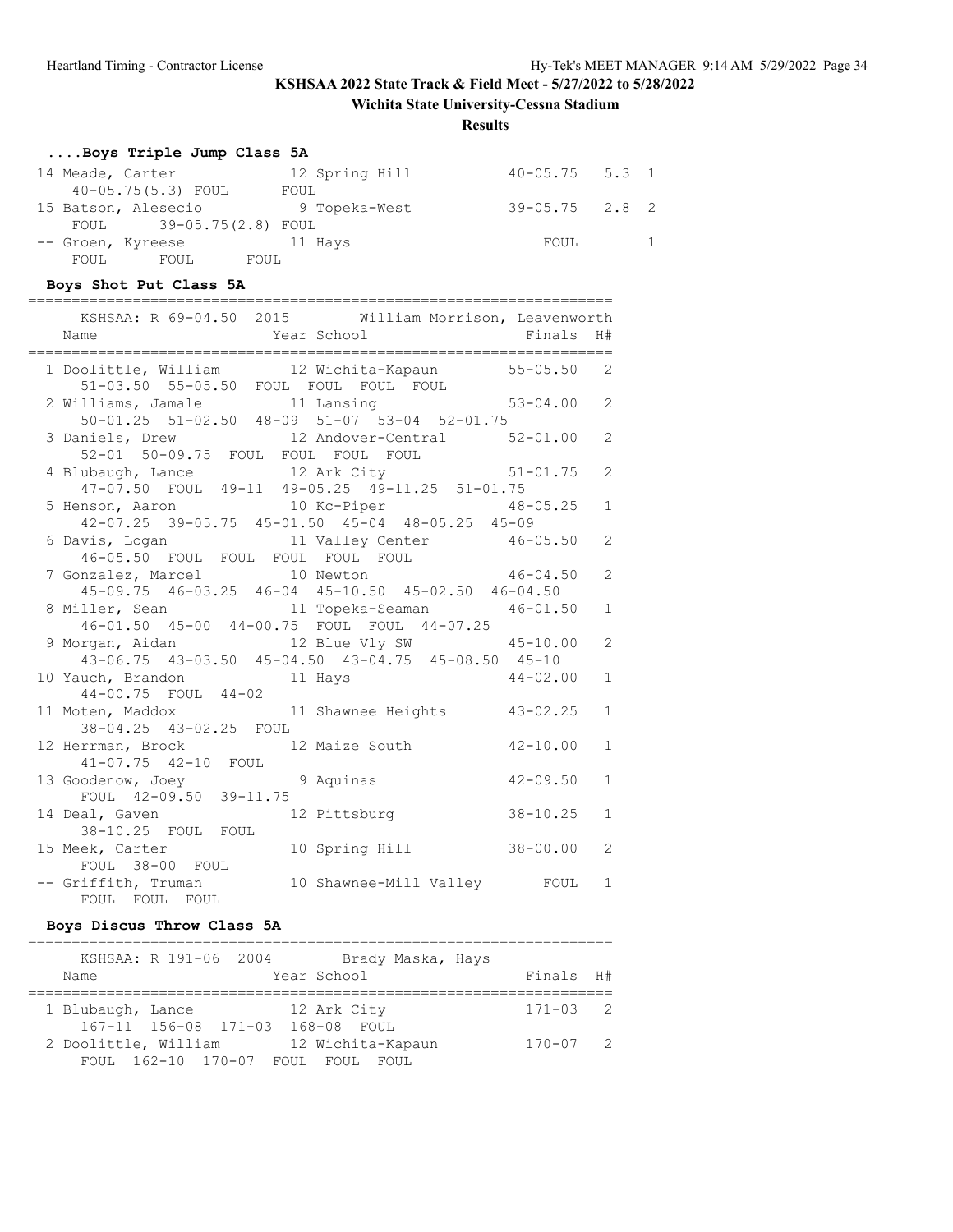## **Wichita State University-Cessna Stadium**

**Results**

# **....Boys Discus Throw Class 5A**

| 3 Williams, Jamale 11 Lansing             |                      | $165 - 04$ | 2              |
|-------------------------------------------|----------------------|------------|----------------|
| 165-04 156-03 161-01 137-08 158-05 163-05 |                      |            |                |
| 4 McCormick, Blake                        | 12 Maize South       | $157 - 11$ | 2              |
| 155-05 144-06 FOUL 149-09 157-11 147-08   |                      |            |                |
| 5 Ingram, Aiden 12 Basehor-Linwood        |                      | $154 - 08$ | $\mathbf{1}$   |
| 147-11 118-08 154-08 142-01 147-05 FOUL   |                      |            |                |
| 6 Walburn, Grayson 11 Hays                |                      | $154 - 00$ | $\overline{2}$ |
| 153-09 154-00 FOUL 152-05 137-05 149-10   |                      |            |                |
| 7 Schmitz, Isaac 12 Wichita-Kapaun        |                      | J154-00    | $\overline{2}$ |
| 154-00 FOUL 153-06 149-08 FOUL 153-02     |                      |            |                |
| 8 Moten, Maddox 11 Shawnee Heights        |                      | $141 - 06$ | 2              |
| 140-10 141-06 132-00 FOUL FOUL 129-08     |                      |            |                |
| 9 Vanderweide, Ethan 12 Valley Center     |                      | $136 - 10$ | $\mathbf{1}$   |
| 121-04 103-09 136-10 FOUL 129-11 FOUL     |                      |            |                |
| 10 Palmer, Aidan                          | 12 Spring Hill       | $135 - 10$ | $\mathbf{1}$   |
| 121-04 103-09 135-10                      |                      |            |                |
| 11 Farah, Mohamed                         | 11 Newton            | $132 - 03$ | $\mathbf{1}$   |
| FOUL FOUL 132-03                          |                      |            |                |
| 12 Beebe, Camden                          | 11 Kc-Piper          | $129 - 09$ | $\mathbf{1}$   |
| FOUL 129-09 FOUL                          |                      |            |                |
| 13 Dohm, Spencer                          | 10 St. James Academy | 125-01     | $\mathbf{1}$   |
| 105-03 125-01 FOUL                        |                      |            |                |
| 14 Charlton, Owen                         | 10 Aquinas           | $123 - 00$ | $\overline{2}$ |
| FOUL 123-00 108-03                        |                      |            |                |
| 15 Cain, John                             | 11 Valley Center     | $112 - 01$ | $\mathbf{1}$   |
| 106-04 112-01 FOUL                        |                      |            |                |
| 16 Deal, Gaven                            | 12 Pittsburg         | $95 - 06$  | $\mathbf{1}$   |
| 78-00 95-06 FOUL                          |                      |            |                |

## **Boys Javelin Throw Class 5A**

|                          |                      | KSHSAA: R 223-05 2007 Iain Trimble, Shawnee Hts |            |                |
|--------------------------|----------------------|-------------------------------------------------|------------|----------------|
| Name                     |                      | Year School                                     | Finals H#  |                |
|                          |                      |                                                 |            |                |
|                          |                      | 1 McCormick, Blake 12 Maize South               | 189-09     | $\mathcal{L}$  |
|                          |                      | 168-04 170-08 189-09 188-06 FOUL 183-03         |            |                |
|                          |                      | 2 Blubaugh, Lance 12 Ark City                   | $187 - 08$ | $\overline{2}$ |
|                          |                      | 175-11 FOUL 187-08 183-04 FOUL FOUL             |            |                |
|                          |                      | 3 Daniel, Jackson 5 9 Wichita-Kapaun            | $175 - 03$ | 2              |
|                          |                      | 165-01 164-02 171-03 158-02 164-01 175-03       |            |                |
| 4 Peak, Nate             |                      | 12 Andover-Central                              | $171 - 11$ | $\mathcal{L}$  |
|                          |                      | 154-05 151-09 150-05 148-04 171-11 164-04       |            |                |
| 5 Waddell, Wyatt 11 Hays |                      |                                                 | $164 - 08$ | $\mathcal{L}$  |
|                          |                      | 164-08 155-06 158-03 FOUL 142-03 80-07          |            |                |
|                          |                      | 6 Hacker, Caden 12 Blue Vly SW                  | $164 - 01$ | $\mathcal{L}$  |
|                          |                      | 159-05 FOUL 162-08 164-01 FOUL FOUL             |            |                |
| 7 Brooks, Nate 12 Hays   |                      |                                                 | $160 - 08$ | $\mathbf{1}$   |
|                          |                      | 160-08 151-11 145-04 138-11 151-10 152-07       |            |                |
| 8 Meyers, Dalton         |                      | 9 Hays                                          | $153 - 00$ | $\mathcal{P}$  |
|                          |                      | 153-00 139-03 152-00 142-09 145-05 146-03       |            |                |
| 9 Stroebel, Aiden        |                      | 10 Shawnee-Mill Valley                          | $152 - 03$ | $\mathbf{1}$   |
|                          | 150-01 150-10 152-03 | FOUL 148-10 FOUL                                |            |                |
| 10 Dickie, Joseph        |                      | 12 Spring Hill                                  | $151 - 05$ | $\mathbf{1}$   |
|                          | 151-05 133-11 132-02 |                                                 |            |                |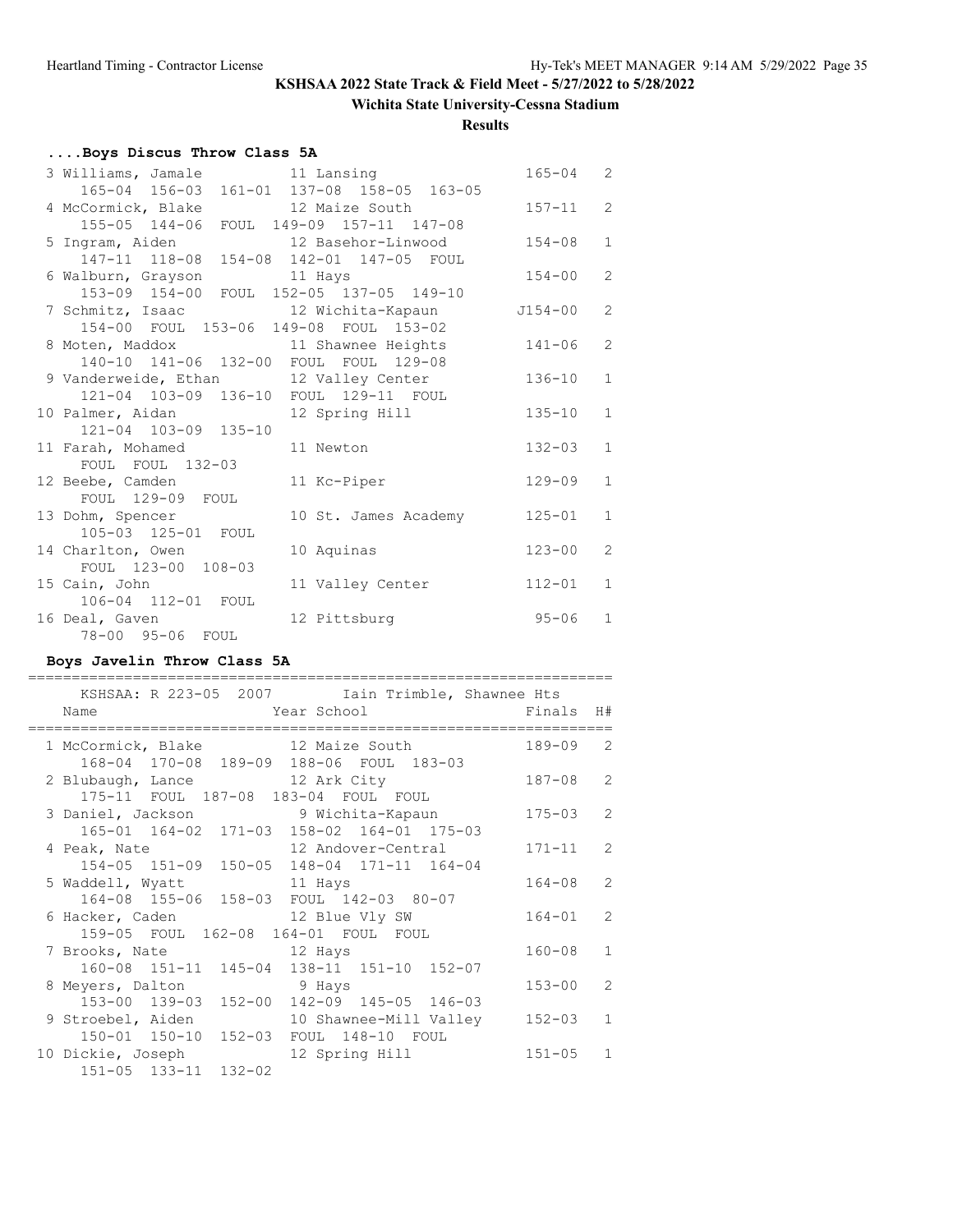**Wichita State University-Cessna Stadium**

**Results**

| Boys Javelin Throw Class 5A      |                    |              |  |
|----------------------------------|--------------------|--------------|--|
| 11 Lally, Tommy                  | 12 Basehor-Linwood | $150 - 09$ 1 |  |
| 147-06 150-09 FOUL               |                    |              |  |
| 12 Skinner, David                | 12 Shawnee Heights | $145 - 09$ 1 |  |
| 145-00 145-09 139-03             |                    |              |  |
| 13 Moeder, Mathew                | 11 Great Bend      | $142 - 07$ 1 |  |
| $141 - 09$ $142 - 07$ $141 - 09$ |                    |              |  |
| 14 Bodenhausen, Will 32 DeSoto   |                    | $140 - 10$ 1 |  |
| FOUL 139-03 140-10               |                    |              |  |
| 15 Webb, Dylan                   | 11 Aquinas         | $140 - 08$ 1 |  |
| $140 - 08$ $124 - 09$ $133 - 03$ |                    |              |  |
| 16 Swanson, Samuel               | 11 Blue Vly SW     | $132 - 03$ 2 |  |
| 132-03 110-02 FOUL               |                    |              |  |
|                                  |                    |              |  |

Women - Class 1A - Team Rankings - 18 Events Scored

|     | 1) Hanover                          | 60              | 2) Kiowa County             | 52             |
|-----|-------------------------------------|-----------------|-----------------------------|----------------|
|     | 3) Hodgeman County                  | 43              | 4) Doniphan West            | 40             |
|     | 5) Meade                            | 39.50           | 6) Rexford-Golden Plains    | 30             |
|     | 7) Washington County (28 8) Osborne |                 |                             | 27             |
|     | 9) Randolph-Blue Valley 26          |                 | 10) South Gray              | 25             |
|     | 21<br>11) Wallace County            |                 | 12) Little River            | 20             |
|     | 13) Lebo                            |                 | 18.50 14) Victoria          | 18             |
|     | 15) Rawlins County                  | 16              | 16) Centralia               | 15             |
|     | 17) St. Paul                        | 14              | 18) Burlingame              | 12             |
|     | 18) Downs-Lakeside                  | 12              | 18) St. John                | 12             |
|     | 18) Frankfort                       |                 | 22) Quinter                 | 11.50          |
|     | 23) Macksville                      | 11              | 24) Beloit-St. John's       | 10             |
|     | 24) Kensington-Thunder Ridge        | 10 <sup>°</sup> | 24) Attica                  | 10             |
|     | 27) Dighton                         | 9               | 27) South Barber            | 9              |
|     | 29) Stockton                        | $\,8\,$         | 29) Goessel                 | 8              |
|     | 29) Central Plains                  | 8               | 29) Moran-Marmaton Valley   | 8              |
|     | 33) Ness City                       | $7\overline{ }$ | 33) Pretty Prairie          | 7              |
|     | 35) Coldwater-So Central            | 6               | 36) Rozel-Pawnee Heights    | 5              |
|     | 37) Grainfield-Wheatland            | $4\overline{ }$ | 37) Palco                   | 4              |
|     | 37) South Haven                     | $\overline{4}$  | 40) Argonia                 | 3.50           |
|     | 41) Kinsley                         | 3               | 41) Cheylin                 | 3              |
|     | 43) Waverly                         | 2               | 43) Otis-Bison              | $\overline{2}$ |
|     | 43) Oxford                          | 2               | 43) Hutch-Central Christian | $\mathbf{2}$   |
|     | 47) Ingalls                         | $\mathbf{1}$    | 47) Clifton-Clyde           | $\mathbf{1}$   |
| 47) | Bucklin                             | $\mathbf{1}$    |                             |                |

========================================================================================= Women - Class 2A - Team Rankings - 18 Events Scored

|     | 1) Garden Plain           | 58 | 2) Wabaunsee                 | 55    |
|-----|---------------------------|----|------------------------------|-------|
|     | 3) Stanton County         | 50 | 4) Elbing-Berean Academy     | 42    |
|     | 4) Blue Rapids-Valley Hts | 42 | 6) Pittsburg-St. Marys-Colga | 40    |
|     | 7) Salina-Sacred Heart    | 33 | 7) Plainville                | 33    |
|     | 9) Whitewater-Remington   | 24 | 10) St. Marys                | 23    |
|     | 11) Bennington            | 22 | 12) Ellis                    | 20    |
| 12) | SEDAN                     | 20 | 14) Jefferson County North   | 18    |
|     | 15) Syracuse              | 17 | 15) Jackson Heights          | 17    |
|     | Inman                     | 15 | 18) McLouth                  | 13    |
| 18) | Elkhart                   | 13 | 20) Oakley                   | 12.50 |
|     | 21) Smith Center          | 12 | 22) Sedqwick                 | 11    |
| 22) | Leon-Bluestem             |    | 22) Sterling                 | 11    |
|     |                           |    |                              |       |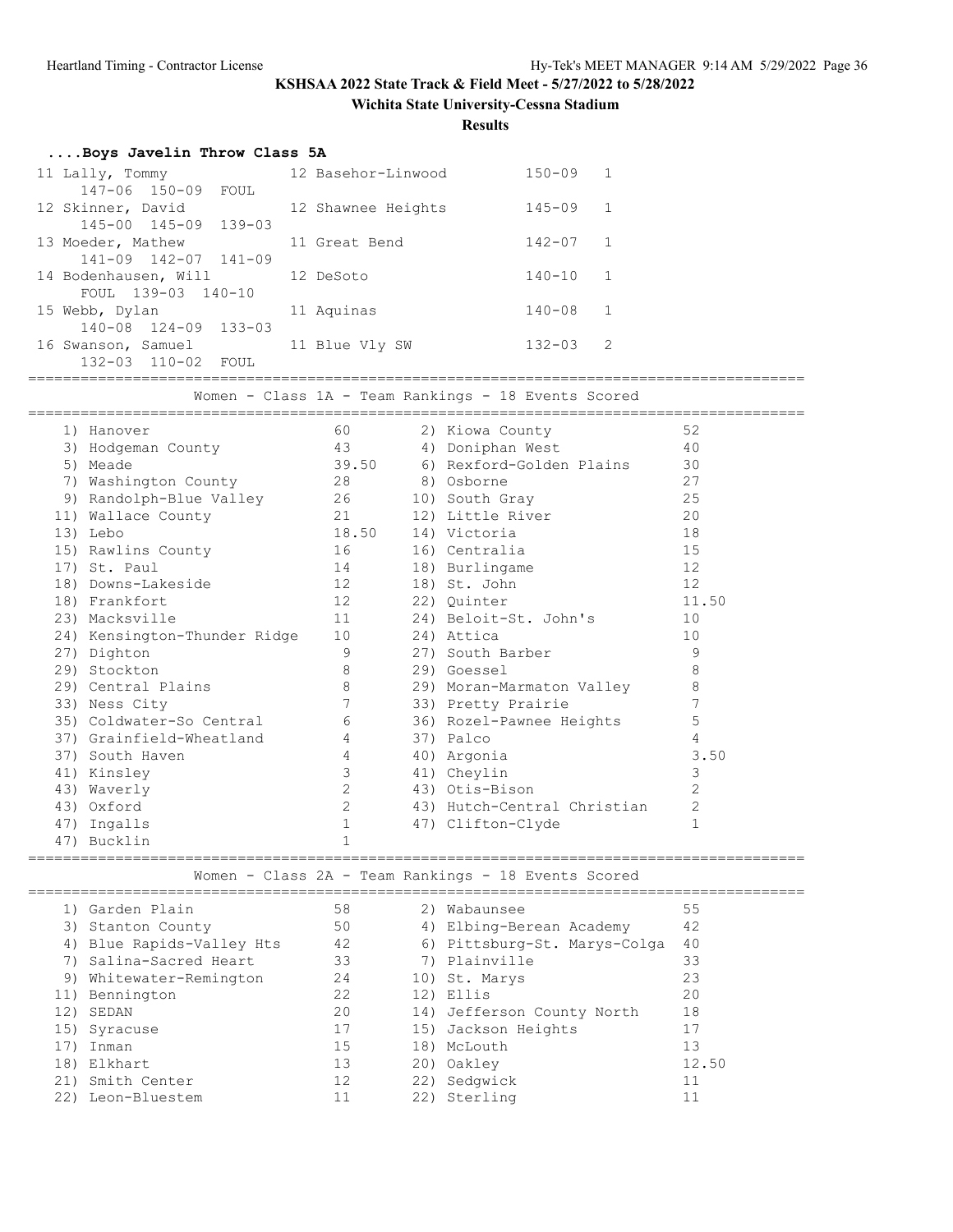## **Wichita State University-Cessna Stadium**

#### **Results**

## **....Boys Javelin Throw Class 5A**

| 25) Conway Springs            |      | 25) Ell-Saline              |   |
|-------------------------------|------|-----------------------------|---|
| 27) Shawnee-Maranatha Academy | 9    | 28) KC Christian            | 8 |
| 28) Horton                    | 8    | 30) Marion                  |   |
| 31) Hillsboro                 | 6    | 31) Sublette                | h |
| 33) Maur Hill Mt Acad         | 5    | 34) Arma-Northeast          |   |
| 35) Oskaloosa                 | 3.   | 35) Eskridge-Mission Valley |   |
| 35) Allen-Northern Hts        |      | 38) Richmond-Central Hts    |   |
| 38) Moundridge                |      | 40) Lyndon                  |   |
| 40) Hoxie                     |      | 40) Cherokee-Southeast      |   |
| 43) Erie                      | 0.50 |                             |   |

========================================================================================= Women - Class 3A - Team Rankings - 18 Events Scored

|     | 1) Lindsborg-Smoky Valley | 82.50          | 2) Eureka                    | 42    |
|-----|---------------------------|----------------|------------------------------|-------|
|     | 3) Cheney                 | 41             | 4) Phillipsburg              | 35    |
| 5)  | LaCygne-Prairie View      | 30             | 6) Seneca-Nemaha Central     | 29    |
| 7)  | Heritage Christian Acad   | 27             | 8) Rossville                 | 20    |
| 8)  | Southeast of Saline       | 20             | 10) Scott Community          | 19.50 |
| 11) | Marysville                | 19             | 11) West Franklin            | 19    |
| 11) | Hesston                   | 19             | 14) Norton Community         | 18    |
| 15) | Kingman                   | 16             | 15) Nickerson                | 16    |
| 17) | Hoisington                | 15             | 18) Cimarron                 | 14    |
|     | 19) Columbus              | 13             | 19) Goodland                 | 13    |
|     | 21) Burlington            | 12             | 21) Girard                   | 12    |
|     | 21) TMP-Marian            | 12             | 24) Lakin                    | 11.50 |
|     | 25) Beloit                | 11             | 26) Anthony-Harper Chaparral | 10    |
|     | 26) Santa Fe Trail        | 10             | 26) Hoyt-Royal Valley        | 10    |
|     | 29) Colby                 | 9.50           | 30) Hugoton                  | 9     |
| 30) | Haven                     | 9              | 32) Halstead                 | 8     |
|     | 33) Larned                | 7              | 33) Riverton                 | 7     |
|     | 35) Osage City            | 6              | 35) Sabetha                  | 6     |
|     | 35) Perry-Lecompton       | 6              | 35) Wichita-Trinity          | 6     |
|     | 35) Wichita-Collegiate    | 6              | 40) Hiawatha                 | 5     |
|     | 41) Council Grove         | $\overline{4}$ | 41) Holcomb                  | 4     |
| 41) | Neodesha                  | 4              | 44) Ellsworth                | 3     |
| 45) | Silver Lake               | 2              | 45) Caney Valley             | 2     |
|     | 47) Anderson County       | $\mathbf{1}$   | 47) Humboldt                 |       |
|     |                           |                |                              |       |

Women - Class 4A - Team Rankings - 18 Events Scored

| 1)  | Andale                    | 152   | 2) Eudora                  | 78             |
|-----|---------------------------|-------|----------------------------|----------------|
|     | 3) Clearwater             | 48    | 4) Paola                   | 46             |
|     | 5) Independence           | 41    | 6) Louisburg               | 40             |
| 7)  | Wellington                | 38    | 8) Chapman                 | 29             |
| 9)  | Baldwin                   | 20    | 10) Abilene                | 19             |
| 11) | Buhler                    | 18    | 12) McPherson              | 17             |
|     | 13) Winfield              | 15.20 | 14) Ottawa                 | 14             |
|     | 14) Rock Creek            | 14    | 16) Wamego                 | 13             |
| 17) | Parsons                   | 12.20 | 18) Topeka-Hayden          | 11             |
|     | 19) Clay Center Community | 10    | 19) Cfyville-Field Kindley | 10             |
| 19) | Holton                    | 10    | 19) Pratt                  | 10             |
|     | 23) Rose Hill             | 7.20  | 24) Chanute                |                |
|     | 25) Labette County        | 6     | 26) Tonganoxie             | 4.20           |
| 27) | Concordia                 | 4     | 27) Fort Scott             | 4              |
|     | 29) Shawnee Mission-Miege | 2     | 29) El Dorado              | $\overline{2}$ |
|     |                           |       |                            |                |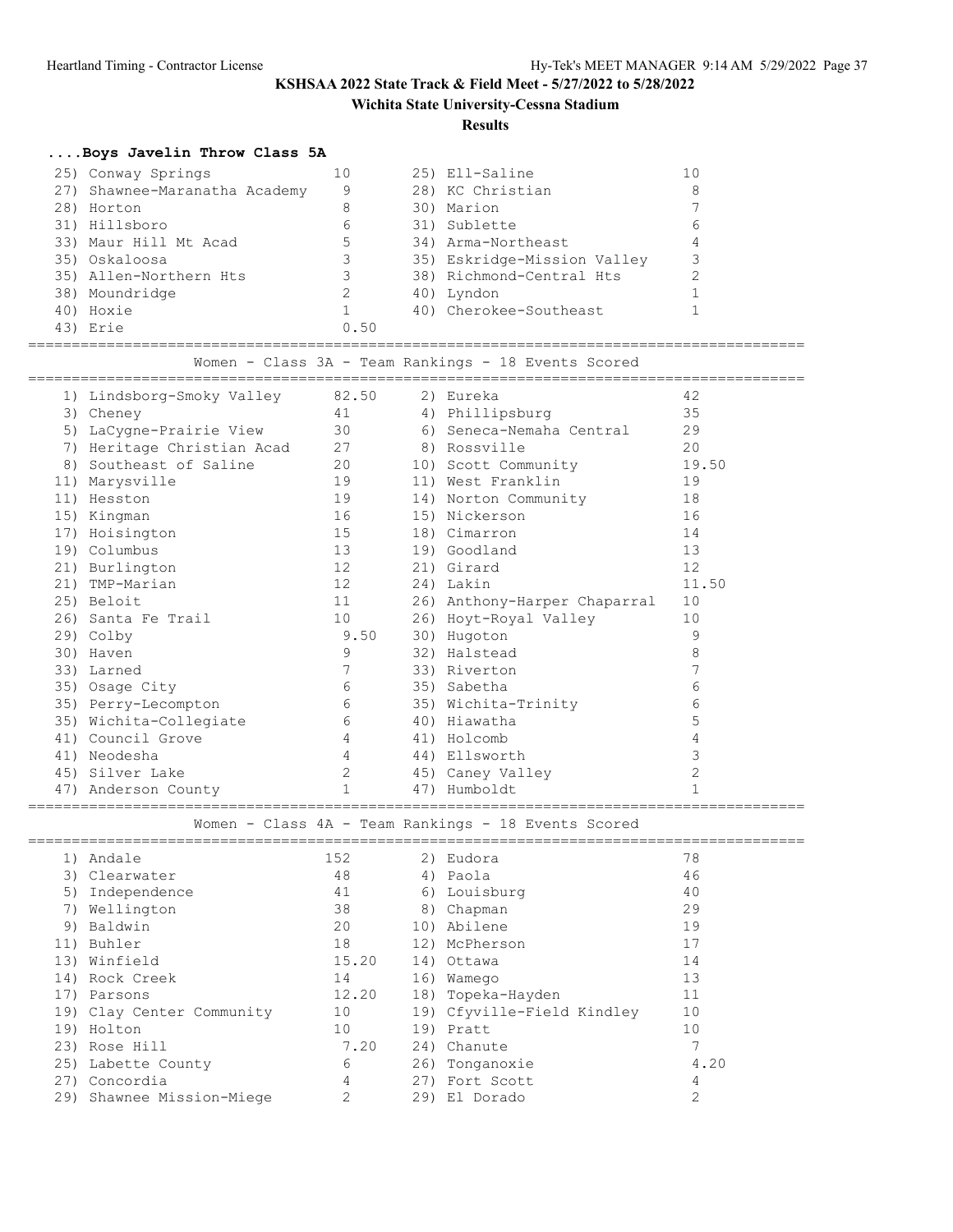## **Wichita State University-Cessna Stadium**

#### **Results**

**....Boys Javelin Throw Class 5A**

| 31) Mulvane                      |                | 0.20  |                                                     |                |
|----------------------------------|----------------|-------|-----------------------------------------------------|----------------|
|                                  |                |       | Women - Class 5A - Team Rankings - 18 Events Scored |                |
| 1) Shawnee-Mill Valley           |                | 75.50 | 2) Great Bend                                       | 67             |
| 3) Wichita-Kapaun Mount Carme 66 |                |       | 4) Salina-Central                                   | 47             |
| 5) Goddard-Eisenhower            | 38             |       | 5) Spring Hill                                      | 38             |
| 7) KC-Piper                      | 37             |       | 8) St. James Academy                                | 34             |
| 9) Andover-Central               |                | 28.50 | 10) Wichita-Bishop Carroll                          | 25             |
| 11) Tecumseh-Shawnee Heights     | 24             |       | 11) Bonner Springs                                  | 24             |
| 13) DeSoto                       | 23             |       | 14) Lansing                                         | 19             |
| 15) Basehor-Linwood              | 18             |       | 16) Topeka-Seaman                                   | 17             |
| 17) Maize                        | 16             |       | 18) Leavenworth                                     | 14             |
| 19) Topeka-Highland Park         | 13             |       | 20) OP-St. Thomas Aquinas                           | 12             |
| 21) Salina-South                 |                | 10.50 | 22) Newton                                          | 10             |
| 23) KC-Sumner Academy            | 8              |       | 23) Andover                                         | 8              |
| 25) Maize South                  | 6              |       | 26) Topeka-West                                     | 5              |
| 26) OP-BLUE VALLEY SOUTHWEST     | 5              |       | 26) Valley Center                                   | 5              |
| 29) Hays                         | 4              |       | 29) Ark City                                        | 4              |
| 31) Pittsburg                    |                | 0.50  |                                                     |                |
|                                  |                |       | Women - Class 6A - Team Rankings - 18 Events Scored |                |
|                                  |                |       |                                                     |                |
| 1) Olathe Northwest              | 76             |       | 2) Shawnee Mission-Northwest                        | 75             |
| 3) Olathe West                   | 59             |       | 4) OP-Blue Valley West                              | 49             |
| 5) Manhattan                     |                | 45.50 | 6) Shawnee Mission-East                             | 43             |
| 7) Olathe North                  | 39             |       | 8) Lawrence Free State                              | 31             |
| 9) Shawnee Mission-South         | 28             |       | 10) Wichita-East                                    | 27.50          |
| 11) OP-Blue Valley North         | 26             |       | 12) Olathe East                                     | 24             |
| 13) OP-Blue Valley Northwest     | 21             |       | 14) Olathe South                                    | 18             |
| 14) Wichita-Northwest            | 18             |       | 16) OP-Blue Valley                                  | 16.50          |
| 17) Hutchinson                   | 15             |       | 18) Wichita-Heights                                 | 13             |
| 19) Derby                        | 12             |       | 20) Liberal                                         | 10             |
| 21) Gardner-Edgerton             |                | 9.50  | 22) Wichita-South                                   | 8              |
| 22) Shawnee Mission-North        | 8              |       | 24) Lawrence                                        | 7              |
| 25) Garden City                  | 5              |       | 25) Topeka-Washburn Rural                           | 5              |
| 27) Wichita-North                | $\overline{4}$ |       | 28) Haysville-Campus                                | 3              |
| 28) Junction City                | 3              |       | 30) Dodge City                                      | $\overline{2}$ |
|                                  |                |       | Men - Class 1A - Team Rankings - 18 Events Scored   |                |
|                                  |                |       |                                                     |                |
| 1) Meade                         | 69             |       | 2) Madison                                          | 52             |
| 3) Osborne                       | 40             |       | 4) Rozel-Pawnee Heights                             | 39             |
| 5) Quinter                       |                | 33.50 | 6) Axtell                                           | 32             |
| 7) Hanover                       | 26             |       | 8) Ingalls                                          | 23             |
| 8) La Crosse                     | 23             |       | 10) Fowler                                          | 22             |
| 10) Spearville                   | 22             |       | 12) Caldwell                                        | 21             |
| 13) Frankfort                    | 15             |       | 13) Wichita County                                  | 15             |
| 15) Hutch-Central Christian      | 14             |       | 16) Minneola                                        | 13             |
| 17) Kinsley                      | 11             |       | 18) Downs-Lakeside                                  | 10             |
| 18) Canton-Galva                 | 10             |       | 18) Stockton                                        | 10             |

 18) St. John 10 18) Brewster 10 18) Dighton 10 24) Goessel 9 25) Linn 8 25) Burlingame 8 25) Washington County 8 25) Central Plains 8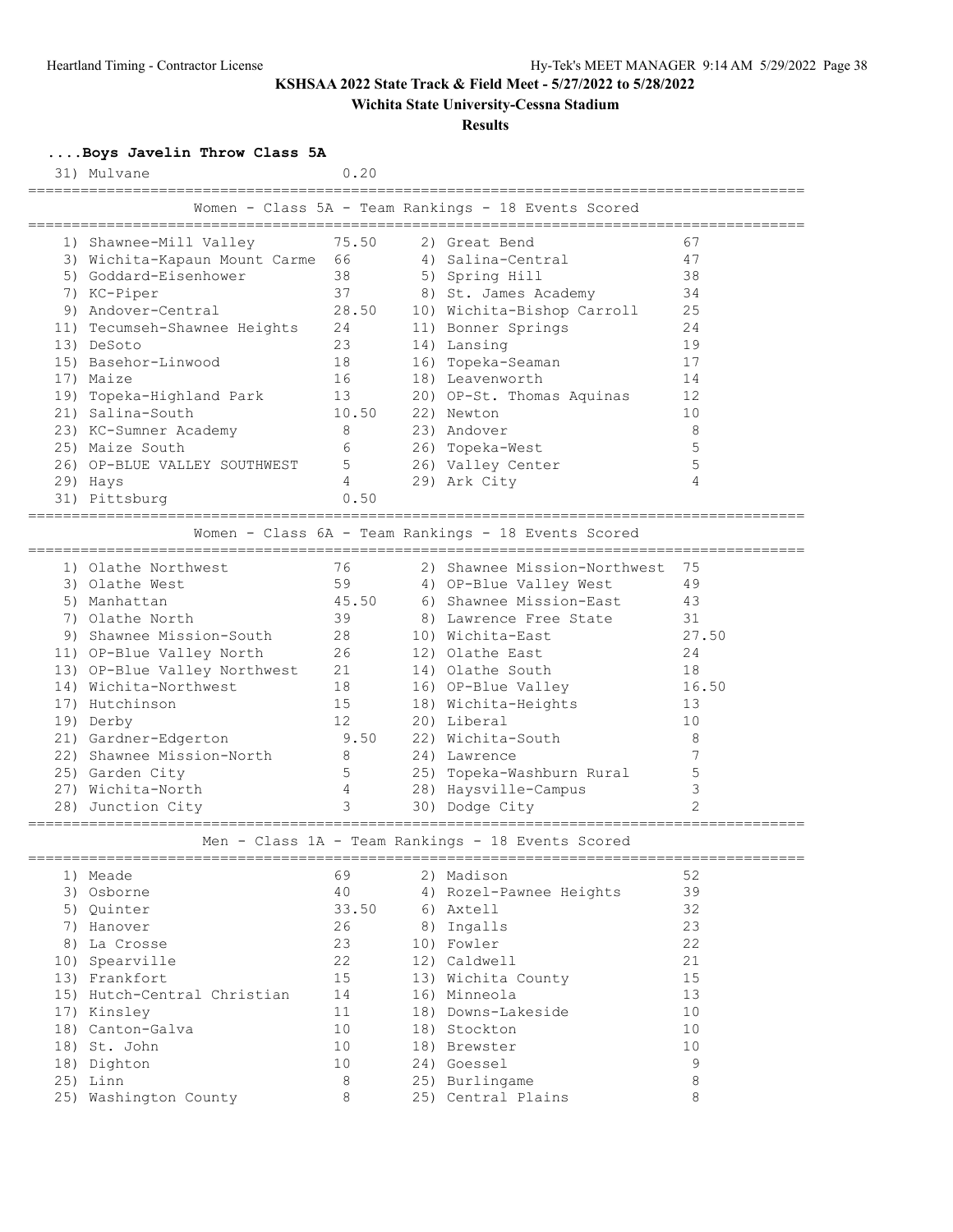## **Wichita State University-Cessna Stadium**

**Results**

## **....Boys Javelin Throw Class 5A**

|  | 29) Tescott             |      | 29) Kiowa County          |   |
|--|-------------------------|------|---------------------------|---|
|  | 29) South Gray          |      | 29) Logan                 |   |
|  | 33) Waverly             | 6    | 33) Wetmore               | 6 |
|  | 33) Langdon-Fairfield   | 6    | 33) Beloit-St. John's     | 6 |
|  | 33) Macksville          | 6    | 33) Moran-Marmaton Valley | 6 |
|  | 33) Doniphan West       | 6    | 40) Wallace County        |   |
|  | 40) Scandia-Pike Valley | 5    | 40) Sylvan-Lucas Unified  |   |
|  | 43) Greeley County      |      | 43) Palco                 |   |
|  | 43) Little River        |      | 43) South Barber          |   |
|  | 43) Centralia           |      | 43) Olpe                  |   |
|  | 49) Attica              |      | 49) Almena-Northern Vly   |   |
|  | 49) Bucklin             |      | 49) Lebo                  |   |
|  | 53) Satanta             | 2.50 | 54) Hodgeman County       |   |
|  | 54) Hartford            |      | 56) Cunningham            |   |
|  | 56) Clifton-Clyde       |      |                           |   |

=========================================================================================

# Men - Class 2A - Team Rankings - 18 Events Scored

|     | 1) Moundridge                 | 58             | 2) Garden Plain               | 56    |
|-----|-------------------------------|----------------|-------------------------------|-------|
| 3)  | Inman                         | 53             | 4) Elbing-Berean Academy      | 40.50 |
| 5)  | KC Christian                  | 37             | 6) Stanton County             | 31    |
| 7)  | Plainville                    | 30.50          | 8) St. Marys                  | 27    |
| 9)  | Hutchinson-Trinity            | 25             | 10) Hoxie                     | 21    |
|     | 10) Jefferson County North    | 21             | 12) Trego Community           | 19    |
|     | 13) Belle Plaine              | 16             | 14) Pleasanton                | 15.50 |
|     | 15) Atchison County Community | 15             | 16) Cherokee-Southeast        | 14    |
| 16) | SEDAN                         | 14             | 16) Conway Springs            | 14    |
|     | 16) Chase County              | 14             | 16) Pittsburg-St. Marys-Colga | 14    |
|     | 21) Ell-Saline                | 13             | 21) Smith Center              | 13    |
|     | 23) Sublette                  | 12             | 24) Bennington                | 10.50 |
|     | 25) Sedqwick                  | 10             | 25) Ellis                     | 10    |
|     | 25) Wichita-Independent       | 10             | 28) Sterling                  | 8     |
|     | 28) Medicine Lodge            | 8              | 28) Leon-Bluestem             | 8     |
|     | 31) Allen-Northern Hts        | 7              | 31) Blue Rapids-Valley Hts    | 7     |
|     | 33) Ellinwood                 | 6              | 33) Uniontown                 | 6     |
|     | 35) Richmond-Central Hts      | 5              | 35) Shawnee-Maranatha Academy | 5     |
|     | 35) Eskridge-Mission Valley   | 5              | 38) Marion                    | 4.50  |
| 39) | Lyndon                        | $\overline{4}$ | 39) Jackson Heights           | 4     |
|     | 39) Pratt-Skyline             | 4              | 42) McLouth                   | 3     |
| 43) | Maur Hill Mt Acad             | 2              | 44) Erie                      | 0.50  |
|     |                               |                |                               |       |

Men - Class 3A - Team Rankings - 18 Events Scored

|     | 1) Southeast of Saline     | 94 | 2) Burlington            | 50    |  |
|-----|----------------------------|----|--------------------------|-------|--|
|     | 3) Wichita-Collegiate      | 48 | 4) Marysville            | 41    |  |
|     | 5) Lakin                   | 33 | 6) Wichita-Trinity       | 30    |  |
|     | 7) Silver Lake             | 27 | 7) Seneca-Nemaha Central | 27    |  |
|     | 7) TMP-Marian              | 27 | 10) Beloit               | 24    |  |
|     | 10) Kingman                | 24 | 12) Scott Community      | 23    |  |
|     | 13) Santa Fe Trail         | 19 | 13) Osage City           | 19    |  |
|     | 13) Lindsborg-Smoky Valley | 19 | 16) Cheney               | 18.50 |  |
|     | 17) Hesston                | 15 | 18) Hoisington           | 13    |  |
|     | 18) Holcomb                | 13 | 18) Council Grove        | 13    |  |
|     | 21) Girard                 | 11 | 22) KC-Bishop Ward       | 10    |  |
| 22) | Columbus                   | 10 | 24) Halstead             | 9     |  |
|     |                            |    |                          |       |  |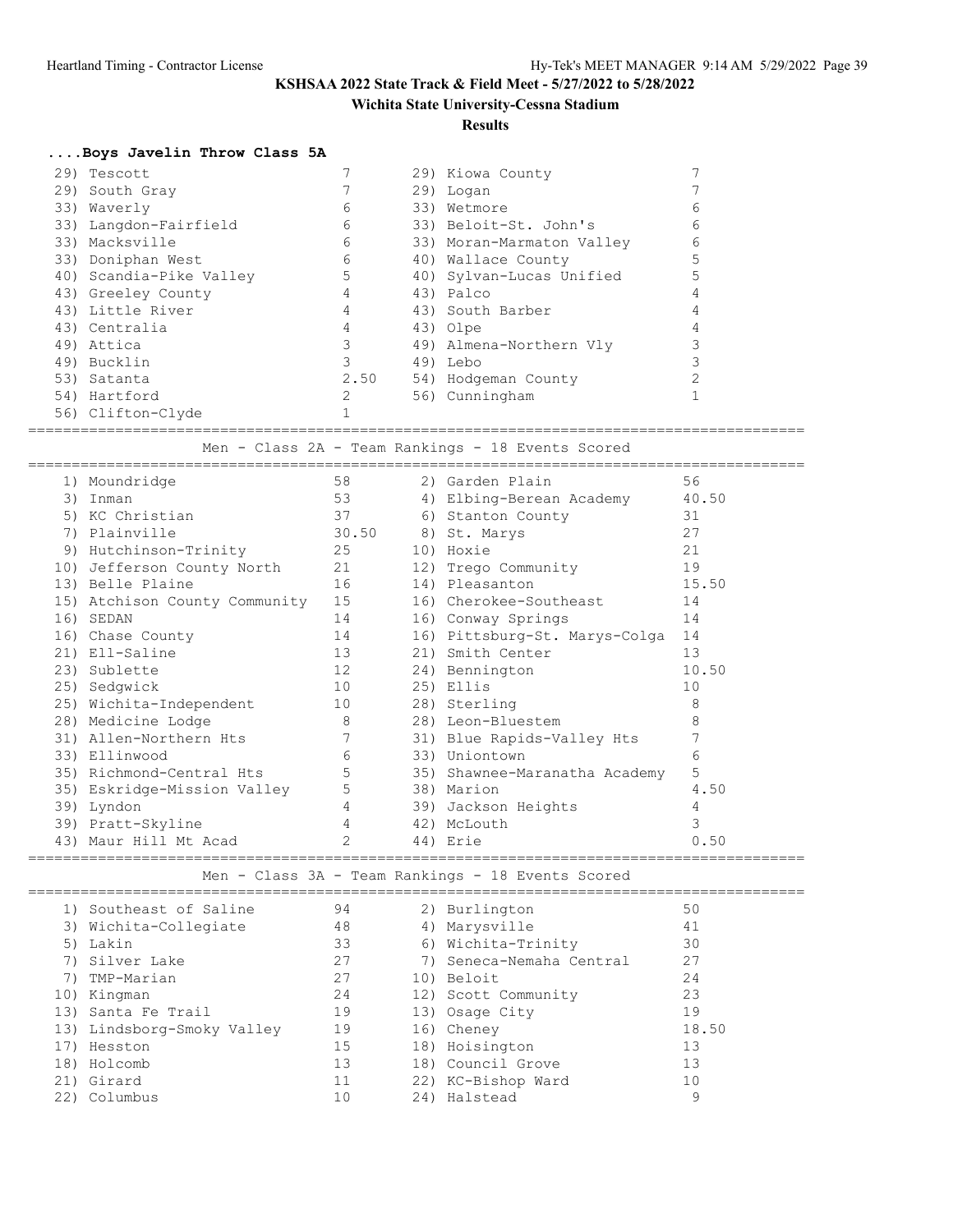**Wichita State University-Cessna Stadium**

### **Results**

# **....Boys Javelin Throw Class 5A**

|                                                   | 25) Lyons                                           | 8                        |  | 25) Colby                                         | 8              |  |  |  |  |  |  |
|---------------------------------------------------|-----------------------------------------------------|--------------------------|--|---------------------------------------------------|----------------|--|--|--|--|--|--|
|                                                   | 25) Anthony-Harper Chaparral                        | 8                        |  | 28) Russell                                       | 6.50           |  |  |  |  |  |  |
|                                                   | 29) Wellsville                                      | 6                        |  | 29) Humboldt                                      | 6              |  |  |  |  |  |  |
|                                                   | 29) Norton Community                                | 6                        |  | 32) Phillipsburg                                  | 5              |  |  |  |  |  |  |
|                                                   | 32) West Franklin                                   | 5                        |  | 32) Galena                                        | 5              |  |  |  |  |  |  |
|                                                   | 32) Sabetha                                         | 5                        |  | 36) Rossville                                     | 4              |  |  |  |  |  |  |
|                                                   | 37) Caney Valley                                    | $\overline{\mathbf{3}}$  |  | 37) Anderson County                               | 3              |  |  |  |  |  |  |
|                                                   | 39) Goodland                                        | $\overline{\phantom{a}}$ |  | 40) Riverton                                      | $\mathbf{1}$   |  |  |  |  |  |  |
|                                                   | 40) Cherryvale                                      | $\mathbf{1}$             |  | 40) Perry-Lecompton                               | $\mathbf{1}$   |  |  |  |  |  |  |
| Men - Class 4A - Team Rankings - 18 Events Scored |                                                     |                          |  |                                                   |                |  |  |  |  |  |  |
|                                                   | 1) Andale                                           | 101                      |  | 2) Chanute                                        | 71             |  |  |  |  |  |  |
|                                                   | 3) Louisburg                                        | 67                       |  | 4) Topeka-Hayden                                  | 64             |  |  |  |  |  |  |
|                                                   | 5) Buhler                                           | 51                       |  | 6) Eudora                                         | 41             |  |  |  |  |  |  |
|                                                   | 7) Tonganoxie                                       | 40                       |  | 8) Augusta                                        | 34             |  |  |  |  |  |  |
|                                                   | 9) Rose Hill                                        | 29                       |  | 10) Wamego                                        | 26             |  |  |  |  |  |  |
|                                                   | 11) Abilene                                         | 24                       |  | 12) Shawnee Mission-Miege                         | 23             |  |  |  |  |  |  |
|                                                   | 13) Paola                                           | 21.50                    |  | 14) Concordia                                     | 16             |  |  |  |  |  |  |
|                                                   | 15) McPherson                                       | 15                       |  | 16) Iola                                          | 13             |  |  |  |  |  |  |
|                                                   | 16) Winfield                                        | 13                       |  | 18) El Dorado                                     | 10             |  |  |  |  |  |  |
|                                                   | 19) Parsons                                         | 9                        |  | 20) Cfyville-Field Kindley                        | 7              |  |  |  |  |  |  |
|                                                   | 21) Ottawa                                          | 6                        |  | 21) Pratt                                         | 6              |  |  |  |  |  |  |
|                                                   | 23) Clay Center Community                           | $\overline{4}$           |  | 24) Rock Creek                                    | 3              |  |  |  |  |  |  |
|                                                   | 25) Fort Scott                                      | 2.50                     |  | 26) Clearwater                                    | $\overline{c}$ |  |  |  |  |  |  |
|                                                   | 26) Towanda-Circle                                  | 2                        |  | 28) Labette County                                | $\mathbf{1}$   |  |  |  |  |  |  |
| Men - Class 5A - Team Rankings - 18 Events Scored |                                                     |                          |  |                                                   |                |  |  |  |  |  |  |
|                                                   |                                                     |                          |  |                                                   |                |  |  |  |  |  |  |
|                                                   | 63<br>1) Shawnee-Mill Valley                        |                          |  | 2) OP-St. Thomas Aquinas                          | 62             |  |  |  |  |  |  |
|                                                   | 3) Wichita-Kapaun Mount Carme 56 4) Andover-Central |                          |  |                                                   | 47             |  |  |  |  |  |  |
|                                                   | 5) Wichita-Bishop Carroll                           |                          |  | 45.50 6) KC-Piper                                 | 42             |  |  |  |  |  |  |
|                                                   | 7) Andover                                          | 36                       |  | 8) DeSoto                                         | 29             |  |  |  |  |  |  |
|                                                   | 9) Hays                                             | 28.50                    |  | 10) St. James Academy                             | 27.50          |  |  |  |  |  |  |
|                                                   | 11) Topeka-Highland Park                            | 26                       |  | 12) Maize                                         | 24.50          |  |  |  |  |  |  |
|                                                   | 13) Ark City                                        | 23                       |  | 13) Spring Hill                                   | 23             |  |  |  |  |  |  |
|                                                   | 15) OP-BLUE VALLEY SOUTHWEST                        | 21                       |  | 15) Leavenworth                                   | 21             |  |  |  |  |  |  |
|                                                   | 17) Basehor-Linwood                                 | 20.50                    |  | 18) Lansing                                       | 18             |  |  |  |  |  |  |
|                                                   | 19) Topeka-West                                     | 16                       |  | 19) Maize South                                   | 16             |  |  |  |  |  |  |
|                                                   | 21) Tecumseh-Shawnee Heights                        | 14                       |  | 22) Valley Center                                 | 10.50          |  |  |  |  |  |  |
|                                                   | 23) Great Bend                                      | 10                       |  | 24) Newton                                        | 6              |  |  |  |  |  |  |
|                                                   | 24) Bonner Springs                                  | 6                        |  | 26) Goddard                                       | 5              |  |  |  |  |  |  |
|                                                   | 27) Emporia                                         | 3                        |  | 28) Salina-Central                                | $\mathbf{1}$   |  |  |  |  |  |  |
|                                                   | 28) Topeka-Seaman                                   | 1                        |  |                                                   |                |  |  |  |  |  |  |
|                                                   |                                                     |                          |  | Men - Class 6A - Team Rankings - 18 Events Scored |                |  |  |  |  |  |  |
|                                                   | 1) Olathe North                                     | 112                      |  | 2) Shawnee Mission-East                           | 56             |  |  |  |  |  |  |
|                                                   | 3) Olathe Northwest                                 | 47                       |  | 4) Olathe East                                    | 40             |  |  |  |  |  |  |
|                                                   | 5) Olathe West                                      | 39                       |  | 6) Wichita-East                                   | 35             |  |  |  |  |  |  |
|                                                   | 6) Garden City                                      | 35                       |  | 8) Lawrence Free State                            | 33             |  |  |  |  |  |  |
|                                                   | 9) Shawnee Mission-Northwest                        | 27                       |  | 9) OP-Blue Valley                                 | 27             |  |  |  |  |  |  |
|                                                   | 11) Olathe South                                    | 26                       |  | 11) Wichita-Heights                               | 26             |  |  |  |  |  |  |
|                                                   | 13) Manhattan                                       | 23                       |  | 13) Shawnee Mission-North                         | 23             |  |  |  |  |  |  |